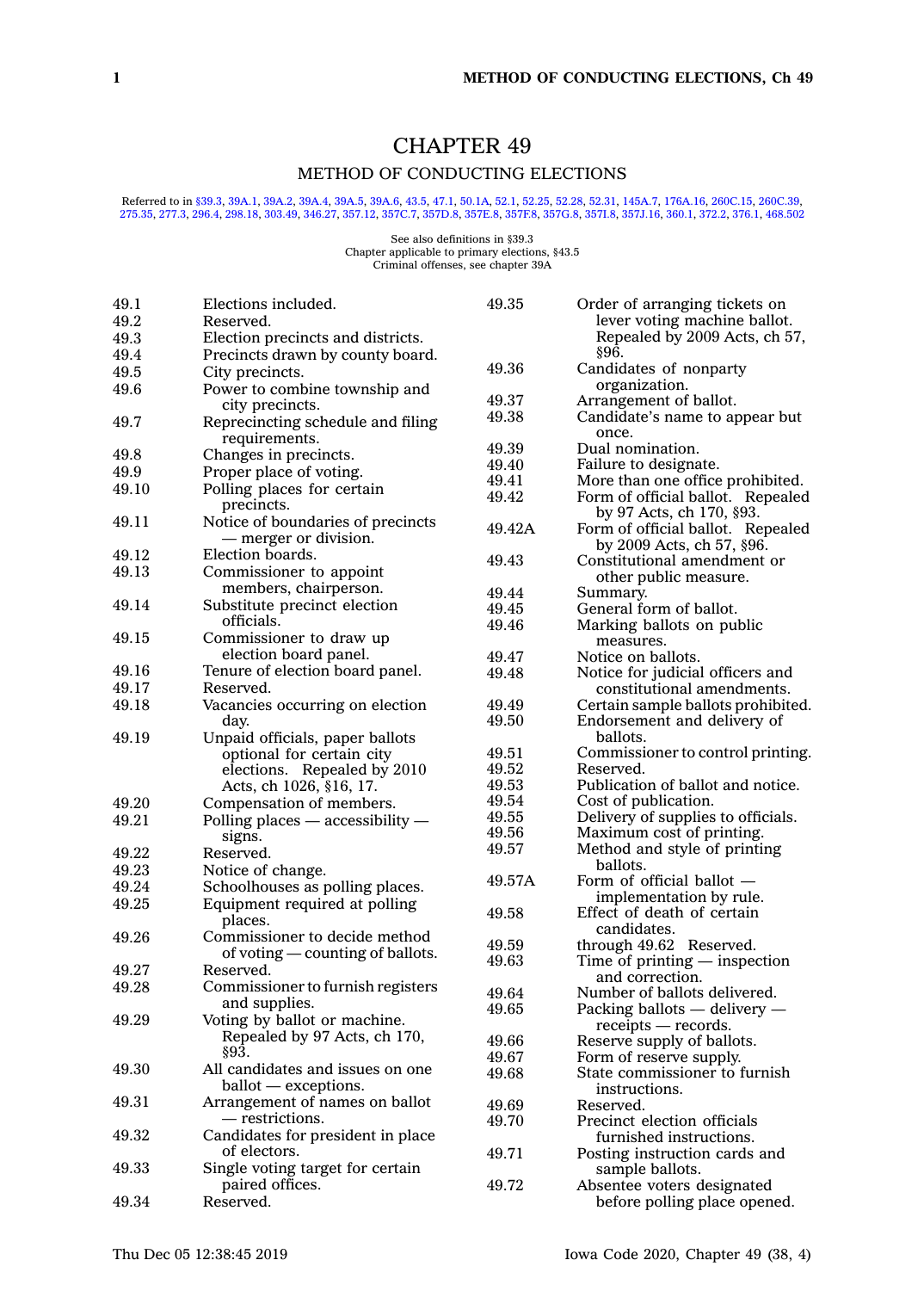| 49.73          | Time of opening and closing polls.       | 49.98  | Counting ballots.                                  |
|----------------|------------------------------------------|--------|----------------------------------------------------|
| 49.74          | Voters entitled to vote after            | 49.99  | Writing name on ballot.                            |
|                | closing time.                            | 49.100 | Spoiled ballots.                                   |
| 49.75          | Oath.                                    | 49.101 | Defective or wrong ballot does                     |
| 49.76          | How administered.                        |        | not nullify vote.                                  |
| 49.77          | Ballot furnished to voter.               | 49.102 | Defective ballots.                                 |
| 49.78          | Voter identity and signature             | 49.103 | Wrong ballots.                                     |
|                | verification.                            | 49.104 | Persons permitted at polling                       |
| 49.79<br>49.80 | Challenges.<br>Examination on challenge. |        | places.                                            |
| 49.81          | Procedure for voter to cast              | 49.105 | Ordering arrest.                                   |
|                | provisional ballot.                      | 49.106 | Reserved.                                          |
| 49.82          | Voter to receive one ballot —            | 49.107 | Prohibited acts on election day.                   |
|                | endorsement.                             |        | Repealed by 2002 Acts, ch                          |
| 49.83          | Names to be marked on election           |        | 1071, §15.                                         |
|                | register.                                | 49.108 | Reserved.                                          |
| 49.84          | Marking and return of ballot.            | 49.109 | Employees entitled to time to                      |
| 49.85          | Depositing ballots.                      |        | vote.                                              |
| 49.86          | Failure to vote – surrender of           | 49.110 |                                                    |
|                | ballot.                                  |        | and 49.111 Repealed by 2002<br>Acts, ch 1071, §15. |
| 49.87          | Prohibited ballot — taking ballot        | 49.112 | Reserved.                                          |
|                | from polling place.                      |        |                                                    |
| 49.88          | Limitation on persons in booth           | 49.113 | Official neglect or misconduct.                    |
|                | and time for voting.                     |        | Repealed by 2002 Acts, ch                          |
| 49.89          | Selection of officials to assist         |        | 1071, §15.                                         |
|                | voters.                                  | 49.114 | through 49.118 Reserved.                           |
| 49.90          | Assisting voter.                         | 49.119 | Penalty. Repealed by 2002 Acts,                    |
| 49.91          | Assistance indicated on register.        |        | ch 1071, §15.                                      |
| 49.92          | Voting mark.                             | 49.120 | Promise of position.                               |
| 49.93          | Number of votes for each office.         | 49.121 | Promise of influence.                              |
| 49.94          | How to mark a straight ticket.           | 49.122 | Reserved.                                          |
|                | Repealed by 2017 Acts, ch 110,<br>§50.   | 49.123 | Courthouse open on election day.                   |
| 49.95          | Voting part of ticket only.              | 49.124 | Training course by commissioner                    |
|                | Repealed by 2017 Acts, ch 110,           |        | $-$ continuing education                           |
|                | §50.                                     |        | program.                                           |
| 49.96          | Offices with more than one               | 49.125 | Compensation of trainees.                          |
|                | person to be elected. Repealed           | 49.126 | Manual by state commissioner.                      |
|                | by 2017 Acts, ch 110, §50.               | 49.127 | Commissioner to examine                            |
| 49.97          | How to mark a mixed ticket.              |        | equipment.                                         |
|                | Repealed by 2017 Acts, ch 110,           | 49.128 | Commissioner filings and                           |
|                | \$50.                                    |        | notifications.                                     |

# **49.1 Elections included.**

The provisions of this [chapter](https://www.legis.iowa.gov/docs/code//49.pdf) shall apply to all elections except those special elections which by the terms of the statutes authorizing them are exempt from the provisions of [this](https://www.legis.iowa.gov/docs/code//49.pdf) [chapter](https://www.legis.iowa.gov/docs/code//49.pdf).

[C97, §1088; C24, 27, 31, 35, 39, §**719;** C46, 50, 54, 58, 62, 66, 71, 73, 75, 77, 79, 81, §49.1]

**49.2** Reserved.

#### **49.3 Election precincts and districts.**

1. Election precincts shall be drawn and named or numbered by the county board of supervisors or the temporary county redistricting commission in all unincorporated portions of each county, and by the city council of each city in which it is necessary or deemed advisable to establish more than one precinct. Precincts established as provided by this [chapter](https://www.legis.iowa.gov/docs/code//49.pdf) shall be used for all elections, except where temporary merger of established precincts is specifically permitted by law for certain elections, and no political subdivision shall concurrently maintain different sets of precincts for use in different types of elections. Election precincts shall be drawn so that:

*a.* No precinct shall have <sup>a</sup> total population in excess of three thousand five hundred, as shown by the most recent federal decennial census.

*b.* Each precinct is contained wholly within an existing legislative district, except: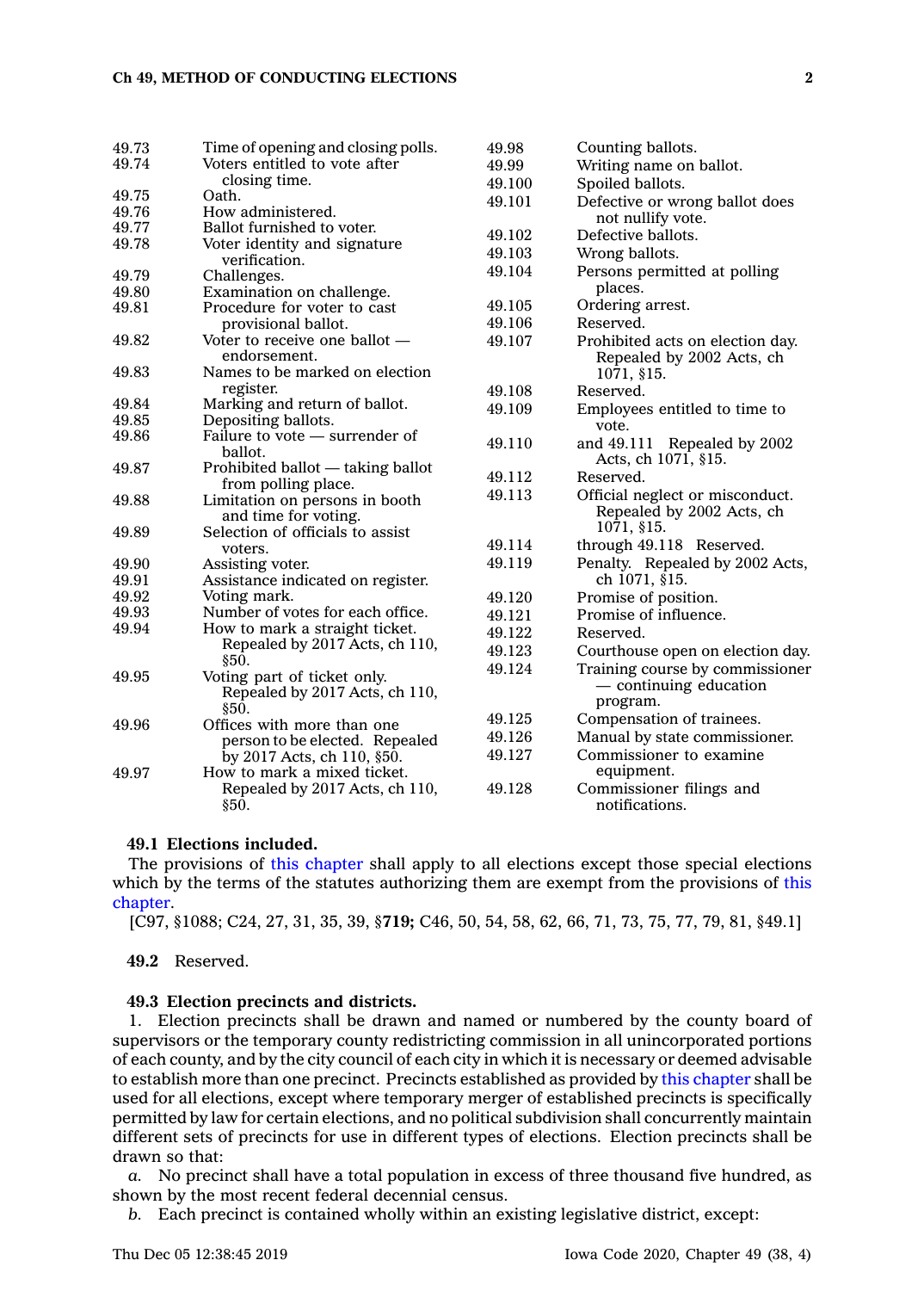(1) When adherence to this requirement would force creation of <sup>a</sup> precinct which includes the places of residence of fewer than fifty registered voters.

(2) When the general assembly by resolution designates <sup>a</sup> period after the federal decennial census is taken and before the next succeeding reapportionment of legislative districts required by Article III, section 35 of the Constitution of the State of Iowa as amended in 1968, during which precincts may be drawn without regard to the boundaries of existing legislative districts.

*c.* Except as provided in section 49.4, [subsection](https://www.legis.iowa.gov/docs/code/49.4.pdf) 3, precincts established after July 1, 1994, shall be composed of contiguous territory within <sup>a</sup> single county. The boundaries of all precincts shall follow the boundaries of areas for which official population figures are available from the most recent federal decennial census.

2. All election districts, including city wards and county supervisor districts, shall be drawn according to the following standards:

*a.* All boundaries, except for supervisor districts for counties using supervisor representation plan "two" pursuant to section [331.209](https://www.legis.iowa.gov/docs/code/331.209.pdf), shall follow precinct boundaries.

*b.* All districts shall be as nearly equal as practicable to the ideal population for the districts as determined by dividing the number of districts to be established into the population of the city or county.

*c.* All districts shall be composed of contiguous territory as compact as practicable.

*d.* Consideration shall not be given to the addresses of incumbent officeholders, political affiliations of registered voters, previous election results, or demographic information other than population head counts, except as required by the Constitution and the laws of the United States.

*e.* Cities shall not be divided into two or more county supervisor districts unless the population of the city is greater than the ideal size of <sup>a</sup> district. Cities shall be divided into the smallest number of county supervisor districts possible.

[C51, §245; R60, §480; C73, §501, 605; C97, §1090; S13, §1090; C24, 27, 31, 35, 39, §**721, 722, 723;** C46, 50, 54, 58, 62, 66, 71, 73, §49.3, 49.4, 49.5; C75, 77, 79, 81, §49.3]

94 Acts, ch [1179,](https://www.legis.iowa.gov/docs/acts/94/CH1179.pdf) §4, 5; 95 [Acts,](https://www.legis.iowa.gov/docs/acts/95/CH0067.pdf) ch 67, §53; 99 [Acts,](https://www.legis.iowa.gov/docs/acts/99/CH0017.pdf) ch 17, §1; 2006 Acts, ch [1010,](https://www.legis.iowa.gov/docs/acts/2006/CH1010.pdf) §37; [2010](https://www.legis.iowa.gov/docs/acts/2010/CH1033.pdf) Acts, ch [1033,](https://www.legis.iowa.gov/docs/acts/2010/CH1033.pdf) §15

Referred to in [§49.4](https://www.legis.iowa.gov/docs/code/49.4.pdf), [49.5](https://www.legis.iowa.gov/docs/code/49.5.pdf), [49.6,](https://www.legis.iowa.gov/docs/code/49.6.pdf) [49.7](https://www.legis.iowa.gov/docs/code/49.7.pdf), [49.8](https://www.legis.iowa.gov/docs/code/49.8.pdf), [49.11,](https://www.legis.iowa.gov/docs/code/49.11.pdf) [273.8,](https://www.legis.iowa.gov/docs/code/273.8.pdf) [331.210A](https://www.legis.iowa.gov/docs/code/331.210A.pdf), [331.383](https://www.legis.iowa.gov/docs/code/331.383.pdf)

City ward standards, see also §372.13

Section not amended; headnote revised and section editorially internally renumbered

## **49.4 Precincts drawn by county board.**

Where action by the board of supervisors is necessary or deemed advisable by the board of supervisors or the temporary county redistricting commission, the boundaries of precincts shall be definitely fixed by ordinance. A public hearing shall be held before final action is taken to adopt changes in the precinct boundaries. Notice of the date, time, and place of the hearing shall be given as provided in [chapter](https://www.legis.iowa.gov/docs/code//21.pdf) 21. In the absence of contrary action by the board of supervisors or the temporary county redistricting commission, each civil township which does not include any part of <sup>a</sup> city of over two thousand population, and the portion of each civil township containing any such city which lies outside the corporate limits of that city or those cities, shall constitute an election precinct. If no action is necessary to change the county election precincts, the board of supervisors shall certify the retained boundaries to the state commissioner, as required by [section](https://www.legis.iowa.gov/docs/code/49.7.pdf) 49.7.

1. Where <sup>a</sup> civil township, or the portion of <sup>a</sup> civil township outside the corporate limits of any city of over two thousand population contained within the civil township, is divided into two or more election precincts, the precincts shall be so drawn that their total populations shall be reasonably equal on the basis of data available from the most recent federal decennial census, except where the division is necessary to comply with section 49.3, [subsection](https://www.legis.iowa.gov/docs/code/49.3.pdf) 1, paragraph *"c"*.

2. Counties using alternative supervisor representation plans "two" or "three", as described in section [331.206](https://www.legis.iowa.gov/docs/code/331.206.pdf), shall be apportioned into single-member supervisor districts on the basis of population. In counties using representation plan "three", the boundaries of supervisor districts shall follow the boundaries of election precincts.

3. *a.* Notwithstanding any other provision of this [chapter](https://www.legis.iowa.gov/docs/code//49.pdf), Indian settlement land held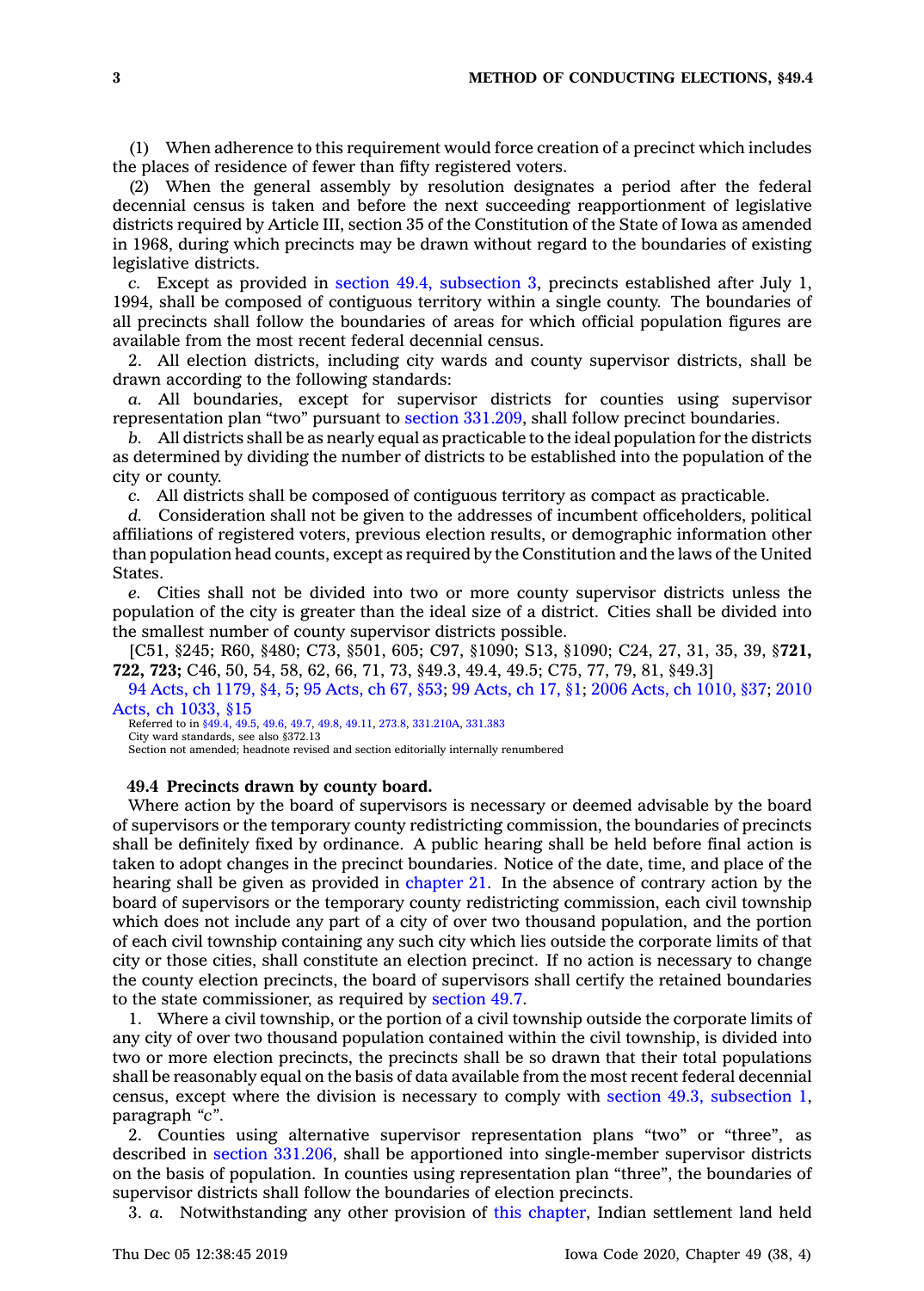in trust by the secretary of the interior of the United States for the Sac and Fox tribe of the Mississippi in Iowa and its trust land contiguous to the Indian settlement lying in Tama, Toledo and Indian Village townships of Tama county shall be an election precinct. The polling place of that precinct shall be located on the Indian settlement in <sup>a</sup> structure designated by the election commissioner of Tama county.

*b.* The Indian settlement precinct shall be redrawn to include land contiguous to the Indian settlement when such land is purchased by the settlement and added to the Indian settlement land held in trust by the secretary of the interior of the United States. Upon recording of the deed transferring the land to the United States in trust, the county recorder shall notify the county commissioner of that fact. If the commissioner is notified more than seventy days before the next scheduled election, the commissioner shall redraw the precinct for that election. The commissioner shall notify the board of supervisors of the redrawn precinct boundaries and shall certify the redrawn boundaries to the state commissioner. Land completely surrounded by the boundaries of the Indian settlement precinct, but not included in the settlement precinct, shall be included in the precinct in which such land was located prior to redrawing of the Indian settlement precinct. The commissioner shall notify registered voters in each of the redrawn precincts of the change in the precincts and the proper polling place for those affected voters.

[C73, §603; C97, §1090; S13, §1090; C24, 27, 31, 35, 39, §**722, 725;** C46, 50, 54, 58, 62, 66, 71, 73, §49.4, 49.7; C75, 77, 79, 81, S81, §49.4; 81 Acts, ch 117, [§1203](https://www.legis.iowa.gov/docs/acts/1981/CH0117.pdf)]

94 Acts, ch [1179,](https://www.legis.iowa.gov/docs/acts/94/CH1179.pdf) §6; 99 [Acts,](https://www.legis.iowa.gov/docs/acts/99/CH0017.pdf) ch 17, §2; 2008 Acts, ch [1032,](https://www.legis.iowa.gov/docs/acts/2008/CH1032.pdf) §201; 2010 Acts, ch [1026,](https://www.legis.iowa.gov/docs/acts/2010/CH1026.pdf) §1 Referred to in [§49.3,](https://www.legis.iowa.gov/docs/code/49.3.pdf) [49.7](https://www.legis.iowa.gov/docs/code/49.7.pdf), [49.8](https://www.legis.iowa.gov/docs/code/49.8.pdf), [49.11](https://www.legis.iowa.gov/docs/code/49.11.pdf), [273.8](https://www.legis.iowa.gov/docs/code/273.8.pdf), [331.210A](https://www.legis.iowa.gov/docs/code/331.210A.pdf), [331.383](https://www.legis.iowa.gov/docs/code/331.383.pdf) Section not amended; internal reference change applied

# **49.5 City precincts.**

1. As used in this [section](https://www.legis.iowa.gov/docs/code/49.5.pdf):

*a. "The convenience of the voters"* refers to but is not necessarily limited to the use of precinct boundaries which can be readily described to and identified by voters and for which there is ease of access by voters to their respective precinct polling places by reasonably direct routes of travel.

*b. "Promoting electoral efficiency"* means reducing the cost of staffing election precincts by requiring cities to avoid creating more precincts than is reasonably necessary to provide voters access to voting.

2. The council of <sup>a</sup> city where establishment of more than one precinct is necessary or deemed advisable shall, at the time required by law, divide the city into the number of election precincts as will best serve the convenience of the voters while promoting electoral efficiency. The precinct boundaries shall conform to [section](https://www.legis.iowa.gov/docs/code/49.3.pdf) 49.3 and shall be described in an ordinance adopted by the council within the time required by [section](https://www.legis.iowa.gov/docs/code/49.7.pdf) 49.7.

3. Before final adoption of any change in election precinct boundaries pursuant to [this](https://www.legis.iowa.gov/docs/code/49.5.pdf) [section](https://www.legis.iowa.gov/docs/code/49.5.pdf) or [section](https://www.legis.iowa.gov/docs/code/49.6.pdf) 49.6, the council shall permit the commissioner not less than seven and not more than ten days' time to offer written comments to the council on the proposed reprecincting. If the commissioner recommends changes in the proposed reprecincting which the commissioner concludes could better serve the convenience of the voters or could promote electoral efficiency, including lowering election costs, the council shall, if no changes to the reprecincting are made, include reasons in the ordinance for not adopting the proposed changes of the commissioner. A public hearing shall be held before final adoption of the ordinance. Notice of the date, time, and place of the hearing shall be given as provided in [chapter](https://www.legis.iowa.gov/docs/code//21.pdf) 21.

[C97, §1090; S13, §1090; C24, 27, 31, 35, 39, §**723;** C46, 50, 54, 58, 62, 66, 71, 73, 75, 77, 79, 81, §49.5]

93 [Acts,](https://www.legis.iowa.gov/docs/acts/93/CH0143.pdf) ch 143, §14; 94 Acts, ch [1179,](https://www.legis.iowa.gov/docs/acts/94/CH1179.pdf) §7, 8; 2001 [Acts,](https://www.legis.iowa.gov/docs/acts/2001/CH0050.pdf) ch 50, §1, 2; 2018 Acts, ch [1041,](https://www.legis.iowa.gov/docs/acts/2018/CH1041.pdf) §12; 2019 [Acts,](https://www.legis.iowa.gov/docs/acts/2019/CH0024.pdf) ch 24, §9

Referred to in [§49.7](https://www.legis.iowa.gov/docs/code/49.7.pdf), [49.8](https://www.legis.iowa.gov/docs/code/49.8.pdf), [49.10](https://www.legis.iowa.gov/docs/code/49.10.pdf), [49.11,](https://www.legis.iowa.gov/docs/code/49.11.pdf) [273.8](https://www.legis.iowa.gov/docs/code/273.8.pdf) Subsections 2 and 3 amended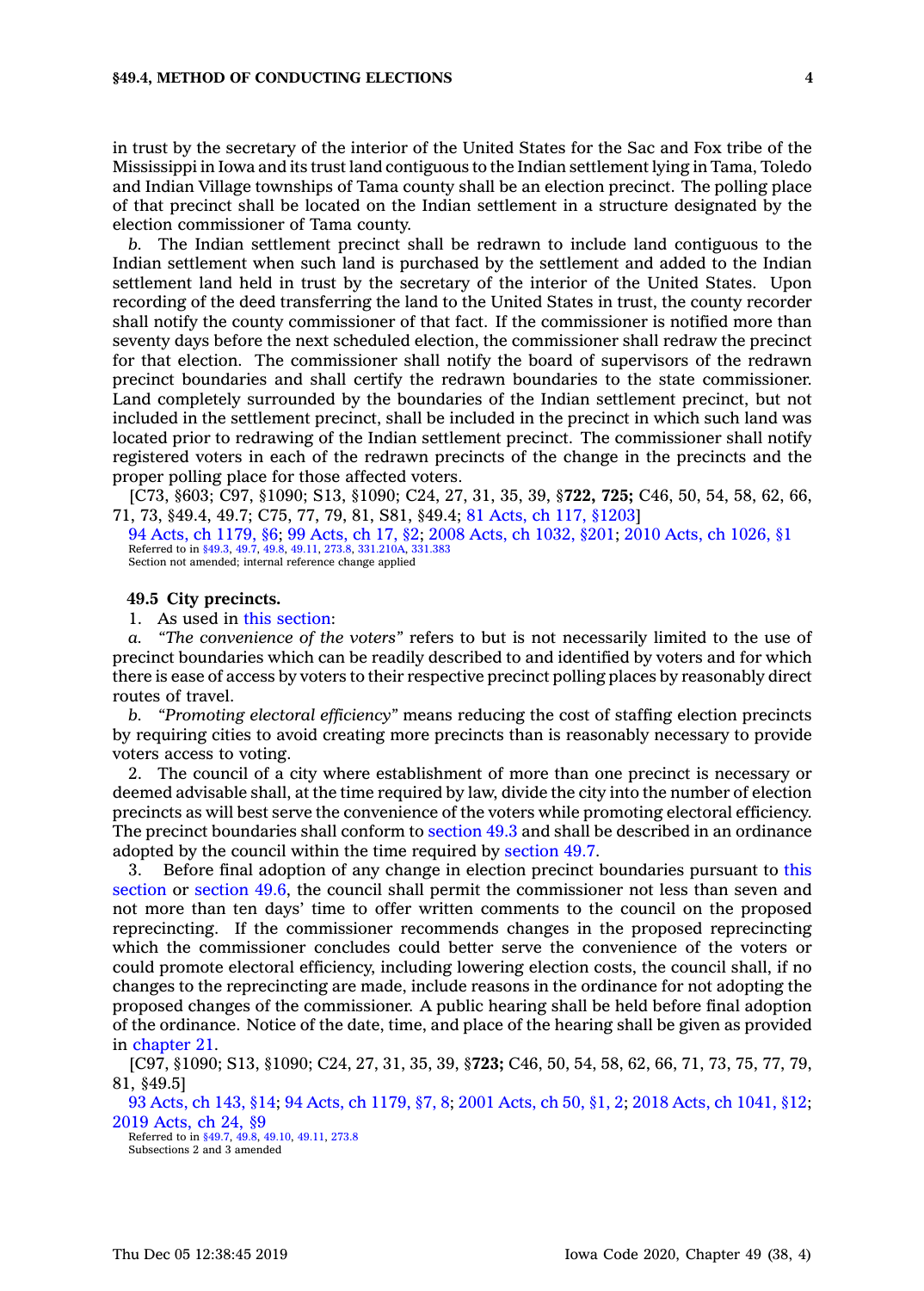# **49.6 Power to combine township and city precincts.**

Election precincts composed partially of unincorporated territory and partially of all or any part of <sup>a</sup> city may be established within <sup>a</sup> single county in any manner which is not contrary to [section](https://www.legis.iowa.gov/docs/code/49.3.pdf) 49.3. An agreement mutually satisfactory to the board of supervisors or the temporary county redistricting commission and the city council of the city involved shall be adopted and <sup>a</sup> copy of the agreement shall be submitted to the state commissioner as part of the certification of precinct boundaries required by [section](https://www.legis.iowa.gov/docs/code/49.7.pdf) 49.7.

[C97, §1090; S13, §1090; C24, 27, 31, 35, 39, §**724;** C46, 50, 54, 58, 62, 66, 71, 73, 75, 77, 79, 81, §49.6]

94 Acts, ch [1179,](https://www.legis.iowa.gov/docs/acts/1994/CH1179.pdf) §9 Referred to in [§49.5](https://www.legis.iowa.gov/docs/code/49.5.pdf), [49.8](https://www.legis.iowa.gov/docs/code/49.8.pdf), [273.8](https://www.legis.iowa.gov/docs/code/273.8.pdf), [331.210A](https://www.legis.iowa.gov/docs/code/331.210A.pdf), [331.383](https://www.legis.iowa.gov/docs/code/331.383.pdf)

## **49.7 Reprecincting schedule and filing requirements.**

1. Where reprecincting is necessary, city councils and county boards of supervisors or the temporary county redistricting commission shall make any necessary changes in precincts as soon as possible after the redistricting of congressional and legislative districts becomes law.

2. *a.* City councils shall complete any changes in precinct and ward boundaries necessary to comply with [sections](https://www.legis.iowa.gov/docs/code/49.3.pdf) 49.3 and [49.5](https://www.legis.iowa.gov/docs/code/49.5.pdf) not later than sixty days after the redistricting of congressional and legislative districts becomes law, or September 1 of the year immediately following each year in which the federal decennial census is taken, whichever is later. Different compliance dates may be set by the general assembly by joint resolution.

*b.* County boards of supervisors or the temporary county redistricting commission shall complete any changes in precinct and supervisor district boundaries necessary to comply with [sections](https://www.legis.iowa.gov/docs/code/49.3.pdf) 49.3, [49.4](https://www.legis.iowa.gov/docs/code/49.4.pdf), and [331.209](https://www.legis.iowa.gov/docs/code/331.209.pdf) not later than ninety days after the redistricting of congressional and legislative districts becomes law, or October 15 of the year immediately following each year in which the federal decennial census is taken, whichever is later. Different compliance dates may be set by the general assembly by joint resolution.

3. Each county board of supervisors or the temporary county redistricting commission and city council shall immediately notify the state commissioner and the commissioner when the boundaries of election precincts are changed, and shall provide <sup>a</sup> map showing the new boundary lines. Each county board or the temporary county redistricting commission and city council shall certify to the state commissioner the populations of the new election precincts or retained election precincts as determined by the latest federal decennial census. Materials filed with the state commissioner shall be postmarked no later than the deadline specified in this [section](https://www.legis.iowa.gov/docs/code/49.7.pdf).

4. If the state commissioner determines that <sup>a</sup> county board or the temporary county redistricting commission or city council has failed to make the required changes by the dates specified by this [section](https://www.legis.iowa.gov/docs/code/49.7.pdf), the state commissioner shall make or cause to be made the necessary changes as soon as possible. The state commissioner shall assess to the county or city, as the case may be, the expenses incurred in making the necessary changes. The state commissioner may request the services of personnel and materials available to the legislative services agency to assist the state commissioner in making required changes in election precincts which become the state commissioner's responsibility.

5. Precinct boundaries shall become effective on January 15 of the second year following the year in which the census was taken and shall be used for all subsequent elections. Precinct boundaries drawn by the state commissioner shall be incorporated into the ordinances of the city or county.

6. Changes made to precincts in years other than the year following the year in which the federal decennial census is taken shall be filed with the state commissioner as soon as possible.

[C73, §603; C97, §1090; S13, §1090; C24, 27, 31, 35, 39, §**722, 723;** C46, 50, 54, 58, 62, 66, 71, 73, §49.4, 49.5; C75, 77, 79, 81, §49.7; 82 Acts, ch [1091,](https://www.legis.iowa.gov/docs/acts/1982/CH1091.pdf) §1]

89 [Acts,](https://www.legis.iowa.gov/docs/acts/89/CH0296.pdf) ch 296, §11; 90 Acts, ch [1233,](https://www.legis.iowa.gov/docs/acts/90/CH1233.pdf) §1; 94 Acts, ch [1179,](https://www.legis.iowa.gov/docs/acts/94/CH1179.pdf) §10; 2003 [Acts,](https://www.legis.iowa.gov/docs/acts/2003/CH0035.pdf) ch 35, §44, 49; 2014 Acts, ch [1026,](https://www.legis.iowa.gov/docs/acts/2014/CH1026.pdf) §12

Referred to in [§49.4,](https://www.legis.iowa.gov/docs/code/49.4.pdf) [49.5](https://www.legis.iowa.gov/docs/code/49.5.pdf), [49.6](https://www.legis.iowa.gov/docs/code/49.6.pdf), [49.8](https://www.legis.iowa.gov/docs/code/49.8.pdf), [49.11](https://www.legis.iowa.gov/docs/code/49.11.pdf), [331.210A](https://www.legis.iowa.gov/docs/code/331.210A.pdf), [331.383](https://www.legis.iowa.gov/docs/code/331.383.pdf)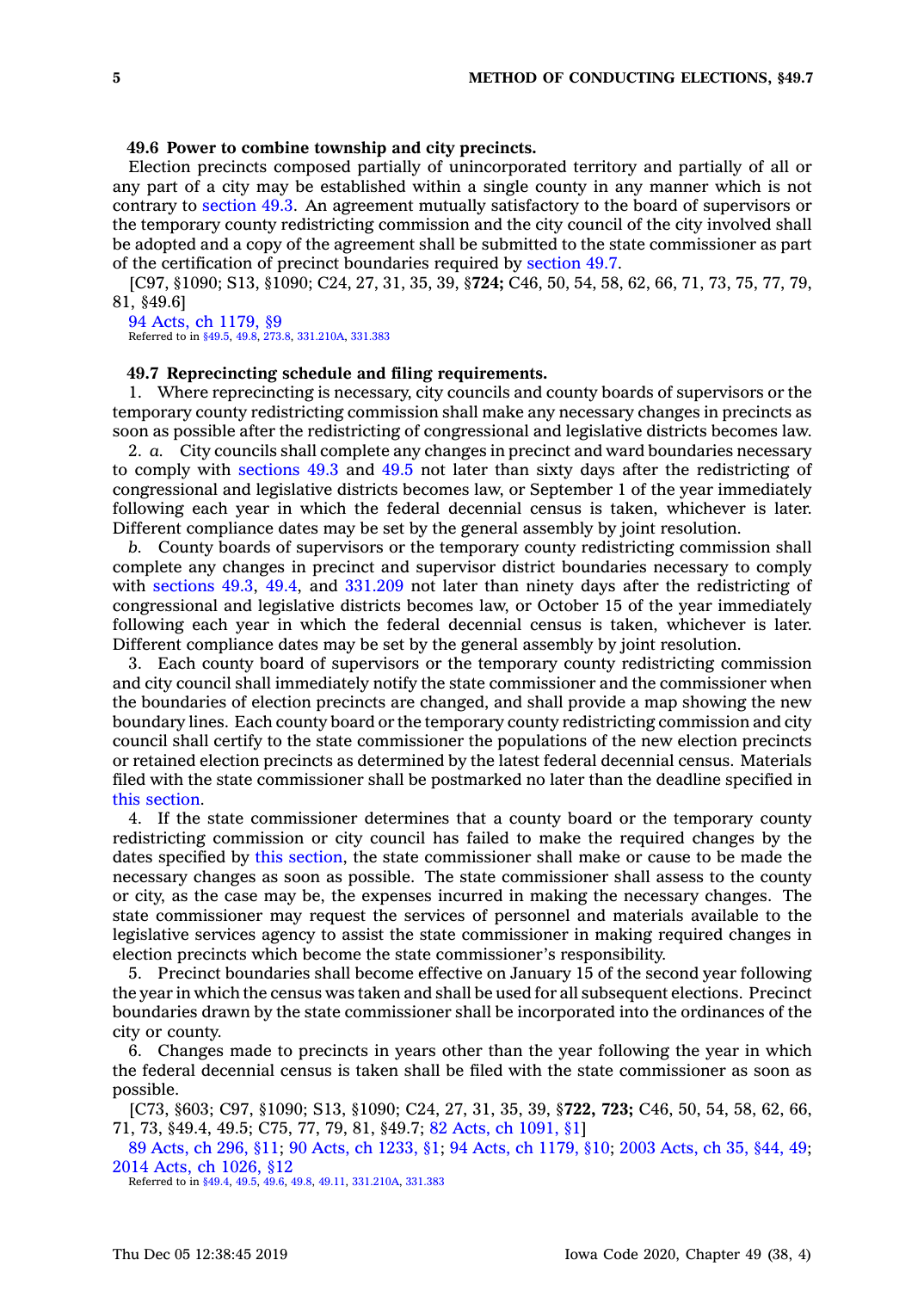## **49.8 Changes in precincts.**

After any required changes in precinct boundaries have been made following each federal decennial census, at the time established by or pursuant to [section](https://www.legis.iowa.gov/docs/code/49.7.pdf) 49.7, the county board or city council shall make no further changes in precinct boundaries until after the next federal decennial census, except in the following circumstances:

1. When deemed necessary by the board of supervisors of any county because of <sup>a</sup> change in the location of the boundaries, dissolution or establishment of any civil township, the boundaries of precincts actually affected may be changed as necessary to conform to the new township boundaries.

2. When territory is annexed to <sup>a</sup> city the city council may attach all or any part of the annexed territory to any established precinct or precincts which are contiguous to the annexed territory, however this [subsection](https://www.legis.iowa.gov/docs/code/49.8.pdf) shall not prohibit establishment of one or more new precincts in the annexed territory.

3. A city may have one special federal census taken each decade and the population figures obtained may be used to revise precinct boundaries in accordance with the requirements of [sections](https://www.legis.iowa.gov/docs/code/49.3.pdf) 49.3 and [49.5](https://www.legis.iowa.gov/docs/code/49.5.pdf).

4. If city population data certified by the United States bureau of the census following the federal decennial census is revised and the revision is certified by the United States bureau of the census, such revisions may be used to revise precinct and ward boundaries in accordance with the requirements of [sections](https://www.legis.iowa.gov/docs/code/49.3.pdf) 49.3 and [49.5](https://www.legis.iowa.gov/docs/code/49.5.pdf). The board of supervisors shall determine whether such revised population data affects the population equality of supervisor districts. If necessary, the temporary county redistricting commission shall be reconvened, notwithstanding section [331.210A,](https://www.legis.iowa.gov/docs/code/331.210A.pdf) subsection 4, and supervisor districts shall be revised in accordance with the requirements of section [331.210A,](https://www.legis.iowa.gov/docs/code/331.210A.pdf) subsection 2.

5. *a.* When the boundaries of <sup>a</sup> county supervisor, city council, or school director district, or any other district from which one or more members of any public representative body other than the general assembly are elected by the voters thereof, are changed by annexation or other means other than reprecincting, the change shall not result in the term of any officer elected from the former district being terminated before or extended beyond the expiration of the term to which the officer was last elected, except as provided under section [275.23A](https://www.legis.iowa.gov/docs/code/275.23A.pdf) and section 331.209, [subsection](https://www.legis.iowa.gov/docs/code/331.209.pdf) 1. If more than one incumbent officeholder resides in <sup>a</sup> district redrawn during reprecincting, their terms of office shall expire after the next election in the political subdivision.

*b.* When <sup>a</sup> vacancy occurs in the office of county supervisor, city council, or school director following the effective date of new district boundaries, the vacancy shall be filled using the new boundaries.

6. When <sup>a</sup> city is changing its form of government from one which has council members elected at large to one which has council members elected from wards, or is changing its number of council members elected from wards, the city council may redraw the precinct boundaries in accordance with [sections](https://www.legis.iowa.gov/docs/code/49.3.pdf) 49.3 and [49.5](https://www.legis.iowa.gov/docs/code/49.5.pdf) to coincide with the new ward boundaries.

7. Precinct boundaries established by or pursuant to [section](https://www.legis.iowa.gov/docs/code/49.3.pdf) 49.3 or [49.4](https://www.legis.iowa.gov/docs/code/49.4.pdf), and not changed under [subsection](https://www.legis.iowa.gov/docs/code/49.8.pdf) 1 since the most recent federal decennial census, may be changed once during the period beginning January 1 of the second year following <sup>a</sup> year in which <sup>a</sup> federal decennial census is taken and ending June 30 of the year immediately following the year in which the next succeeding federal decennial census is taken, if the commissioner recommends and the board of supervisors finds that the change will effect <sup>a</sup> substantial savings in election costs. Changes made under this [subsection](https://www.legis.iowa.gov/docs/code/49.8.pdf) shall be made not later than ninety-nine days before <sup>a</sup> primary election, unless the changes will not take effect until January 1 of the next even-numbered year.

8. Precinct boundaries established by <sup>a</sup> city council pursuant to [section](https://www.legis.iowa.gov/docs/code/49.5.pdf) 49.5 or [49.6](https://www.legis.iowa.gov/docs/code/49.6.pdf) and not changed under [subsections](https://www.legis.iowa.gov/docs/code/49.8.pdf) 1 through 6 since the most recent federal decennial census, may be redrawn by the city council in accordance with [sections](https://www.legis.iowa.gov/docs/code/49.3.pdf) 49.3 and [49.5](https://www.legis.iowa.gov/docs/code/49.5.pdf) once during the period beginning January 1 of the second year following <sup>a</sup> year in which <sup>a</sup> federal decennial census is taken and ending June 30 of the year immediately following the year in which the next succeeding federal decennial census is taken, if the commissioner recommends that the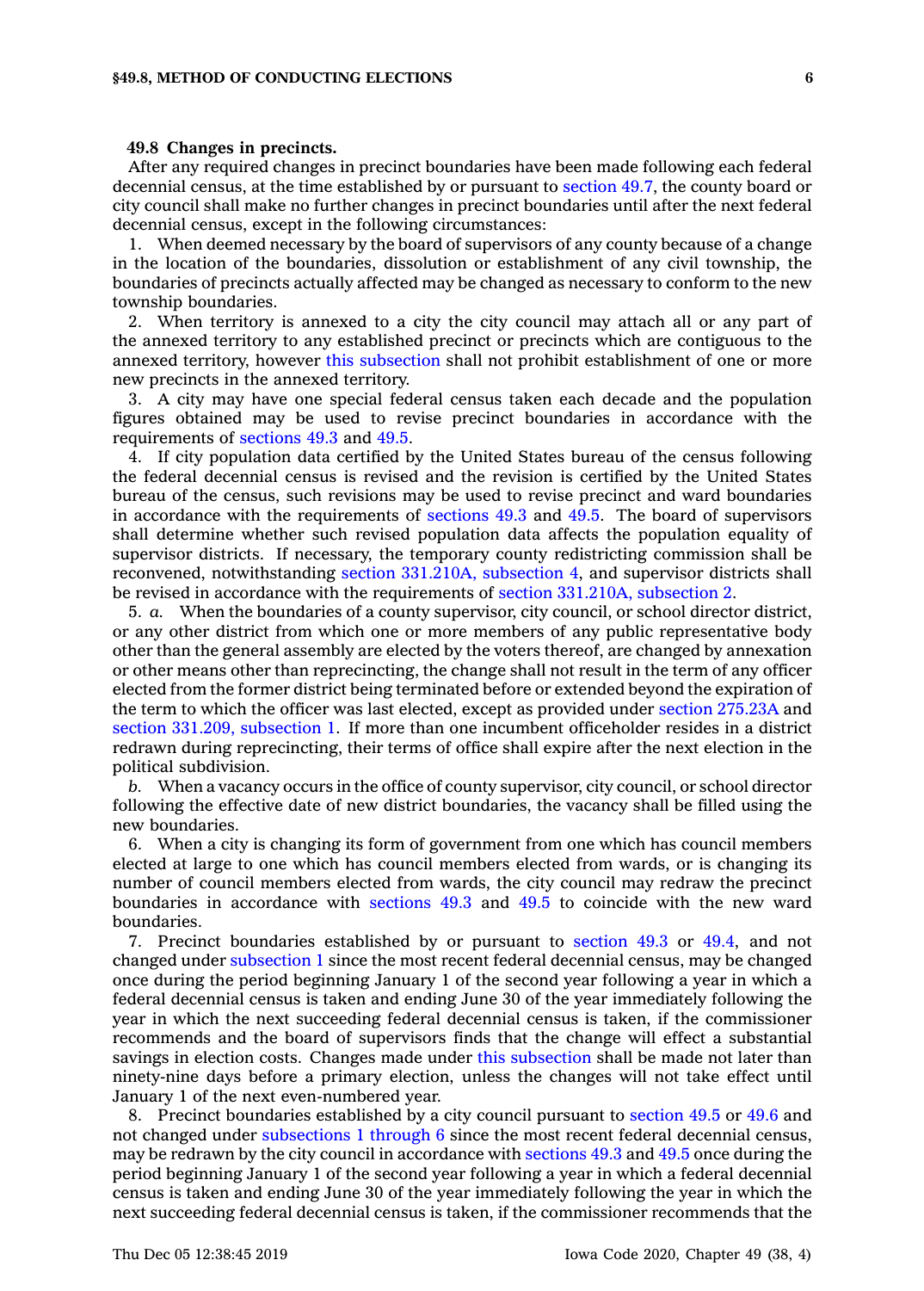change will effect <sup>a</sup> substantial savings in election costs. Changes made under this [subsection](https://www.legis.iowa.gov/docs/code/49.8.pdf) shall be made not later than ninety-nine days before <sup>a</sup> city primary or runoff election, unless the changes will not take effect until January 1 of the next odd-numbered year.

9. When territory contiguous to the Indian settlement is added to the Indian settlement land held in trust by the secretary of the interior of the United States.

[C73, §603; C97, §1090; S13, §1090; C24, 27, 31, 35, 39, §**722, 723;** C46, 50, 54, 58, 62, 66, 71, 73, §49.4, 49.5; C75, 77, 79, 81, §49.8]

83 [Acts,](https://www.legis.iowa.gov/docs/acts/83/CH0077.pdf) ch 77, §2; 84 Acts, ch [1052,](https://www.legis.iowa.gov/docs/acts/84/CH1052.pdf) §1; 89 [Acts,](https://www.legis.iowa.gov/docs/acts/89/CH0136.pdf) ch 136, §34; 94 Acts, ch [1179,](https://www.legis.iowa.gov/docs/acts/94/CH1179.pdf) §11, 12; [99](https://www.legis.iowa.gov/docs/acts/99/CH0017.pdf) [Acts,](https://www.legis.iowa.gov/docs/acts/99/CH0017.pdf) ch 17, §3; 2007 [Acts,](https://www.legis.iowa.gov/docs/acts/2007/CH0059.pdf) ch 59, §6, 19; 2008 Acts, ch [1032,](https://www.legis.iowa.gov/docs/acts/2008/CH1032.pdf) §201; 2010 Acts, ch [1026,](https://www.legis.iowa.gov/docs/acts/2010/CH1026.pdf) §2; 2017 [Acts,](https://www.legis.iowa.gov/docs/acts/2017/CH0067.pdf) ch 67, §1 Referred to in [§275.25,](https://www.legis.iowa.gov/docs/code/275.25.pdf) [275.41](https://www.legis.iowa.gov/docs/code/275.41.pdf), [331.383](https://www.legis.iowa.gov/docs/code/331.383.pdf)

# **49.9 Proper place of voting.**

Except as provided in section 49.11, [subsection](https://www.legis.iowa.gov/docs/code/49.11.pdf) 3, paragraph *"b"*, and as required by the designation of <sup>a</sup> commissioner pursuant to section 49.21, [subsection](https://www.legis.iowa.gov/docs/code/49.21.pdf) 1, <sup>a</sup> person shall not vote in any precinct but that of the person's residence.

[C73, §605; C97, §1090; S13, §1090; C24, 27, 31, 35, 39, §**727;** C46, 50, 54, 58, 62, 66, 71, 73, 75, 77, 79, 81, §49.9]

2008 Acts, ch [1115,](https://www.legis.iowa.gov/docs/acts/2008/CH1115.pdf) §22; 2017 [Acts,](https://www.legis.iowa.gov/docs/acts/2017/CH0155.pdf) ch 155, §17, 44 2017 amendment to section effective July 1, 2019; 2017 [Acts,](https://www.legis.iowa.gov/docs/acts/2017/CH0155.pdf) ch 155, §44 Section amended

## **49.10 Polling places for certain precincts.**

1. Polling places for precincts outside the limits of <sup>a</sup> city, but within the township, or originally within and set off as <sup>a</sup> separate township from the township in which the city is in whole or in part situated, and <sup>a</sup> polling place for <sup>a</sup> township which entirely surrounds another township containing <sup>a</sup> city, may be fixed at some room or rooms in the courthouse or in some other building within the limits of the city as the commissioner may provide.

2. If the commissioner determines, or if <sup>a</sup> petition be filed with the commissioner ninety days before any primary, general or special election stating that there is no suitable or adequate polling place within <sup>a</sup> township constituting <sup>a</sup> voting precinct and that it is desirable and to the interest of the voters of that township voting precinct that <sup>a</sup> voting place be designated for it outside its territorial limits, the commissioner shall fix <sup>a</sup> polling place for that precinct, outside its territorial limits, which the commissioner deems convenient to the electors of the township precinct. A petition submitted under this [subsection](https://www.legis.iowa.gov/docs/code/49.10.pdf) must be signed by eligible electors of the precinct exceeding in number one-half the total number of votes cast in the township precinct for the office of president of the United States or governor, as the case may be, at the last preceding general election. When the commissioner has fixed such <sup>a</sup> polling place it shall remain the polling place at all subsequent primary, general and special elections, until such time as the commissioner shall fix <sup>a</sup> different polling place for the precinct.

3. In any city in which precinct lines have been changed to comply with [section](https://www.legis.iowa.gov/docs/code/49.5.pdf) 49.5, the commissioner may fix the polling place for any precinct outside the boundaries of the precinct if there is no building or facility within the precinct suitable and available for use as <sup>a</sup> polling place. In so doing, the commissioner shall fix the polling place at the point nearest the precinct which is suitable and available for use as <sup>a</sup> polling place and is reasonably accessible to voters of the precinct.

4. A single room or area of any building or facility may be fixed as the polling place for more than one precinct. The location of each polling place shall be clearly marked within the room or area on the days on which elections are held as the location of the polling place of <sup>a</sup> particular precinct, and suitable arrangements shall be made within the room or area to prevent direct access from the polling place of any precinct to the polling place of any other precinct. When the commissioner has fixed such <sup>a</sup> polling place for any precinct it shall remain the polling place at all subsequent elections, except elections for which the precinct is merged with another precinct as permitted by [section](https://www.legis.iowa.gov/docs/code/49.11.pdf) 49.11, until the boundaries of the precinct are changed or the commissioner fixes <sup>a</sup> new polling place, except that the polling place shall be changed to <sup>a</sup> point within the boundaries of the precinct at any time not less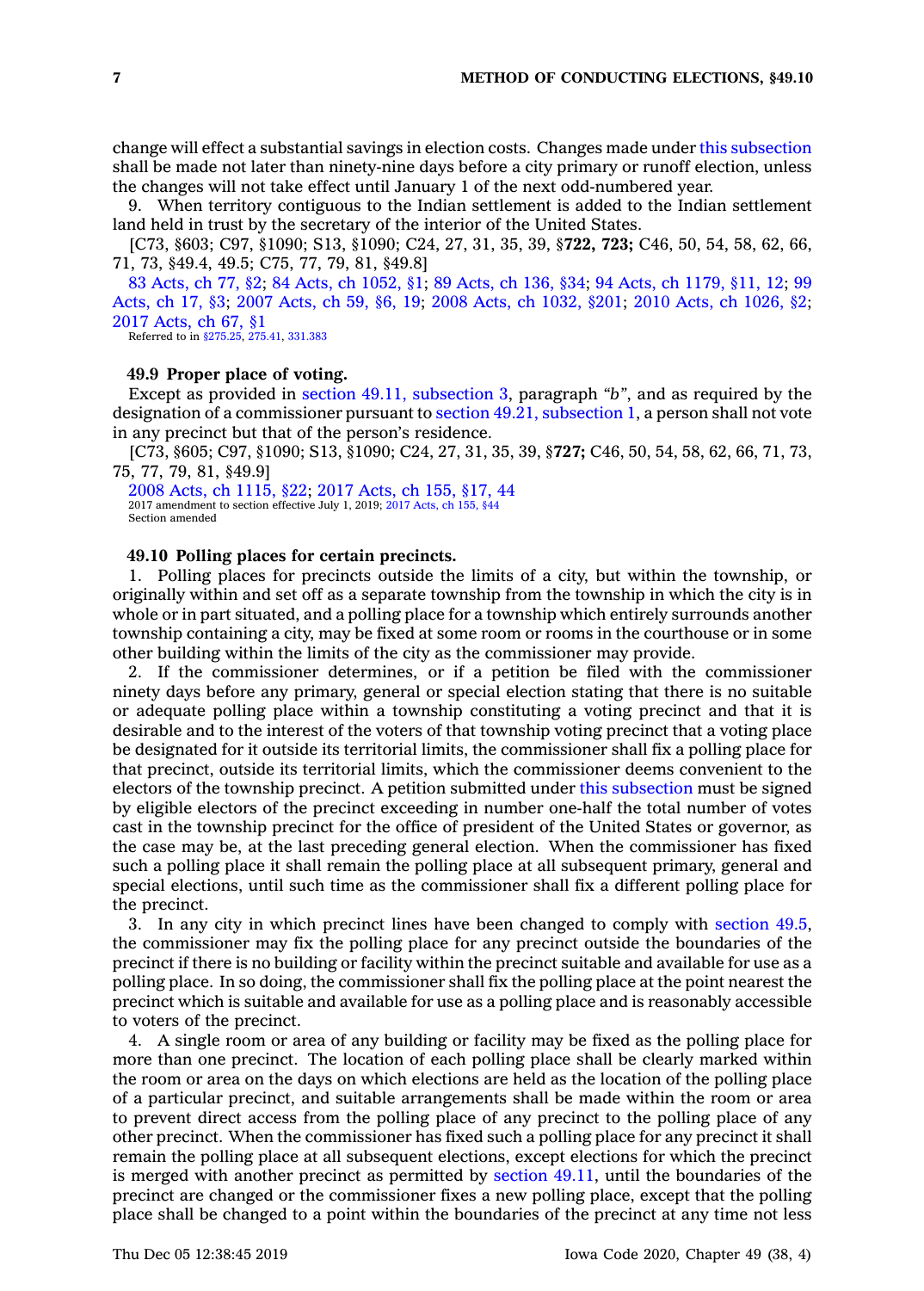than sixty days before the next succeeding election that <sup>a</sup> building or facility suitable for such use becomes available within the precinct.

5. If two or more contiguous townships have been combined into one election precinct by the board of supervisors, the commissioner shall provide <sup>a</sup> polling place which is convenient to all of the electors in the precinct.

[C97, §1091; S13, §1091; C24, 27, 31, 35, 39, §**728;** C46, 50, 54, 58, 62, 66, 71, 73, 75, 77, 79, 81, §49.10]

93 [Acts,](https://www.legis.iowa.gov/docs/acts/1993/CH0143.pdf) ch 143, §15; 2006 Acts, ch [1002,](https://www.legis.iowa.gov/docs/acts/2006/CH1002.pdf) §1, 4

#### **49.11 Notice of boundaries of precincts — merger or division.**

1. The board of supervisors or the temporary county redistricting commission or city council shall number or name the precincts established by the supervisors or council pursuant to [sections](https://www.legis.iowa.gov/docs/code/49.3.pdf) 49.3, [49.4](https://www.legis.iowa.gov/docs/code/49.4.pdf), and [49.5](https://www.legis.iowa.gov/docs/code/49.5.pdf). The boundaries of the precincts shall be recorded in the records of the board of supervisors, temporary county redistricting commission, or city council, as the case may be.

2. The board of supervisors or city council shall publish notice of changes in the county or city precinct boundaries in <sup>a</sup> newspaper of general circulation published in the county or city once each week for three consecutive weeks. The series of publications shall be made after the changes in the precincts have been approved by the state commissioner of elections. The last of the three publications shall be made no later than thirty days before the next general election. A map showing the new boundaries may be used. No publication is necessary if no changes were made.

3. The precincts established pursuant to [section](https://www.legis.iowa.gov/docs/code/49.7.pdf) 49.7 shall not be changed except in the manner provided by law. However, the county commissioner of elections may:

*a.* Consolidate two or more precincts into one.

(1) However, the commissioner shall not do so if there is filed with the commissioner at least twenty days before the election <sup>a</sup> petition signed by twenty-five or more eligible electors of any precinct requesting that it not be merged with any other precinct. There shall be attached to the petition the affidavit of an eligible elector of the precinct that the signatures on the petition are genuine and that all of the signers are to the best of the affiant's knowledge and belief eligible electors of the precinct.

(2) If <sup>a</sup> special election is to be held in which only those registered voters residing in <sup>a</sup> specified portion of any established precinct are entitled to vote, that portion of the precinct may be merged by the commissioner with one or more other established precincts or portions of established precincts for the special election, and the right to petition against merger of <sup>a</sup> precinct shall not apply.

*b.* (1) Establish voting centers for the regular city election, city primary election, city runoff election, regular school election, and special elections. Any registered voter who is eligible to vote in the regular city election may vote at any voting center in the city. Any registered voter who is eligible to vote at the regular school election may vote at any voting center in the school district. Any registered voter who is eligible to vote in <sup>a</sup> special election may vote at any voting center established for that special election. For purposes of [section](https://www.legis.iowa.gov/docs/code/48A.7A.pdf) [48A.7A](https://www.legis.iowa.gov/docs/code/48A.7A.pdf), <sup>a</sup> voting center shall be considered the polling place for the precinct in which <sup>a</sup> person resides.

(2) The county commissioner of elections shall designate the location of each voting center to be used in the election.

(3) A voting center designated under this [subsection](https://www.legis.iowa.gov/docs/code/49.11.pdf) is subject to the requirements of [section](https://www.legis.iowa.gov/docs/code/49.21.pdf) 49.21 relating to accessibility to persons who are elderly and persons with disabilities and relating to the posting of signs. The location of each voting center shall be published by the county commissioner of elections in the same manner as the location of polling places is required to be published.

(4) Pursuant to section 39A.2, [subsection](https://www.legis.iowa.gov/docs/code/39A.2.pdf) 1, paragraph *"b"*, subparagraph (3), <sup>a</sup> person commits the crime of election misconduct in the first degree if the person knowingly votes or attempts to vote at more than one voting center for the same election.

*c.* Divide any precinct permanently established under this [section](https://www.legis.iowa.gov/docs/code/49.11.pdf) which contains all or any parts of two or more mutually exclusive political subdivisions, either or both of which is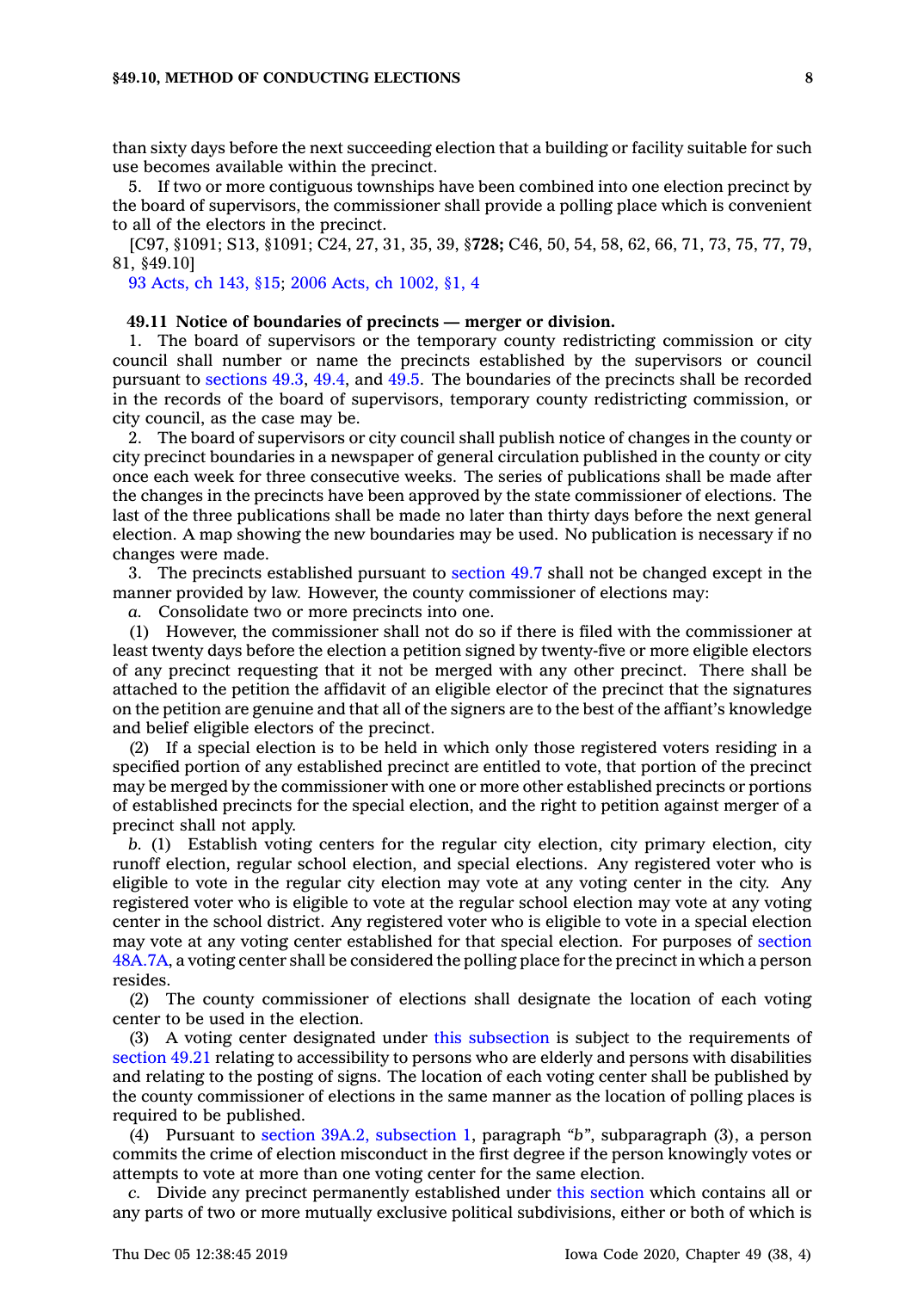independently electing one or more officers or voting on one or more questions on the same date, into two or more temporary precincts and designate <sup>a</sup> polling place for each.

*d.* Consolidate precincts for any election under any of the following circumstances:

(1) One of the precincts involved consists entirely of dormitories that are closed at the time the election is held.

(2) The consolidated precincts, if established as <sup>a</sup> permanent precinct, would meet all requirements of [section](https://www.legis.iowa.gov/docs/code/49.3.pdf) 49.3, and <sup>a</sup> combined total of no more than three hundred fifty voters voted in the consolidated precincts at the last preceding similar election.

(3) The city council of <sup>a</sup> special charter city with <sup>a</sup> population of three thousand five hundred or less which is divided into council wards requests the commissioner to consolidate two or more precincts for any election.

4. Notice of changes made pursuant to [subsection](https://www.legis.iowa.gov/docs/code/49.11.pdf) 3 shall be reported to the state commissioner at least twenty-five days before the next election in which the temporary precinct will be active, or, for elections held pursuant to [section](https://www.legis.iowa.gov/docs/code/69.14.pdf) 69.14 while the general assembly is in session or within forty-five days of the convening of <sup>a</sup> session of the general assembly, at least ten days before election day.

[C73, §604; C97, §1092, 2755; S13, §2755; C24, §729, 4205; C27, §729, 4205, 4216-b2; C31, 35, §729, 4216-c5; C39, §**729, 4216.05;** C46, 50, 54, 58, 62, 66, 71, 73, §49.11, 277.5; C75, 77, 79, 81, §49.11; 81 [Acts,](https://www.legis.iowa.gov/docs/acts/1981/CH0034.pdf) ch 34, §24]

93 [Acts,](https://www.legis.iowa.gov/docs/acts/93/CH0143.pdf) ch 143, §16; 94 Acts, ch [1169,](https://www.legis.iowa.gov/docs/acts/94/CH1169.pdf) §64; 94 Acts, ch [1179,](https://www.legis.iowa.gov/docs/acts/94/CH1179.pdf) §13; 94 Acts, ch [1180,](https://www.legis.iowa.gov/docs/acts/94/CH1180.pdf) §12; 2008 Acts, ch [1032,](https://www.legis.iowa.gov/docs/acts/2008/CH1032.pdf) §149; 2008 Acts, ch [1115,](https://www.legis.iowa.gov/docs/acts/2008/CH1115.pdf) §23; 2017 [Acts,](https://www.legis.iowa.gov/docs/acts/2017/CH0067.pdf) ch 67, §2, 3; 2018 Acts, ch [1026,](https://www.legis.iowa.gov/docs/acts/2018/CH1026.pdf) [§23](https://www.legis.iowa.gov/docs/acts/2018/CH1026.pdf); 2019 [Acts,](https://www.legis.iowa.gov/docs/acts/2019/CH0148.pdf) ch 148, §26, 33

Referred to in [§49.9](https://www.legis.iowa.gov/docs/code/49.9.pdf), [49.10](https://www.legis.iowa.gov/docs/code/49.10.pdf), [49.13](https://www.legis.iowa.gov/docs/code/49.13.pdf), [49.16](https://www.legis.iowa.gov/docs/code/49.16.pdf), [331.383](https://www.legis.iowa.gov/docs/code/331.383.pdf) NEW subsection 4

## **49.12 Election boards.**

There shall be appointed in each election precinct an election board which shall ordinarily consist of three or five precinct election officials. At the commissioner's discretion, additional precinct election officials may be appointed to work at any election. Not more than <sup>a</sup> simple majority of the members of the election board in any precinct shall be members of the same political party or organization if one or more registered voters of another party or organization are qualified and willing to serve on the board.

[C51, §246, 248, 1111; R60, §481, 483, 2027, 2030, 2031; C73, §606, 1717, 1719; C97, §1093, 2746, 2751, 2756; S13, §2756; SS15, §1087-a5, 1093; C24, §559, 730, 731, 735, 4165, 4195, 4209, 4211; C27, §559, 730, 731, 735, 4165, 4195, 4209, 4211-b2; C31, 35, §559, 730, 731, 735, 4165, 4216-c10; C39, §**559, 730, 731, 735, 4165, 4216.10;** C46, 50, §43.31, 49.12, 49.13, 49.17, 49.19, 276.12, 277.10; C54, 58, 62, 66, 71, 73, §43.31, 49.12, 49.13, 49.17, 275.19, 277.10; C75, 77, 79, 81, §49.12]

87 [Acts,](https://www.legis.iowa.gov/docs/acts/87/CH0221.pdf) ch 221, §12; 88 Acts, ch [1119,](https://www.legis.iowa.gov/docs/acts/88/CH1119.pdf) §15; 95 [Acts,](https://www.legis.iowa.gov/docs/acts/95/CH0067.pdf) ch 67, §53; 98 Acts, ch [1123,](https://www.legis.iowa.gov/docs/acts/98/CH1123.pdf) §4; [2010](https://www.legis.iowa.gov/docs/acts/2010/CH1060.pdf) Acts, ch [1060,](https://www.legis.iowa.gov/docs/acts/2010/CH1060.pdf) §3

Referred to in [§39A.1](https://www.legis.iowa.gov/docs/code/39A.1.pdf), [49.14](https://www.legis.iowa.gov/docs/code/49.14.pdf), [49.16](https://www.legis.iowa.gov/docs/code/49.16.pdf), [49.18](https://www.legis.iowa.gov/docs/code/49.18.pdf), [50.21](https://www.legis.iowa.gov/docs/code/50.21.pdf), [50.22](https://www.legis.iowa.gov/docs/code/50.22.pdf), [53.23](https://www.legis.iowa.gov/docs/code/53.23.pdf)

## **49.13 Commissioner to appoint members, chairperson.**

1. The membership of each precinct election board shall be appointed by the commissioner, not less than fifteen days before each election held in the precinct, from the election board panel drawn up as provided in [section](https://www.legis.iowa.gov/docs/code/49.15.pdf) 49.15. Precinct election officials shall be registered voters of the county, or other political subdivision within which precincts have been merged across county lines pursuant to section 49.11, [subsection](https://www.legis.iowa.gov/docs/code/49.11.pdf) 3, paragraph *"a"*, in which they are appointed. Preference shall be given to appointment of residents of <sup>a</sup> precinct to serve as precinct election officials for that precinct, but the commissioner may appoint other residents of the county where necessary.

2. For all elections in which <sup>a</sup> partisan office is on the ballot, election boards shall include members of the two political parties whose candidates for president of the United States or for governor, as the case may be, received the largest and next largest number of votes in the county at the last general election. Election boards may also include persons not members of either of these parties. However, persons who are not members of either of these political parties shall not comprise more than one-third of the membership of an election board.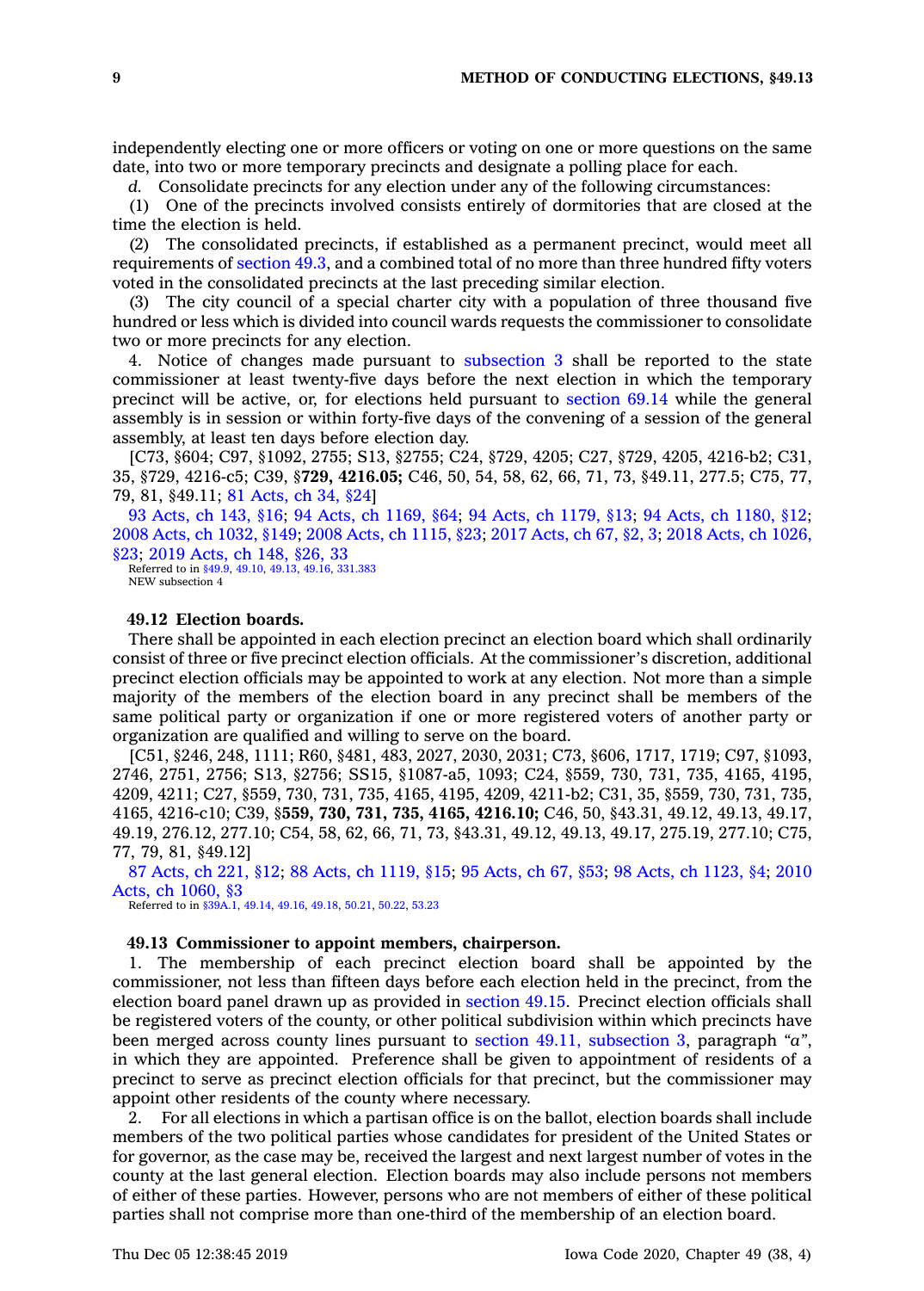## **§49.13, METHOD OF CONDUCTING ELECTIONS 10**

3. In appointing the election board to serve for any election in which candidates' names do appear under the heading of these political parties, the commissioner shall give preference to the persons designated by the respective county chairpersons of these political parties for placement on the election board panel, as provided by [section](https://www.legis.iowa.gov/docs/code/49.15.pdf) 49.15, in the order that they were so designated. However, the commissioner may for good cause decline to appoint <sup>a</sup> designee of <sup>a</sup> county chairperson if that chairperson is notified and allowed two working days to designate <sup>a</sup> replacement.

4. In appointing the election board to serve for <sup>a</sup> nonpartisan election, the commissioner may give preference to the persons who are willing to serve without pay identified pursuant to section 49.15, [subsection](https://www.legis.iowa.gov/docs/code/49.15.pdf) 2, paragraph *"b"*, by the city council or the school board.

5. The commissioner shall designate one member of each precinct election board as chairperson of that board. At the discretion of the commissioner, two people who are members of different political parties may be appointed as co-chairpersons. The co-chairpersons shall have joint authority over the work of the precinct election board.

6. The commissioner may appoint high school students who are not yet qualified to be registered voters to serve as precinct election board members.

*a.* To qualify to serve as <sup>a</sup> precinct election board member, <sup>a</sup> high school student shall:

(1) Be <sup>a</sup> United States citizen.

(2) Be at least seventeen years of age and <sup>a</sup> student in good standing enrolled in <sup>a</sup> public or private secondary school in Iowa.

(3) Receive credit in at least four subjects, each of one period or hour, or the equivalent thereof, at all times. The eligible subjects are language arts, social studies, mathematics, science, health, physical education, fine arts, world language, and career and technical education. Coursework taken as <sup>a</sup> postsecondary enrollment option for which <sup>a</sup> school district or accredited nonpublic school grants academic credit toward high school graduation shall be used in determining eligibility. A student shall not be denied eligibility if the student's school program deviates from the traditional two-semester school year. Each student wishing to participate under this [subsection](https://www.legis.iowa.gov/docs/code/49.13.pdf) shall be passing all coursework for which credit is given and shall be making adequate progress toward graduation requirements at the end of each grading period. At the end of <sup>a</sup> grading period that is the final grading period in <sup>a</sup> school year, <sup>a</sup> student who receives <sup>a</sup> failing grade in any course for which credit is awarded is ineligible to participate under this [subsection](https://www.legis.iowa.gov/docs/code/49.13.pdf). A student who is eligible at the close of <sup>a</sup> semester is academically eligible to participate under this [subsection](https://www.legis.iowa.gov/docs/code/49.13.pdf) until the beginning of the subsequent semester. A student with <sup>a</sup> disability who has an individualized education program shall not be denied eligibility to participate under this [subsection](https://www.legis.iowa.gov/docs/code/49.13.pdf) on the basis of scholarship if the student is making adequate progress, as determined by school officials, towards the goals and objectives of the student's individualized education program.

(4) At the time of appointment, have the written approval of the principal of the secondary school the student attends.

(5) Have the written approval of the student's parent or legal guardian.

(6) Have satisfactorily completed the training course for election officials.

(7) Meet all other qualifications for appointment and service as an election board member except the requirement of being <sup>a</sup> registered voter.

*b.* No more than one student precinct election board member may serve on each precinct election board.

*c.* Student precinct election board members shall not serve as the chairperson of <sup>a</sup> precinct election board.

*d.* Before serving at <sup>a</sup> partisan election, the student precinct election board member must certify in writing to the commissioner the political party with which the student is affiliated.

*e.* Student precinct election board members shall not be allowed to work more hours than allowed under the applicable labor laws.

*f.* A student who serves on <sup>a</sup> precinct election board is not eligible to receive class credit for such service unless such service qualifies as meeting the requirements of <sup>a</sup> class assignment imposed on all students in the class.

*g.* No later than fourteen days after the date of the election, the commissioner shall report to the appropriate secondary school the following information: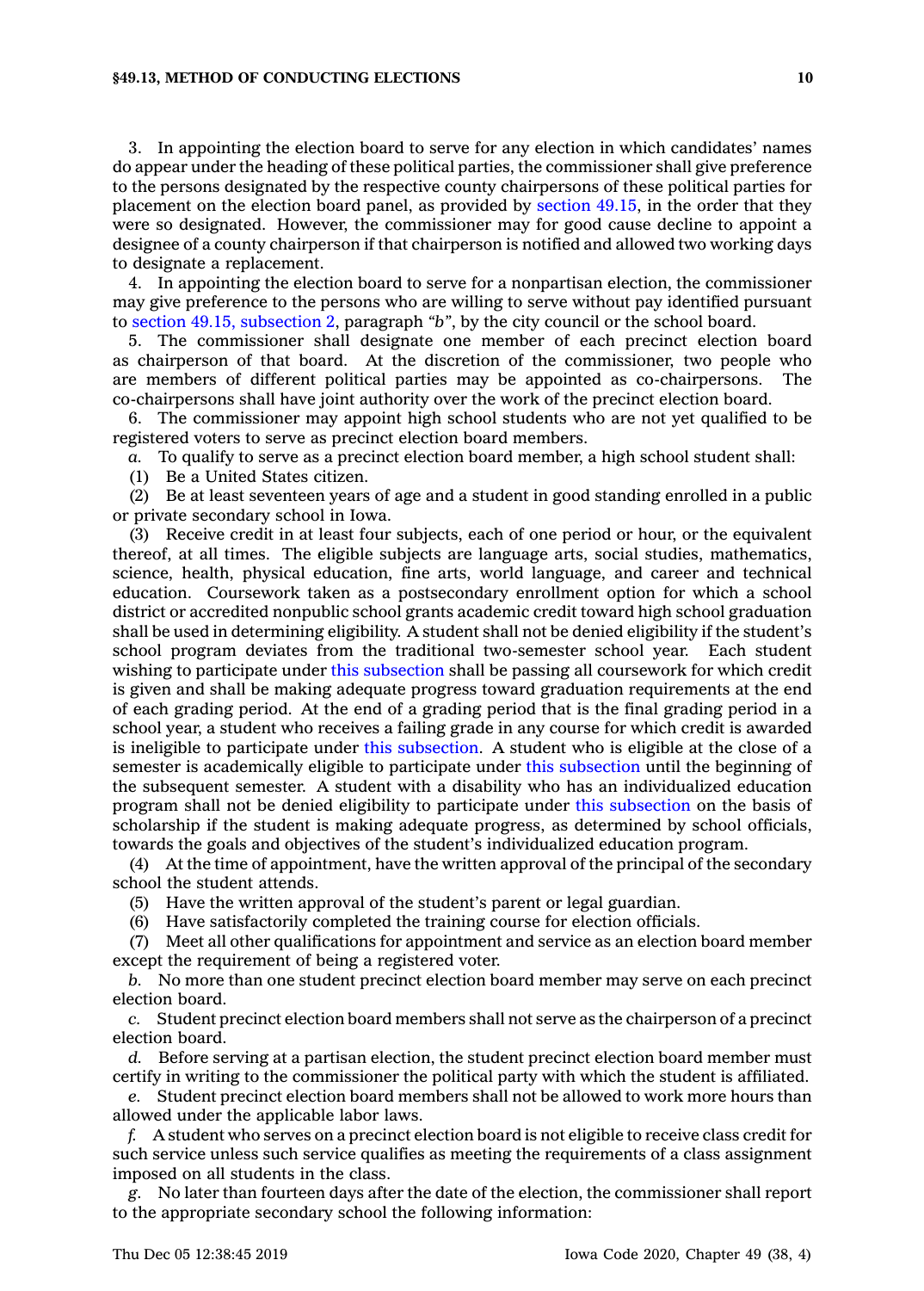(1) The name of each student attending the school who served as <sup>a</sup> precinct election board member on election day.

(2) The number of hours the student served as <sup>a</sup> precinct election board member.

(3) The precinct number and polling place location where the student served as <sup>a</sup> precinct election board member.

(4) Any other information the commissioner deems appropriate or that is requested by the school.

[C97, §1093; SS15, §1093; C24, 27, 31, 35, 39, §**733;** C46, 50, 54, 58, 62, 66, 71, 73, §49.15; C75, 77, 79, 81, §49.13]

95 [Acts,](https://www.legis.iowa.gov/docs/acts/95/CH0067.pdf) ch 67, §53; 97 [Acts,](https://www.legis.iowa.gov/docs/acts/97/CH0170.pdf) ch 170, §23; 2007 [Acts,](https://www.legis.iowa.gov/docs/acts/2007/CH0034.pdf) ch 34, §1; 2007 [Acts,](https://www.legis.iowa.gov/docs/acts/2007/CH0138.pdf) ch 138, §1; [2008](https://www.legis.iowa.gov/docs/acts/2008/CH1032.pdf) Acts, ch [1032,](https://www.legis.iowa.gov/docs/acts/2008/CH1032.pdf) §194; 2009 [Acts,](https://www.legis.iowa.gov/docs/acts/2009/CH0041.pdf) ch 41, §25; 2010 Acts, ch [1026,](https://www.legis.iowa.gov/docs/acts/2010/CH1026.pdf) §3, 17; 2010 Acts, ch [1033,](https://www.legis.iowa.gov/docs/acts/2010/CH1033.pdf) §16; 2010 Acts, ch [1060,](https://www.legis.iowa.gov/docs/acts/2010/CH1060.pdf) §4; 2016 Acts, ch [1108,](https://www.legis.iowa.gov/docs/acts/2016/CH1108.pdf) §10; 2018 Acts, ch [1083,](https://www.legis.iowa.gov/docs/acts/2018/CH1083.pdf) §1

Referred to in [§49.14](https://www.legis.iowa.gov/docs/code/49.14.pdf), [49.15](https://www.legis.iowa.gov/docs/code/49.15.pdf), [49.18](https://www.legis.iowa.gov/docs/code/49.18.pdf), [49.73](https://www.legis.iowa.gov/docs/code/49.73.pdf), [49.89](https://www.legis.iowa.gov/docs/code/49.89.pdf), [50.21](https://www.legis.iowa.gov/docs/code/50.21.pdf), [53.22](https://www.legis.iowa.gov/docs/code/53.22.pdf), [53.23](https://www.legis.iowa.gov/docs/code/53.23.pdf) Child labor restrictions, see chapter 92

# **49.14 Substitute precinct election officials.**

1. The commissioner may appoint substitute precinct election officials as alternates for election board members. The responsibilities and duties of <sup>a</sup> precinct election official present at the time the polling place was opened on the day of an election may be assumed at any later time that day by <sup>a</sup> substitute appointed as an alternate. The substitute shall serve either for the balance of that election day or for any shorter period of time the commissioner may designate. At partisan elections, <sup>a</sup> substitute precinct election official assuming the duties of <sup>a</sup> precinct election official shall be <sup>a</sup> member of the same political party as the precinct election official whose duties are being assumed, unless substitution of <sup>a</sup> precinct election official not of the same political party results in no more than <sup>a</sup> simple majority of the total number of precinct election officials serving in that precinct being members of the same political party.

2. Substitute precinct election officials shall be appointed and shall serve in accordance with [sections](https://www.legis.iowa.gov/docs/code/49.12.pdf) 49.12, [49.13](https://www.legis.iowa.gov/docs/code/49.13.pdf), [49.15](https://www.legis.iowa.gov/docs/code/49.15.pdf), and [49.16](https://www.legis.iowa.gov/docs/code/49.16.pdf), and shall receive compensation as provided by sections [49.20](https://www.legis.iowa.gov/docs/code/49.20.pdf) and [49.125](https://www.legis.iowa.gov/docs/code/49.125.pdf). Upon arriving at the polling place and prior to performing any official duty, <sup>a</sup> substitute precinct election official shall take the oath required by [section](https://www.legis.iowa.gov/docs/code/49.75.pdf) 49.75.

3. The commissioner shall not employ substitute precinct election officials in <sup>a</sup> partisan election unless:

*a.* The election board panel drawn up pursuant to [section](https://www.legis.iowa.gov/docs/code/49.15.pdf) 49.15 contains the names of <sup>a</sup> sufficient number of political party designees to permit appointment of both the regular precinct election officials and any substitute precinct election officials from that panel; or

*b.* The commissioner has informed the county chairpersons of the political parties referred to in section 49.13, [subsection](https://www.legis.iowa.gov/docs/code/49.13.pdf) 2, thirty days prior to the date of the election, of intent to appoint substitute precinct election officials and has allowed ten days thereafter for the respective county chairpersons to provide additional names of persons from whom the substitute precinct election officials shall be appointed. If <sup>a</sup> county chairperson fails to provide additional names after being so notified, the commissioner may appoint persons known to be members of the appropriate political party or parties.

[S81, §49.14; 81 [Acts,](https://www.legis.iowa.gov/docs/acts/1981/CH0034.pdf) ch 34, §25] 2007 [Acts,](https://www.legis.iowa.gov/docs/acts/2007/CH0059.pdf) ch 59, §7, 19; 2010 Acts, ch [1026,](https://www.legis.iowa.gov/docs/acts/2010/CH1026.pdf) §4, 17 Referred to in [§39A.1](https://www.legis.iowa.gov/docs/code/39A.1.pdf)

# **49.15 Commissioner to draw up election board panel.**

1. Not less than twenty days before each primary election, the commissioner shall draw up for each precinct an election board panel from which members of the precinct election board shall be appointed for each election held in the precinct during the ensuing two years.

2. *a.* Each panel shall include members of each of the political parties referred to in [section](https://www.legis.iowa.gov/docs/code/49.13.pdf) 49.13, whose names may be designated by the county chairpersons of each of these political parties not less than thirty days prior to each primary election. The commissioner may place on the election board panel names of persons known by the commissioner to be members of these political parties, if the respective county chairpersons fail to designate <sup>a</sup> sufficient number of names, and may also add names of persons, whether or not they are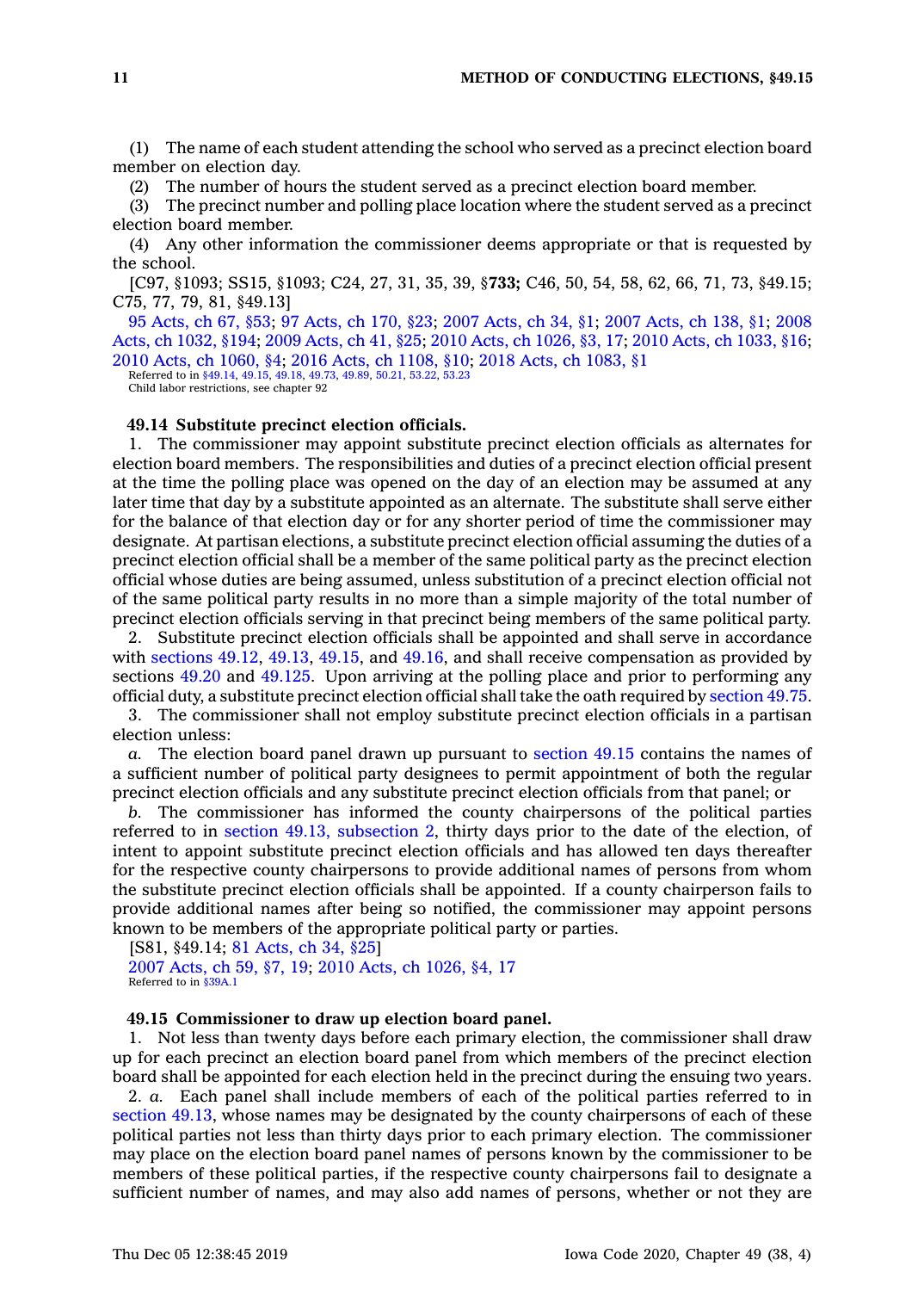members of either of these political parties, who have advised the commissioner they are willing to serve on the election board.

*b.* The commissioner may also place on the election board panel names of persons whom either the city council of <sup>a</sup> city or <sup>a</sup> school board has advised the commissioner at least thirty days before each primary election are willing to serve without pay at elections conducted for that school district or city, as the case may be, during the tenure of the election board panel on which these names are included.

3. In drawing up precinct election board panels, the commissioner may use student precinct election board members appointed pursuant to section 49.13, [subsection](https://www.legis.iowa.gov/docs/code/49.13.pdf) 6.

[C97, §1093; SS15, §1093; C24, 27, 31, 35, 39, §**733;** C46, 50, 54, 58, 62, 66, 71, 73, 75, 77, 79, 81, §49.15]

2007 [Acts,](https://www.legis.iowa.gov/docs/acts/2007/CH0034.pdf) ch 34, §2; 2007 [Acts,](https://www.legis.iowa.gov/docs/acts/2007/CH0138.pdf) ch 138, §2; 2010 Acts, ch [1026,](https://www.legis.iowa.gov/docs/acts/2010/CH1026.pdf) §5, 17 Referred to in [§49.13](https://www.legis.iowa.gov/docs/code/49.13.pdf), [49.14](https://www.legis.iowa.gov/docs/code/49.14.pdf), [49.16](https://www.legis.iowa.gov/docs/code/49.16.pdf), [53.20](https://www.legis.iowa.gov/docs/code/53.20.pdf)

# **49.16 Tenure of election board panel.**

Each person whose name is placed on the election board panel as provided in [section](https://www.legis.iowa.gov/docs/code/49.15.pdf) 49.15, shall remain available for appointment to the election board of the precinct, subject to the provisions of [section](https://www.legis.iowa.gov/docs/code/49.12.pdf) 49.12, until <sup>a</sup> new panel is drawn up unless the person's name is sooner deleted from the panel by the commissioner. The election board for each election held in the precinct shall be drawn from the panel, however:

1. No person shall serve on the election board at any election in which the person or any person related to the person within the third degree of consanguinity or affinity is <sup>a</sup> candidate to be voted upon in that precinct, and it shall be the responsibility of each person whose name is listed on the election board panel to notify the commissioner not less than fifteen days before any election at which the person is ineligible to serve by reason of this [subsection](https://www.legis.iowa.gov/docs/code/49.16.pdf). However, this [subsection](https://www.legis.iowa.gov/docs/code/49.16.pdf) shall not apply in the case of any candidate or relative of <sup>a</sup> candidate seeking an office or nomination which no opposing candidate is seeking. Any candidate for an office or for nomination to an office to which two or more persons are to be elected at large is unopposed, for the purpose of this [subsection](https://www.legis.iowa.gov/docs/code/49.16.pdf), if the number of candidates for the office or nomination does not exceed the number of persons to be elected or nominated.

2. When all or portions of two or more precincts are merged for any election as permitted by section 49.11, [subsection](https://www.legis.iowa.gov/docs/code/49.11.pdf) 3, paragraph *"a"*, the commissioner may appoint the election board for the merged precinct from the election board panels of any of the precincts so merged. When any permanent precinct is divided as permitted by section 49.11, [subsection](https://www.legis.iowa.gov/docs/code/49.11.pdf) [3](https://www.legis.iowa.gov/docs/code/49.11.pdf), paragraph *"c"*, the commissioner shall so far as possible appoint the election board for each of the temporary precincts so created from the election board panel of the permanent precinct.

3. Persons whose names are listed on the election board panel shall not be required to serve on the election board for any election which by the terms of the statute authorizing it is exempt from the provisions of this [chapter](https://www.legis.iowa.gov/docs/code//49.pdf). The necessary officers for such elections shall be designated as provided by law or, if there is no applicable statute, by the commissioner.

4. In appointing the election board for any election conducted for <sup>a</sup> city or <sup>a</sup> school district, the commissioner may give preference to any persons who are willing to serve without pay at those elections.

5. A person shall not serve on the precinct election board as <sup>a</sup> representative of <sup>a</sup> political party if the person has changed political party affiliation from that of the political party which selected the person to serve as <sup>a</sup> precinct election official. If <sup>a</sup> precinct election official records <sup>a</sup> change of political party, the official's name shall be removed from the list of precinct election officials for that political party. The chairperson of the political party shall be notified of the vacancy and may designate <sup>a</sup> replacement. If the chairperson of another political party later designates the person as <sup>a</sup> precinct election official, the person may serve, if qualified. If <sup>a</sup> precinct election official serving on the board as <sup>a</sup> representative of <sup>a</sup> political party records <sup>a</sup> change of political party to vote absentee under [chapter](https://www.legis.iowa.gov/docs/code//53.pdf) 53 and after voting absentee records <sup>a</sup> change of political party back to the political party the official represents on the precinct election board, the official's name shall be removed from the list of precinct election officials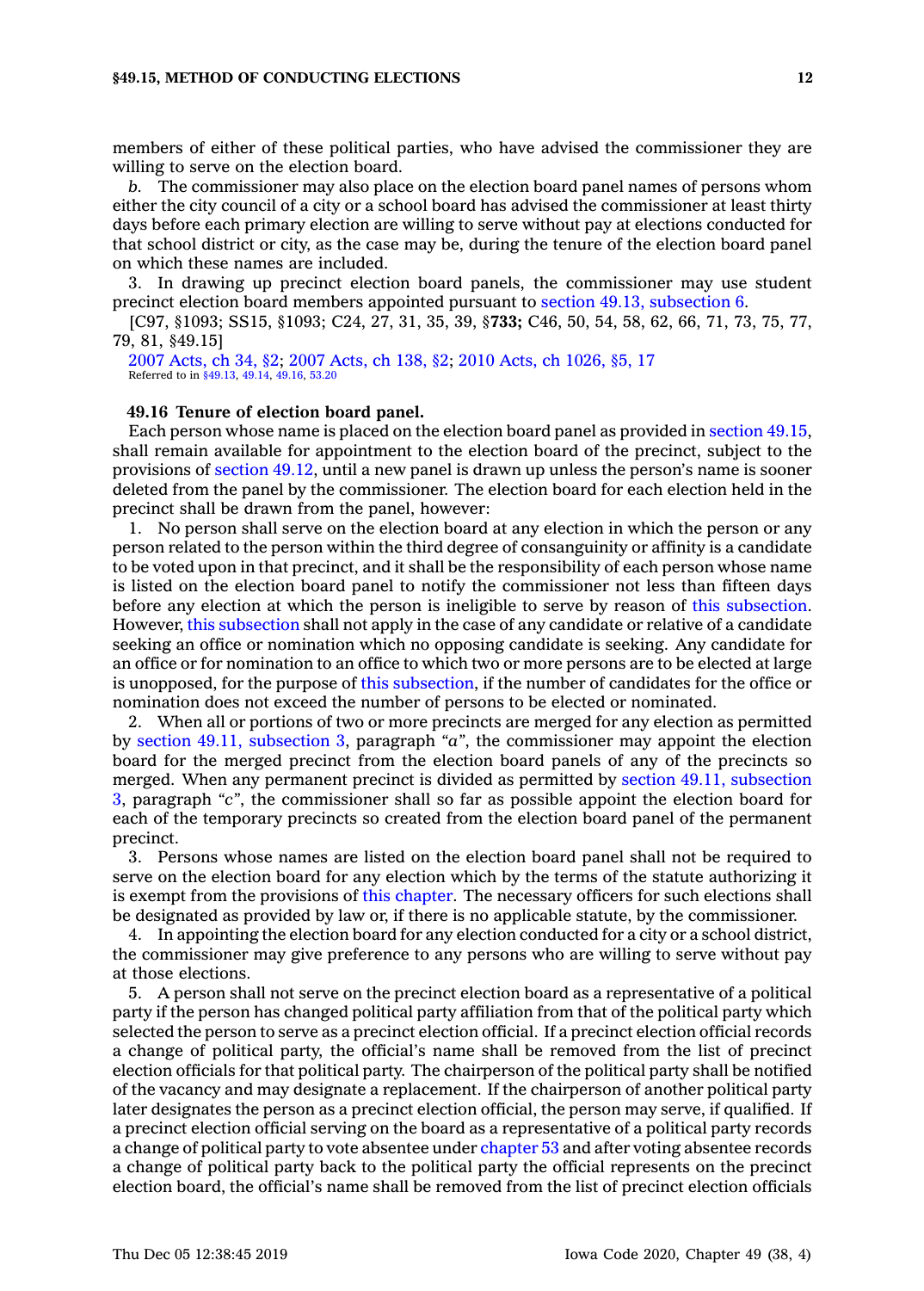for that election. The chairperson of the political party shall be notified of the vacancy and may designate <sup>a</sup> replacement for that election.

[C75, 77, 79, 81, §49.16] 97 [Acts,](https://www.legis.iowa.gov/docs/acts/97/CH0170.pdf) ch 170, §24; 2008 Acts, ch [1032,](https://www.legis.iowa.gov/docs/acts/2008/CH1032.pdf) §195; 2010 Acts, ch [1026,](https://www.legis.iowa.gov/docs/acts/2010/CH1026.pdf) §6, 17; 2017 [Acts,](https://www.legis.iowa.gov/docs/acts/2017/CH0120.pdf) ch [120,](https://www.legis.iowa.gov/docs/acts/2017/CH0120.pdf) §3 Referred to in [§49.14](https://www.legis.iowa.gov/docs/code/49.14.pdf)

**49.17** Reserved.

# **49.18 Vacancies occurring on election day.**

If, at the opening of the polls in any precinct, there shall be <sup>a</sup> vacancy in the office of the precinct election official, the vacancy shall be filled by the commissioner or, with the commissioner's approval and for that election only by the members of the board present, consideration being given to the political party affiliation of the person appointed if necessary in order to comply with the requirements of [sections](https://www.legis.iowa.gov/docs/code/49.12.pdf) 49.12 and [49.13](https://www.legis.iowa.gov/docs/code/49.13.pdf).

[C51, §247, 1111; R60, §482, 2027, 2030, 2031; C73, §607, 1717, 1719; C97, §1093, 2746, 2751, 2756; S13, §2756; SS15, §1087-a5, 1093; C24, §559, 736, 737, 4195, 4209, 4211; C27, §559, 736, 737, 4195, 4209, 4211-b2; C31, 35, §559, 736, 737, 4216-c10; C39, §**559, 736, 737, 4216.10;** C46, 50, 54, 58, 62, 66, 71, 73, §43.31, 49.18, 49.19, 277.10; C75, 77, 79, 81, §49.18] Referred to in [§39A.1](https://www.legis.iowa.gov/docs/code/39A.1.pdf)

**49.19 Unpaid officials, paper ballots optional for certain city elections.** Repealed by 2010 Acts, ch 1026, §16, 17.

# **49.20 Compensation of members.**

The members of election boards shall be deemed temporary state employees who are compensated by the county in which they serve, and shall receive compensation at <sup>a</sup> rate established by the board of supervisors, which shall be not less than the minimum wage established in section 91D.1, [subsection](https://www.legis.iowa.gov/docs/code/91D.1.pdf) 1, paragraph *"b"*, while engaged in the discharge of their duties and shall be reimbursed for actual and necessary travel expense at <sup>a</sup> rate determined by the board of supervisors, except that persons who have advised the commissioner prior to their appointment to the election board that they are willing to serve without pay at elections conducted for <sup>a</sup> school district or <sup>a</sup> city shall receive no compensation for service at those elections. Compensation shall be paid to members of election boards only after the vote has been canvassed and it has been determined in the course of the canvass that the election record certificate has been properly executed by the election board.

[SS15, §1087-a5, 1093; C24, 27, 31, 35, 39, §**560, 738;** C46, 50, 54, 58, 62, 66, 71, 73, §43.32, 49.20; C75, 77, 79, 81, §49.20]

89 [Acts,](https://www.legis.iowa.gov/docs/acts/89/CH0121.pdf) ch 121, §1; 97 [Acts,](https://www.legis.iowa.gov/docs/acts/97/CH0170.pdf) ch 170, §25; 2008 Acts, ch [1115,](https://www.legis.iowa.gov/docs/acts/2008/CH1115.pdf) §91; 2010 Acts, ch [1026,](https://www.legis.iowa.gov/docs/acts/2010/CH1026.pdf) §7, 17 Referred to in [§49.14](https://www.legis.iowa.gov/docs/code/49.14.pdf), [49.125](https://www.legis.iowa.gov/docs/code/49.125.pdf), [53.22](https://www.legis.iowa.gov/docs/code/53.22.pdf) Use of automobile, see §70A.9

## **49.21 Polling places — accessibility — signs.**

1. *a.* It is the responsibility of the commissioner to designate <sup>a</sup> polling place for each precinct in the county. Notwithstanding any provision of law to the contrary, for city and school elections the commissioner shall, whenever practicable, designate polling places so that an eligible elector will be assigned to vote at the same polling place at which the eligible elector would be assigned to vote at the general election. However, if <sup>a</sup> city does not have <sup>a</sup> polling place designated for the general election precinct, the commissioner may designate an additional polling place for the precinct in that city.

*b.* Each polling place designated shall be accessible to persons with disabilities. However, if the commissioner is unable to provide an accessible polling place for <sup>a</sup> precinct, the commissioner shall apply for <sup>a</sup> temporary waiver of the accessibility requirement. The state commissioner shall adopt rules in accordance with [chapter](https://www.legis.iowa.gov/docs/code//17A.pdf) 17A prescribing standards for determining whether <sup>a</sup> polling place is accessible and the process for applying for <sup>a</sup> temporary waiver of accessibility.

2. *a.* Upon the application of the commissioner, the authority which has control of any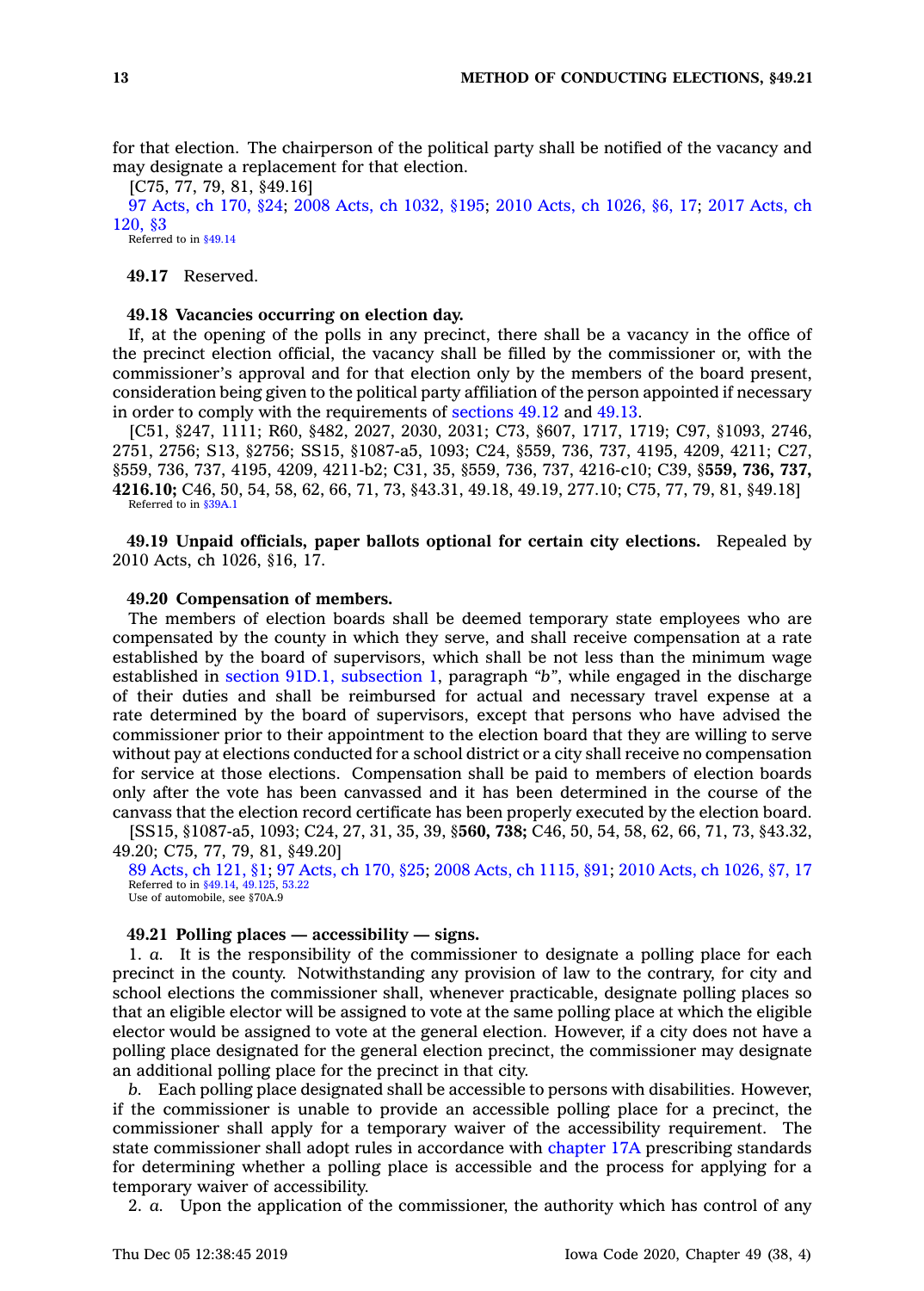## **§49.21, METHOD OF CONDUCTING ELECTIONS 14**

buildings or grounds supported by taxation under the laws of this state shall make available the necessary space therein for the purpose of holding elections, without charge for the use thereof.

*b.* Except as otherwise provided by law, the polling place in each precinct in the state shall be located in <sup>a</sup> central location if <sup>a</sup> building is available. However, first consideration shall be given to the use of public buildings supported by taxation.

3. *a.* On the day of an election, the commissioner shall post <sup>a</sup> sign stating "vote here" at the entrance to each driveway leading to the building where <sup>a</sup> polling place is located. The sign must be visible from the street or highway fronting the driveway, but shall not encroach upon the right-of-way of such street or highway.

*b.* The commissioner shall post <sup>a</sup> sign at the entrance to the polling place indicating the election precinct number or name, and displaying <sup>a</sup> street map showing the boundaries of the precinct.

4. The commissioner shall remove or obscure from the view of voters any published material displaying the name of <sup>a</sup> candidate or elected official other than <sup>a</sup> ballot or sample ballot or envelope.

[C51, §222, 245; R60, §444, 480; C73, §391, 603; C97, §566, 1113, 2755; S13, §2755; C24, 27, §739, 4205; C31, 35, §739, 4216-c7; C39, §**739, 4216.07;** C46, 50, 54, 58, 62, 66, 71, 73, §49.21, 277.7; C75, 77, 79, 81, S81, §49.21; 81 [Acts,](https://www.legis.iowa.gov/docs/acts/1981/CH0034.pdf) ch 34, §26]

96 Acts, ch [1129,](https://www.legis.iowa.gov/docs/acts/96/CH1129.pdf) §15; 2000 Acts, ch [1039,](https://www.legis.iowa.gov/docs/acts/2000/CH1039.pdf) §1; 2002 Acts, ch [1134,](https://www.legis.iowa.gov/docs/acts/2002/CH1134.pdf) §30, 115; 2008 [Acts,](https://www.legis.iowa.gov/docs/acts/2008/CH1115.pdf) ch [1115,](https://www.legis.iowa.gov/docs/acts/2008/CH1115.pdf) §92; 2017 [Acts,](https://www.legis.iowa.gov/docs/acts/2017/CH0155.pdf) ch 155, §18, 44; 2019 [Acts,](https://www.legis.iowa.gov/docs/acts/2019/CH0148.pdf) ch 148, §40

Referred to in [§49.9](https://www.legis.iowa.gov/docs/code/49.9.pdf), [49.11](https://www.legis.iowa.gov/docs/code/49.11.pdf), [49.128](https://www.legis.iowa.gov/docs/code/49.128.pdf) 2017 amendment to subsection 1 effective July 1, 2019; 2017 [Acts,](https://www.legis.iowa.gov/docs/acts/2017/CH0155.pdf) ch 155, §44 Subsection 1 amended NEW subsection 4

#### **49.22** Reserved.

## **49.23 Notice of change.**

When <sup>a</sup> change is made from the usual polling place for the precinct or when the precinct polling place for any primary or general election is different from that used for the precinct at the last preceding primary or general election, notice of such change shall be given by publication in <sup>a</sup> newspaper of general circulation in the precinct not more than twenty nor less than four days before the day on which the election is to be held. In addition <sup>a</sup> notice of the present polling place for the precinct shall be posted, not later than the hour at which the polls open on the day of the election, on each door to the usual or former polling place in the precinct and shall remain there until the polls have closed.

[C51, §222; R60, §444; C73, §391; C97, §566; C24, 27, 31, 35, 39, §**741;** C46, 50, 54, 58, 62, 66, 71, 73, 75, 77, 79, 81, §49.23]

89 [Acts,](https://www.legis.iowa.gov/docs/acts/1989/CH0136.pdf) ch 136, §35

## **49.24 Schoolhouses as polling places.**

In precincts outside of cities the election shall, if practicable, be held in <sup>a</sup> public school building. Any damage to the building or furniture resulting from the election shall be paid by the county.

[C97, §1113; C24, 27, 31, 35, 39, §**742;** C46, 50, 54, 58, 62, 66, 71, 73, 75, 77, 79, 81, §49.24] See §297.9

## **49.25 Equipment required at polling places.**

1. The commissioner shall determine pursuant to section 49.26, [subsection](https://www.legis.iowa.gov/docs/code/49.26.pdf) 2, in advance of an election whether ballots voted in that election shall be counted by automatic tabulating equipment or by precinct election officials. If automatic tabulating equipment will be used, the commissioner shall furnish voting equipment for use by voters with disabilities.

2. The commissioner shall furnish to each precinct, in advance of each election, voting booths in the following number:

*a.* At each regularly scheduled election, at least one for every three hundred fifty voters who voted in the last preceding similar election held in the precinct.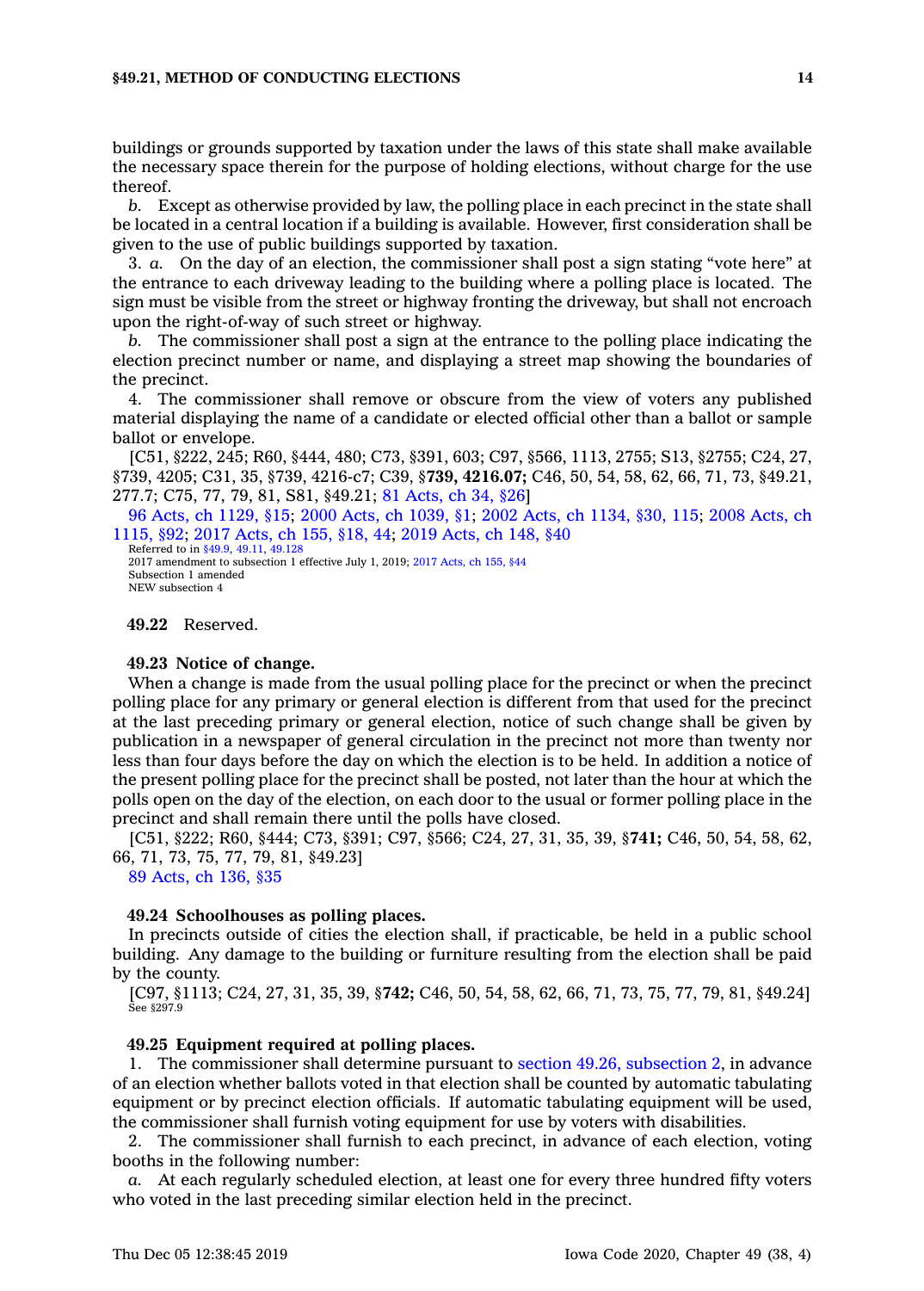*b.* At any special election at which the ballot contains only <sup>a</sup> single public measure or only candidates for <sup>a</sup> single office or position, the number determined by the commissioner.

3. The commissioner shall furnish to each precinct the necessary ballot boxes, suitably equipped with seals or locks and keys, and voting booths. The voting booths shall provide for voting in secrecy. At least one voting booth in each precinct shall be accessible to persons with disabilities. Ballot boxes shall be locked or sealed before the polls open and shall remain locked or sealed until the polls are closed, except to provide necessary service to malfunctioning automatic tabulating equipment. If <sup>a</sup> ballot box is opened prior to the closing of the polls, two precinct election officials not of the same party shall be present and observe the ballot box being opened.

4. Secrecy folders or sleeves shall be provided for use at any precinct where ballots are used which cannot be folded to obscure the marks made by the voters.

[C51, §254; R60, §489; C73, §614; C97, §1113, 1130, 2756; S13, §1130, 2756; C24, 27, §743, 744, 4209; C31, 35, §743, 744, 4216-c14; C39, §**743, 744, 4216.14;** C46, 50, 54, 58, 62, 66, 71, 73, §49.25, 49.26, 277.14; C75, 77, 79, 81, §49.25]

90 Acts, ch [1007,](https://www.legis.iowa.gov/docs/acts/90/CH1007.pdf) §1; 96 Acts, ch [1129,](https://www.legis.iowa.gov/docs/acts/96/CH1129.pdf) §113; 97 [Acts,](https://www.legis.iowa.gov/docs/acts/97/CH0170.pdf) ch 170, §26, 27; 2007 [Acts,](https://www.legis.iowa.gov/docs/acts/2007/CH0190.pdf) ch 190, §19; 2008 Acts, ch [1115,](https://www.legis.iowa.gov/docs/acts/2008/CH1115.pdf) §93; 2009 [Acts,](https://www.legis.iowa.gov/docs/acts/2009/CH0057.pdf) ch 57, §23; 2010 Acts, ch [1060,](https://www.legis.iowa.gov/docs/acts/2010/CH1060.pdf) §5

# **49.26 Commissioner to decide method of voting — counting of ballots.**

1. In all elections regulated by this [chapter](https://www.legis.iowa.gov/docs/code//49.pdf), the voting shall be by paper ballots printed and distributed as provided by law, or by voting systems meeting the requirements of [chapter](https://www.legis.iowa.gov/docs/code//52.pdf) 52.

2. *a.* The commissioner shall determine in advance of each election conducted for <sup>a</sup> city of three thousand five hundred or less population or for any school district whether the ballots will be counted by automatic tabulating equipment or by the precinct election officials. In making such <sup>a</sup> determination, the commissioner shall consider voter turnout for recent similar elections and factors considered likely to affect voter turnout for the forthcoming election.

*b.* If the commissioner concludes, pursuant to paragraph *"a"*, that voting will probably be so light as to make counting of ballots by the precinct election officials less expensive than preparation and use of automatic tabulating equipment, paper ballots may be used, subject to paragraph *"c"*. If paper ballots are used, the commissioner shall use ballots and instructions similar to those used when the ballots are counted by automatic tabulating equipment.

*c.* Notwithstanding <sup>a</sup> determination by the commissioner pursuant to paragraph *"b"*, upon receipt of <sup>a</sup> petition signed by not less than one hundred eligible electors, the commissioner shall count the ballots at an election described in paragraph *"a"* using automatic tabulating equipment. A petition filed under this paragraph must be received by the commissioner not later than 5:00 p.m. on the forty-second day before the election.

[S13, §2754; C24, 27, §4203; C31, 35, §4216-c15; C39, §**4216.15;** C46, 50, 54, 58, 62, 66, 71, 73, §277.15; C75, 77, 79, 81, §49.26]

97 [Acts,](https://www.legis.iowa.gov/docs/acts/97/CH0170.pdf) ch 170, §28; 2009 [Acts,](https://www.legis.iowa.gov/docs/acts/2009/CH0057.pdf) ch 57, §24; 2010 Acts, ch [1033,](https://www.legis.iowa.gov/docs/acts/2010/CH1033.pdf) §17, 56; 2010 Acts, ch [1060,](https://www.legis.iowa.gov/docs/acts/2010/CH1060.pdf)  $$10 - 12$ 

Referred to in [§49.25](https://www.legis.iowa.gov/docs/code/49.25.pdf), [50.24](https://www.legis.iowa.gov/docs/code/50.24.pdf), [52.1](https://www.legis.iowa.gov/docs/code/52.1.pdf)

**49.27** Reserved.

## **49.28 Commissioner to furnish registers and supplies.**

1. The commissioner shall prepare and furnish to each precinct an election register and all other books, forms, materials, equipment, and supplies necessary to conduct the election.

2. *a.* After the registration deadline and before election day the commissioner shall prepare an election register for each precinct in which voting will occur on the day of the election. The precinct election register shall be <sup>a</sup> list of the names and addresses of all registered voters of the precinct. Inactive records listed in the election register shall be clearly identified with <sup>a</sup> special mark or symbol.

*b.* When <sup>a</sup> precinct is divided by <sup>a</sup> district boundary, and some, but not all, registered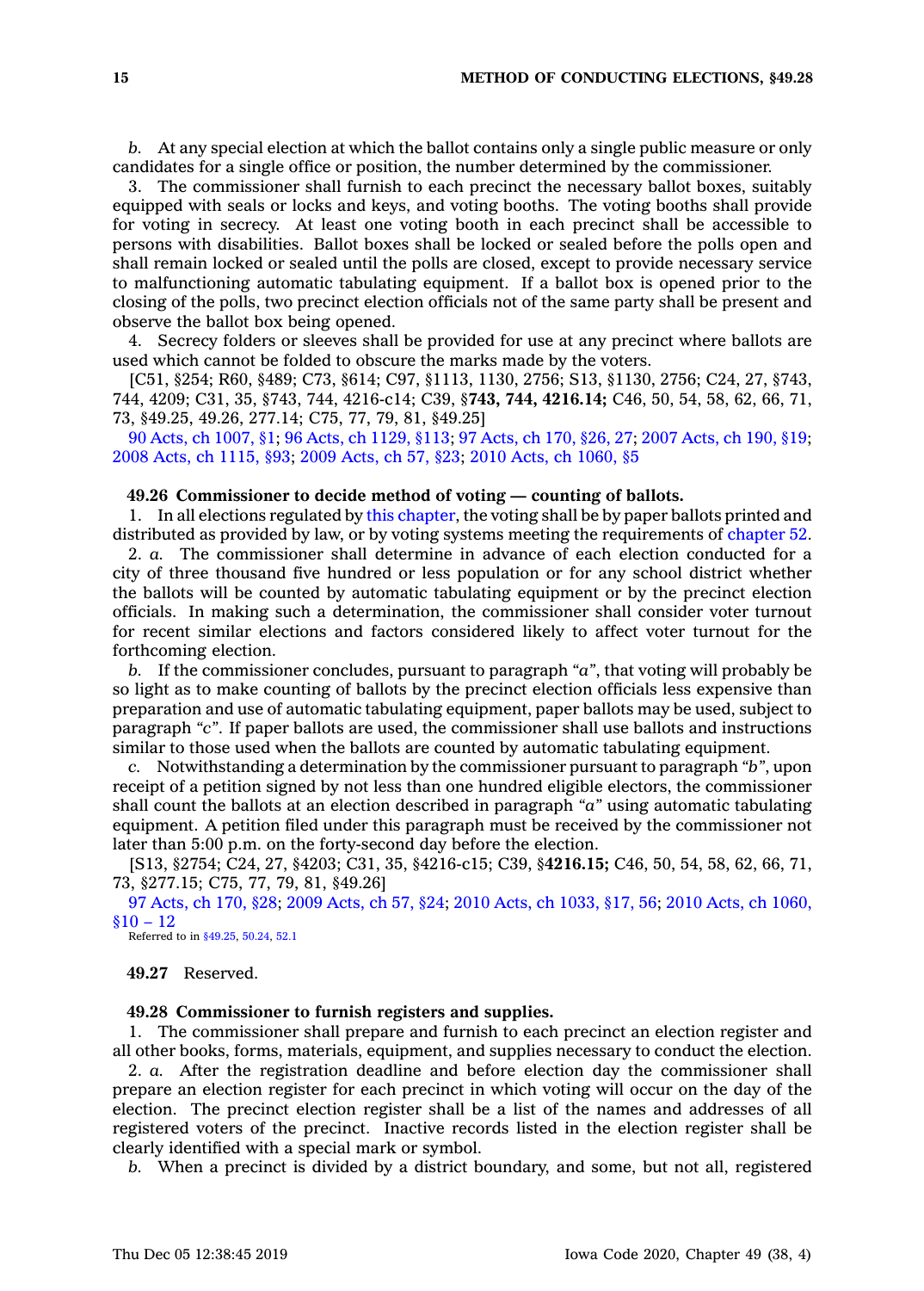voters of the precinct may vote on an issue or office from that district, the election register shall clearly indicate which of the registered voters are entitled to vote in the district.

[C51, §255; R60, §490; C73, §615; C97, §1113, 1132, 2756; S13, §1087-a16, 2756; C24, 27, §561, 746, 4209; C31, 35, §561, 746, 4216-c14; C39, §**561, 746, 4216.14;** C46, 50, 54, 58, 62, 66, 71, 73, §43.33, 49.28, 277.14; C75, 77, 79, 81, §49.28]

94 Acts, ch [1169,](https://www.legis.iowa.gov/docs/acts/1994/CH1169.pdf) §49; 2007 [Acts,](https://www.legis.iowa.gov/docs/acts/2007/CH0190.pdf) ch 190, §1; 2009 [Acts,](https://www.legis.iowa.gov/docs/acts/2009/CH0057.pdf) ch 57, §25 Referred to in [§47.11](https://www.legis.iowa.gov/docs/code/47.11.pdf)

**49.29 Voting by ballot or machine.** Repealed by 97 Acts, ch 170, §93.

## **49.30 All candidates and issues on one ballot — exceptions.**

1. All constitutional amendments, all public measures, and the names of all candidates, other than presidential electors, to be voted for in each election precinct, shall be printed on one ballot, except that separate ballots are authorized when it is not possible to include all offices and public measures on <sup>a</sup> single ballot. In the event that it is not possible to include all offices and public measures on <sup>a</sup> single ballot, separate ballots may be provided for nonpartisan offices, judges, or public measures.

2. If printed on the same ballot, the offices of political subdivisions shall, if applicable, be printed in the following order:

- *a.* Those of <sup>a</sup> county.
- *b.* Those of <sup>a</sup> city.
- *c.* Those of <sup>a</sup> school district.
- *d.* Those of <sup>a</sup> merged area.
- *e.* Those of any other political subdivision.

3. If printed on the same ballot, the public measures of political subdivisions shall be printed in the same order as provided for offices of the political subdivisions.

[C51, §256; R60, §491; C73, §616; C97, §1106; S13, §1106; C24, 27, 31, 35, 39, §**748;** C46, 50, 54, 58, 62, 66, 71, 73, 75, 77, 79, 81, §49.30]

90 Acts, ch [1238,](https://www.legis.iowa.gov/docs/acts/90/CH1238.pdf) §17; 94 Acts, ch [1169,](https://www.legis.iowa.gov/docs/acts/94/CH1169.pdf) §64; 97 [Acts,](https://www.legis.iowa.gov/docs/acts/97/CH0170.pdf) ch 170, §29; 98 Acts, ch [1100,](https://www.legis.iowa.gov/docs/acts/98/CH1100.pdf) §6; [2002](https://www.legis.iowa.gov/docs/acts/2002/CH1134.pdf) Acts, ch [1134,](https://www.legis.iowa.gov/docs/acts/2002/CH1134.pdf) §31, 115; 2005 [Acts,](https://www.legis.iowa.gov/docs/acts/2005/CH0152.pdf) ch 152, §7, 8; 2007 [Acts,](https://www.legis.iowa.gov/docs/acts/2007/CH0190.pdf) ch 190, §20 – 22; 2010 [Acts,](https://www.legis.iowa.gov/docs/acts/2010/CH1033.pdf) ch [1033,](https://www.legis.iowa.gov/docs/acts/2010/CH1033.pdf) §18; 2017 [Acts,](https://www.legis.iowa.gov/docs/acts/2017/CH0155.pdf) ch 155, §19, 44

Referred to in [§43.31](https://www.legis.iowa.gov/docs/code/43.31.pdf), [49.43](https://www.legis.iowa.gov/docs/code/49.43.pdf), [49.57A](https://www.legis.iowa.gov/docs/code/49.57A.pdf)

Single ballot, exceptions; see also, §49.43, 52.24 2017 amendment to section effective July 1, 2019; 2017 [Acts,](https://www.legis.iowa.gov/docs/acts/2017/CH0155.pdf) ch 155, §44 Section amended

#### **49.31 Arrangement of names on ballot — restrictions.**

1. *a.* All ballots shall be arranged with the names of candidates for each office listed below the office title. For partisan elections the name of the political party or organization which nominated each candidate shall be listed after or below each candidate's name. The state commissioner may prescribe, and <sup>a</sup> county commissioner may use, uniform abbreviations for political parties and organizations.

*b.* (1) The commissioner shall determine the order of candidates on the ballot as provided in this paragraph. The order shall be the same for each office on the ballot and for each precinct in the county voting in the election.

(2) The state commissioner shall compile <sup>a</sup> list of each county in the state in alphabetical order and assign <sup>a</sup> number to each county such that the first county listed is number one, the second county listed is number two, and continuing in descending order in the same manner. The commissioner shall put in alphabetical order the top two political parties receiving the highest votes from the most recent election.

(3) The commissioner of each county assigned an even number pursuant to subparagraph (2) shall arrange the ballot as follows:

(a) The candidates of the first political party by alphabetical order pursuant to subparagraph (2) shall appear first on the ballot for the first general election at which the president of the United States is to be elected following July 1, 2019, and second on the ballot for the first general election at which the governor will be elected following July 1, 2019, and second on the ballot for the second general election at which the president of the United States is to be elected following July 1, 2019, and first on the ballot for the second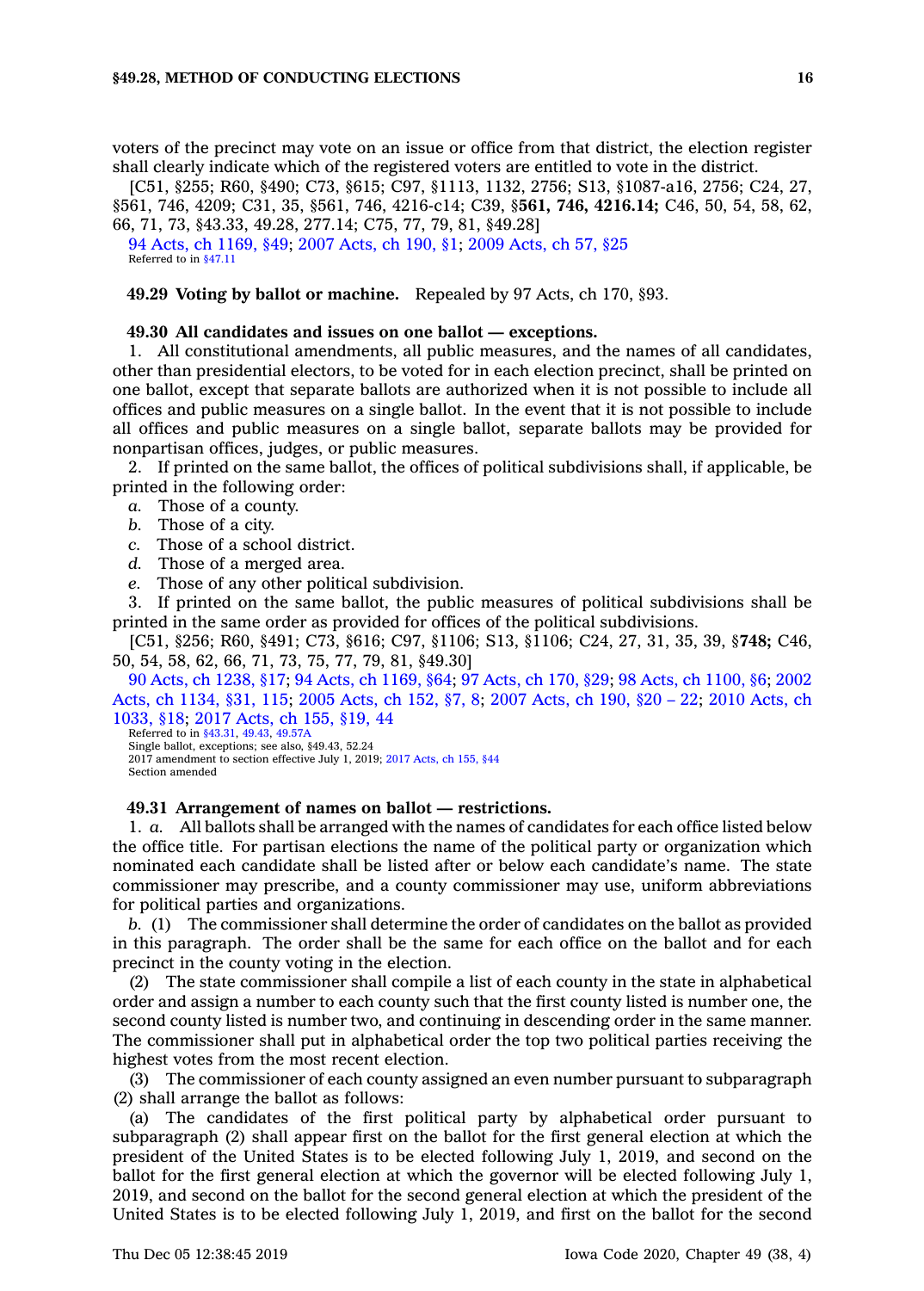general election at which the governor will be elected following July 1, 2019, and thereafter alternating with the candidates of the second political party by alphabetical order pursuant to subparagraph (2).

(b) The candidates of the second political party by alphabetical order pursuant to subparagraph (2) shall appear second on the ballot for the first general election at which the president of the United States is to be elected following July 1, 2019, and first on the ballot for the first general election at which the governor will be elected following July 1, 2019, and first on the ballot for the second general election at which the president of the United States is to be elected following July 1, 2019, and second on the ballot for the second general election at which the governor will be elected following July 1, 2019, and thereafter alternating with the candidates of the first political party by alphabetical order pursuant to subparagraph (2).

(4) The commissioner of each county assigned an odd number pursuant to subparagraph (2) shall arrange the ballot as follows:

(a) The candidates of the second political party by alphabetical order pursuant to subparagraph (2) shall appear first on the ballot for the first general election at which the president of the United States is to be elected following July 1, 2019, and second on the ballot for the first general election at which the governor will be elected following July 1, 2019, and second on the ballot for the second general election at which the president of the United States is to be elected following July 1, 2019, and first on the ballot for the second general election at which the governor will be elected following July 1, 2019, and thereafter alternating with the candidates of the first political party by alphabetical order pursuant to subparagraph (2).

(b) The candidates of the first political party by alphabetical order pursuant to subparagraph (2) shall appear second on the ballot for the first general election at which the president of the United States is to be elected following July 1, 2019, and first on the ballot for the first general election at which the governor will be elected following July 1, 2019, and first on the ballot for the second general election at which the president of the United States is to be elected following July 1, 2019, and second on the ballot for the second general election at which the governor will be elected following July 1, 2019, and thereafter alternating with the candidates of the second political party by alphabetical order pursuant to subparagraph (2).

(c) The commissioner shall determine the order of candidates of nonparty political organizations on the ballot. The order shall be the same for each office on the ballot and for each precinct in the county voting in the election.

2. *a.* The commissioner shall prepare <sup>a</sup> list of the election precincts of the county, by arranging the various townships and cities in the county in alphabetical order, and the wards or precincts in each city or township in numerical order under the name of such city or township.

*b.* Notwithstanding any provision of [subsection](https://www.legis.iowa.gov/docs/code/49.31.pdf) 1, paragraph *"b"*, to the contrary, the commissioner shall then arrange the surnames of each political party's candidates for each office to which two or more persons are to be elected at large alphabetically for the respective offices for the first precinct on the list; thereafter, for each political party and for each succeeding precinct, the names appearing first for the respective offices in the last preceding precinct shall be placed last, so that the names that were second before the change shall be first after the change. The commissioner may also rotate the names of candidates of <sup>a</sup> political party in the reverse order of that provided in this [subsection](https://www.legis.iowa.gov/docs/code/49.31.pdf) or alternate the rotation so that the candidates of different parties shall not be paired as they proceed through the rotation.

*c.* On the general election ballot the names of candidates for the nonpartisan offices listed in [section](https://www.legis.iowa.gov/docs/code/39.21.pdf) 39.21 shall be arranged by drawing lots for position. The commissioner shall hold the drawing on the first business day following the deadline for filing of nomination certificates or petitions with the commissioner for the general election pursuant to [section](https://www.legis.iowa.gov/docs/code/44.4.pdf) [44.4](https://www.legis.iowa.gov/docs/code/44.4.pdf). If <sup>a</sup> candidate withdraws, dies, or is removed from the ballot after the ballot position of names has been determined, such candidate's name shall be removed from the ballot, and the order of the remaining names shall not be changed.

*d.* On the regular and special city election and school election ballots the names of candidates for city, school district, and merged area offices shall be arranged by drawing lots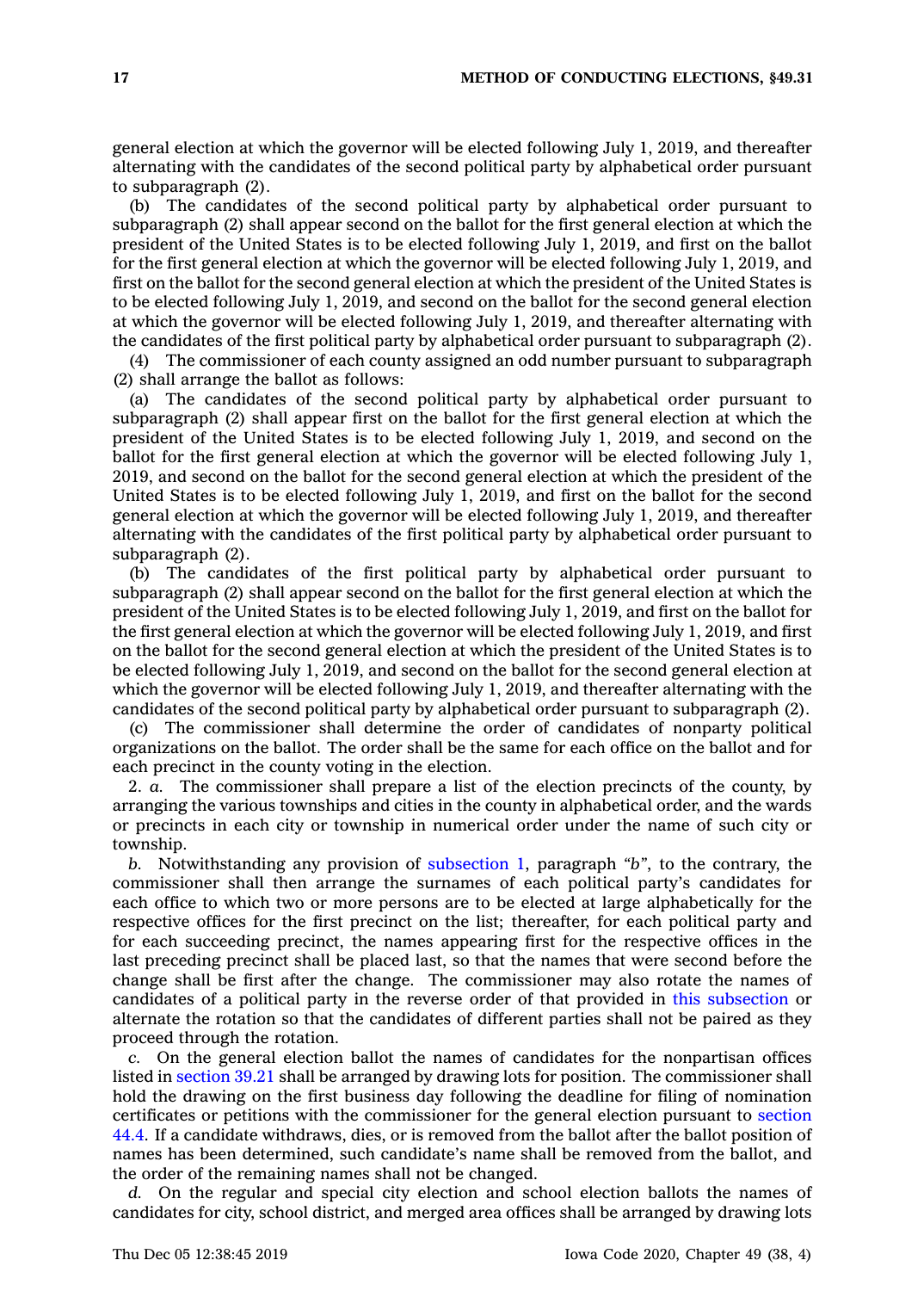## **§49.31, METHOD OF CONDUCTING ELECTIONS 18**

for position. The commissioner shall hold the drawing on the second business day following the deadline for filing of nomination papers or petitions under sections [260C.15](https://www.legis.iowa.gov/docs/code/260C.15.pdf), [277.4](https://www.legis.iowa.gov/docs/code/277.4.pdf), and [376.4](https://www.legis.iowa.gov/docs/code/376.4.pdf). If <sup>a</sup> candidate withdraws, dies, or is removed from the ballot after the ballot position of names has been determined, such candidate's name shall be removed from the ballot, and the order of the remaining names shall not be changed.

3. Except as otherwise provided in [subsection](https://www.legis.iowa.gov/docs/code/49.31.pdf) 2, paragraph *"d"*, the ballots for any special election or any other election at which any office is to be filled on <sup>a</sup> nonpartisan basis and the statutes governing the office to be filled are silent as to the arrangement of names on the ballot, shall contain the names of all nominees or candidates arranged in alphabetical order by surname under the heading of the office to be filled. Except as otherwise provided in [subsection](https://www.legis.iowa.gov/docs/code/49.31.pdf) 2, paragraph *"d"*, when <sup>a</sup> special election or any other election at which an office is to be filled on <sup>a</sup> nonpartisan basis is held in more than one precinct, the candidates' names shall be rotated on the ballot from precinct to precinct in the manner prescribed by [subsection](https://www.legis.iowa.gov/docs/code/49.31.pdf) [2](https://www.legis.iowa.gov/docs/code/49.31.pdf) unless there are no more candidates for an office than the number of persons to be elected to that office.

4. The heading for each office on the ballot shall be immediately followed by <sup>a</sup> notation stating, "Vote for no more than ............", and indicating the maximum number of nominees or candidates for that office for whom each elector may vote.

5. At the end of the list of candidates for each office listed on the ballot one or more blank lines and voting positions shall be printed to allow the elector to write in the name of any person for whom the elector desires to vote for any office or nomination on the ballot. The number of write-in lines shall equal the number of votes that can be cast for that office.

6. The name of <sup>a</sup> candidate printed on the ballot shall not include parentheses, quotation marks, or any personal or professional title.

7. For the purpose of ballot rotation the absentee ballot and special voters precinct may be considered <sup>a</sup> separate precinct.

[C97, §1106; S13, §1106, 2754; C24, 27, §749, 4203; C31, 35, §749, 4216-c8; C39, §**749, 4216.08;** C46, 50, 54, 58, 62, 66, 71, 73, §49.31, 277.8; C75, 77, 79, 81, §49.31]

86 Acts, ch [1224,](https://www.legis.iowa.gov/docs/acts/86/CH1224.pdf) §11, 12; 87 [Acts,](https://www.legis.iowa.gov/docs/acts/87/CH0221.pdf) ch 221, §13, 14; 89 [Acts,](https://www.legis.iowa.gov/docs/acts/89/CH0136.pdf) ch 136, §36; 90 Acts, ch [1238,](https://www.legis.iowa.gov/docs/acts/90/CH1238.pdf) [§18](https://www.legis.iowa.gov/docs/acts/90/CH1238.pdf); 91 [Acts,](https://www.legis.iowa.gov/docs/acts/91/CH0129.pdf) ch 129, §12; 97 [Acts,](https://www.legis.iowa.gov/docs/acts/97/CH0170.pdf) ch 170, §30 – 32; 2002 Acts, ch [1134,](https://www.legis.iowa.gov/docs/acts/2002/CH1134.pdf) §32, 115; 2006 [Acts,](https://www.legis.iowa.gov/docs/acts/2006/CH1002.pdf) ch [1002,](https://www.legis.iowa.gov/docs/acts/2006/CH1002.pdf) §2, 4; 2008 Acts, ch [1032,](https://www.legis.iowa.gov/docs/acts/2008/CH1032.pdf) §150; 2017 [Acts,](https://www.legis.iowa.gov/docs/acts/2017/CH0155.pdf) ch 155, §20 – 22, 44; 2019 [Acts,](https://www.legis.iowa.gov/docs/acts/2019/CH0148.pdf) ch 148, [§27,](https://www.legis.iowa.gov/docs/acts/2019/CH0148.pdf) 33, 48, 49

Referred to in [§43.28](https://www.legis.iowa.gov/docs/code/43.28.pdf), [43.31](https://www.legis.iowa.gov/docs/code/43.31.pdf), [49.53](https://www.legis.iowa.gov/docs/code/49.53.pdf), [49.57A](https://www.legis.iowa.gov/docs/code/49.57A.pdf) 2017 amendments to subsections 2 and 3 effective July 1, 2019; 2017 [Acts,](https://www.legis.iowa.gov/docs/acts/2017/CH0155.pdf) ch 155, §44 See Code editor's note on simple harmonization at the end of Vol VI Subsection 1 amended Subsection 2, paragraph b amended Subsection 2, NEW paragraph d Subsection 3 amended

## **49.32 Candidates for president in place of electors.**

The candidates for electors of president and vice president of any political party or group of petitioners shall not be placed on the ballot, but in the years in which they are to be elected the names of candidates for president and vice president, respectively, of such parties or group of petitioners shall be placed on the ballot, as the names of candidates for United States senators are placed thereon, under their respective party, petition, or adopted titles for each political party, or group of petitioners, nominating <sup>a</sup> set of candidates for electors.

[C97, §1106; S13, §1106; C24, 27, 31, 35, 39, §**750;** C46, 50, 54, 58, 62, 66, 71, 73, 75, 77, 79, 81, §49.32]

Referred to in [§43.31](https://www.legis.iowa.gov/docs/code/43.31.pdf), [49.36](https://www.legis.iowa.gov/docs/code/49.36.pdf), [49.57A](https://www.legis.iowa.gov/docs/code/49.57A.pdf)

#### **49.33 Single voting target for certain paired offices.**

Immediately opposite the names of each pair of candidates for president and vice president, <sup>a</sup> single voting target shall be printed next to the bracket enclosing the names of the candidates for president and vice president. A single voting target shall be printed next to the bracket enclosing the names of the candidates for governor and lieutenant governor.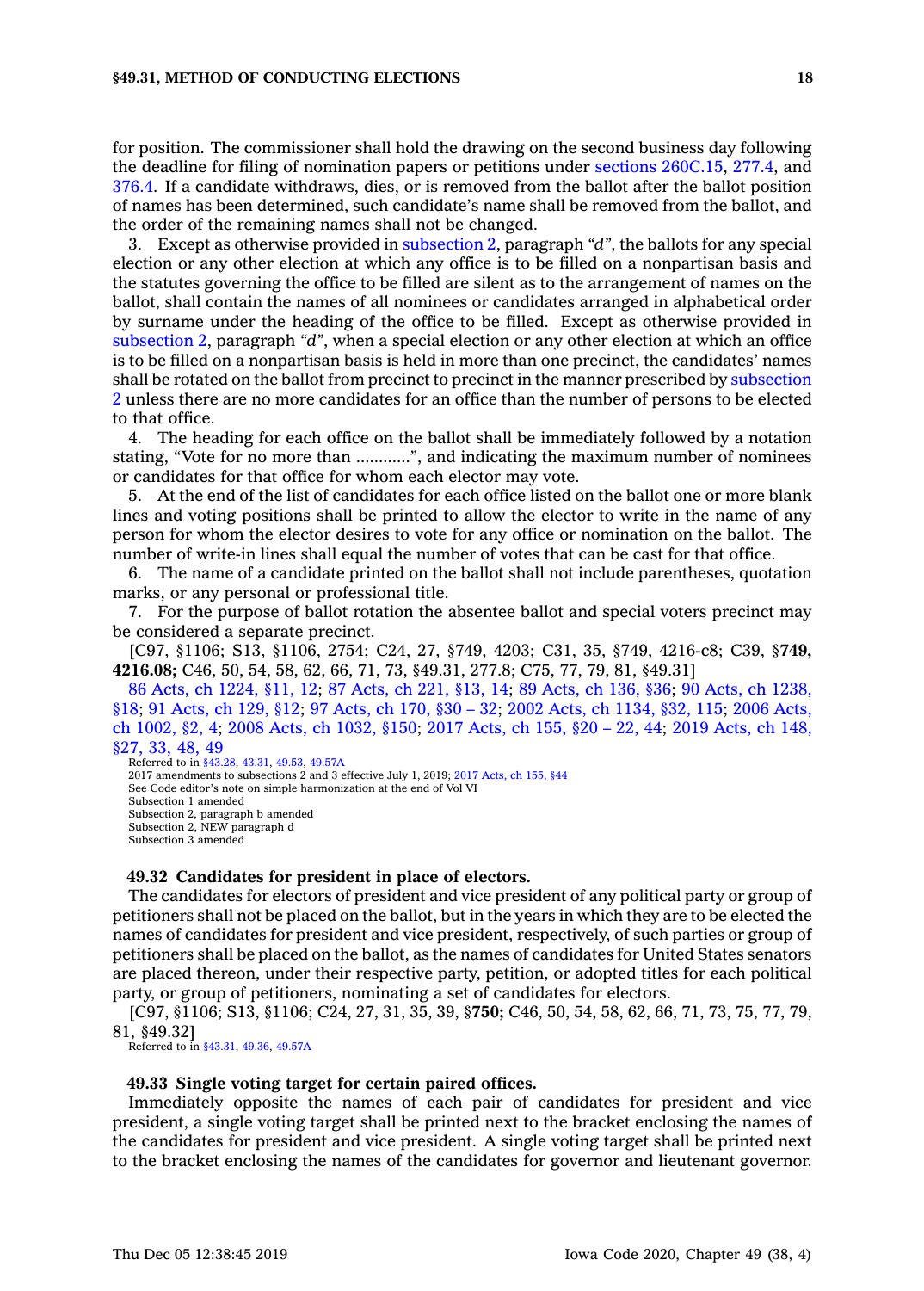The votes for <sup>a</sup> team of candidates shall be counted and certified by the election board as <sup>a</sup> team. Write-in votes shall also be tabulated as <sup>a</sup> single vote for <sup>a</sup> pair of candidates.

[C24, 27, 31, 35, 39, §**751;** C46, 50, 54, 58, 62, 66, 71, 73, 75, 77, 79, 81, §49.33] 90 Acts, ch [1238,](https://www.legis.iowa.gov/docs/acts/1990/CH1238.pdf) §19; 97 [Acts,](https://www.legis.iowa.gov/docs/acts/1997/CH0170.pdf) ch 170, §33 Referred to in [§43.31](https://www.legis.iowa.gov/docs/code/43.31.pdf), [49.57A](https://www.legis.iowa.gov/docs/code/49.57A.pdf)

**49.34** Reserved.

**49.35 Order of arranging tickets on lever voting machine ballot.** Repealed by 2009 [Acts,](https://www.legis.iowa.gov/docs/acts/2009/CH57.pdf) ch 57, [§96](https://www.legis.iowa.gov/docs/acts/2009/CH57.pdf).

#### **49.36 Candidates of nonparty organization.**

The term *"group of petitioners"* as used in [section](https://www.legis.iowa.gov/docs/code/49.32.pdf) 49.32 shall embrace an organization which is not <sup>a</sup> political party as defined by law.

[C24, 27, 31, 35, 39, §**754;** C46, 50, 54, 58, 62, 66, 71, 73, 75, 77, 79, 81, §49.36] 2009 [Acts,](https://www.legis.iowa.gov/docs/acts/2009/CH0133.pdf) ch 133, §14 Referred to in [§43.31](https://www.legis.iowa.gov/docs/code/43.31.pdf), [49.57A](https://www.legis.iowa.gov/docs/code/49.57A.pdf) Political party defined, §43.2 Nonparty political organizations, see chapter 44

### **49.37 Arrangement of ballot.**

1. For general elections, and for other elections in which more than one partisan office will be filled, the ballot shall be arranged as provided in this [section](https://www.legis.iowa.gov/docs/code/49.37.pdf).

2. Offices shall be arranged in groups. Partisan offices, nonpartisan offices, judges, and public measures shall be separated by <sup>a</sup> distinct line appearing on the ballot.

3. The commissioner shall arrange the ballot in conformity with the certificate issued by the state commissioner under [section](https://www.legis.iowa.gov/docs/code/43.73.pdf) 43.73, in that the names of the respective candidates for each political party shall appear in the order they appeared on the certificate, above or to the left of the nonparty political organization candidates.

4. The commissioner shall arrange the partisan county offices on the ballot with the board of supervisors first, followed by the other county offices in the same sequence in which they appear in [section](https://www.legis.iowa.gov/docs/code/39.17.pdf) 39.17. Nonpartisan offices shall be listed after partisan offices.

[C97, §1106; S13, §1106; C24, 27, 31, 35, 39, §**755;** C46, 50, 54, 58, 62, 66, 71, 73, 75, 77, 79, 81, §49.37]

89 [Acts,](https://www.legis.iowa.gov/docs/acts/89/CH0136.pdf) ch 136, §37; 97 [Acts,](https://www.legis.iowa.gov/docs/acts/97/CH0170.pdf) ch 170, §35, 36; 2005 [Acts,](https://www.legis.iowa.gov/docs/acts/2005/CH0152.pdf) ch 152, §9; 2008 Acts, ch [1032,](https://www.legis.iowa.gov/docs/acts/2008/CH1032.pdf) [§151](https://www.legis.iowa.gov/docs/acts/2008/CH1032.pdf); 2017 [Acts,](https://www.legis.iowa.gov/docs/acts/2017/CH0110.pdf) ch 110, §46, 47

Referred to in [§43.31](https://www.legis.iowa.gov/docs/code/43.31.pdf), [49.57A](https://www.legis.iowa.gov/docs/code/49.57A.pdf)

# **49.38 Candidate's name to appear but once.**

The name of <sup>a</sup> candidate shall not appear upon the ballot in more than one place for the same office, whether nominated by convention, primary, caucus, or petition, except as hereinafter provided.

[C97, §1106; S13, §1106; C24, 27, 31, 35, 39, §**756;** C46, 50, 54, 58, 62, 66, 71, 73, 75, 77, 79, 81, §49.38]

Referred to in [§43.31](https://www.legis.iowa.gov/docs/code/43.31.pdf), [49.57A](https://www.legis.iowa.gov/docs/code/49.57A.pdf)

# **49.39 Dual nomination.**

When two or more political parties, or when two or more political organizations which are not political parties, or when <sup>a</sup> political party and <sup>a</sup> political organization which is not <sup>a</sup> political party, nominate the same candidate for the same office, such nominee shall forthwith designate, in writing, the political party name, or the political organization name, under which the nominee desires to have the nominee's name printed on the official ballot for the ensuing general election; such written designation shall be filed with the officer with whom the nomination paper, or certificate of nomination by <sup>a</sup> convention or caucus, is filed and the name of such nominee shall appear on the ballot in accordance therewith.

[C97, §1106; S13, §1087-a6, 1106; C24, 27, 31, 35, 39, §**757;** C46, 50, 54, 58, 62, 66, 71, 73, 75, 77, 79, 81, §49.39]

Referred to in [§43.31](https://www.legis.iowa.gov/docs/code/43.31.pdf), [49.40](https://www.legis.iowa.gov/docs/code/49.40.pdf), [49.57A](https://www.legis.iowa.gov/docs/code/49.57A.pdf)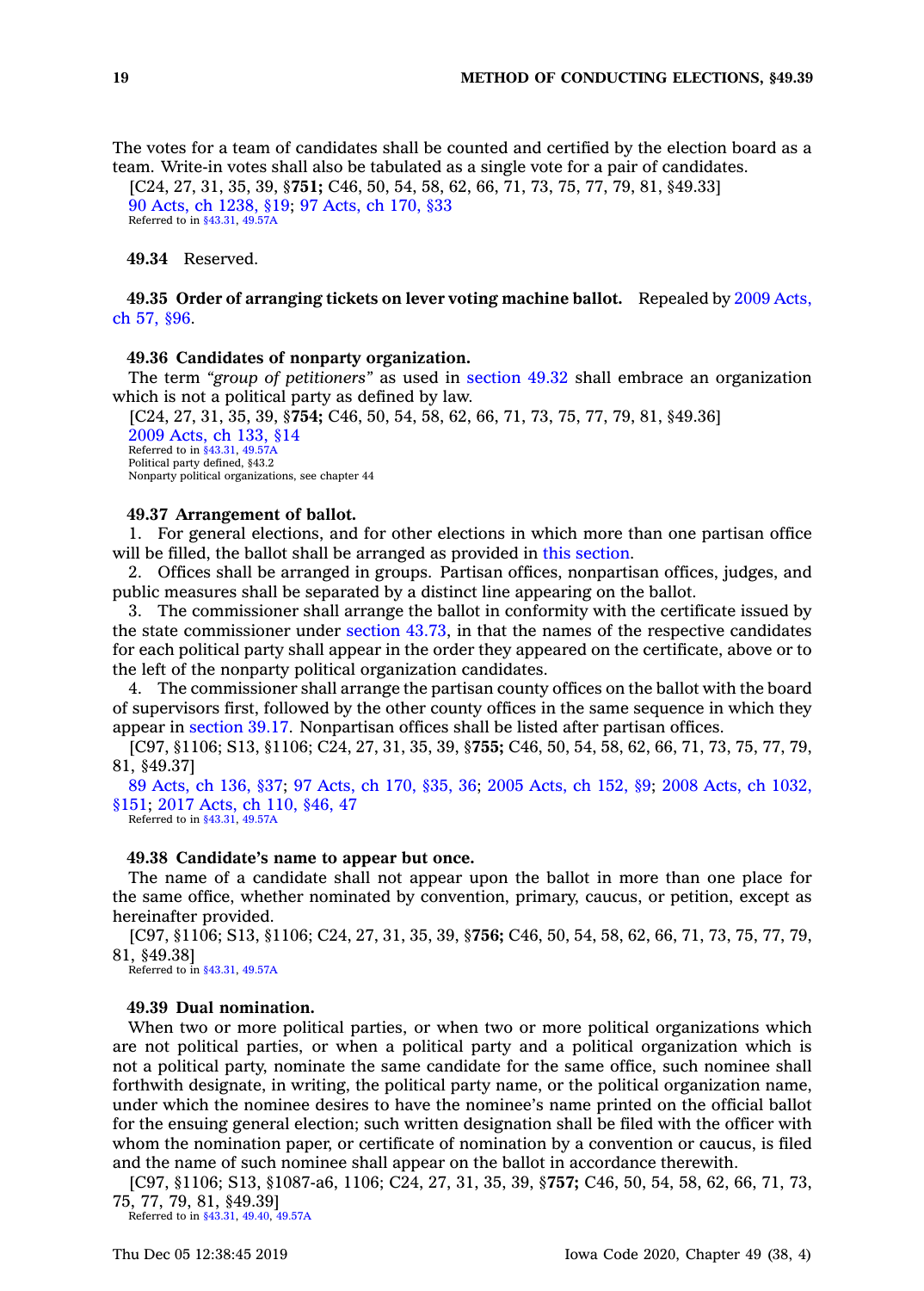## **49.40 Failure to designate.**

If the designation referred to in [section](https://www.legis.iowa.gov/docs/code/49.39.pdf) 49.39 be not filed, the following rules shall govern: 1. If the nomination be by two or more political parties, the name of such nominee shall be printed under the party designation under which nomination papers were first filed in the nominee's behalf.

2. If the nomination be by <sup>a</sup> political party and also by <sup>a</sup> political organization which is not <sup>a</sup> political party, the name of such nominee shall be printed under the name of the political party or political organization first filing nomination papers, or certificate of nomination, as the case may be.

3. If the nomination be by two or more political organizations which are not political parties, the name of such nominee shall be printed under the name of the political organization first filing <sup>a</sup> certificate of nomination of such candidate.

[C97, §1106; S13, §1087-a6, 1106; C24, 27, 31, 35, 39, §**758;** C46, 50, 54, 58, 62, 66, 71, 73, 75, 77, 79, 81, §49.40] Referred to in [§43.31](https://www.legis.iowa.gov/docs/code/43.31.pdf), [49.57A](https://www.legis.iowa.gov/docs/code/49.57A.pdf)

#### **49.41 More than one office prohibited.**

1. *a.* A person shall not be <sup>a</sup> candidate for more than one office to be filled at the same election, except that <sup>a</sup> person may be <sup>a</sup> candidate for <sup>a</sup> city office and school board office at the same election. A person who has been nominated for more than one office and is prohibited from being <sup>a</sup> candidate for more than one office shall file <sup>a</sup> written notice declaring the office for which the person wishes to appear on the ballot.

*b.* If the nomination papers for all offices for which the candidate has been nominated are required to be filed with the same commissioner of elections, the candidate shall file <sup>a</sup> written notice with that commissioner no later than 5:00 p.m. on the final date upon which nomination papers may be filed for the election. The notice shall state the office for which the person wishes to appear on the ballot. If the required notice is not filed, the candidate's name shall not be certified by the state commissioner for any office for which nomination papers are filed with the state commissioner and the county commissioner of elections shall not include the candidate's name on the ballot for any office in any county.

*c.* If <sup>a</sup> person is <sup>a</sup> candidate for one or more offices for which nomination papers are required to be filed with the state commissioner and one or more offices for which nomination papers are required to be filed with the county commissioner, the candidate shall notify the state commissioner and the county commissioner in writing. The notice shall state the office for which the person chooses to remain <sup>a</sup> candidate. The notice shall be filed no later than the last day to file nomination papers with the commissioner. If the required notice is not filed, the candidate's name shall not appear on the ballot for any office in any county.

2. *a.* If necessary, the county commissioner shall certify to the state commissioner the name of any person who is <sup>a</sup> candidate for more than one office which will appear on the ballot for the election. The certification of dual candidacy shall be made no later than 5:00 p.m. on the day following the final day to file nomination papers in the office of the commissioner.

*b.* When the state commissioner receives notice from the county commissioner that <sup>a</sup> candidate for <sup>a</sup> state or federal office has also been nominated for <sup>a</sup> county or township office, the state commissioner shall amend the certificate issued pursuant to [section](https://www.legis.iowa.gov/docs/code/43.73.pdf) 43.73 and notify the commissioners of any other counties to whom the candidate's name was originally certified and instruct them to remove the candidate's name from the ballot in those counties.

3. This [section](https://www.legis.iowa.gov/docs/code/49.41.pdf) does not apply to the county agricultural extension council or the soil and water conservation district commission.

4. For purposes of township office, *"nomination papers"* as used in this [section](https://www.legis.iowa.gov/docs/code/49.41.pdf) means the affidavit of candidacy required in [section](https://www.legis.iowa.gov/docs/code/45.3.pdf) 45.3.

88 Acts, ch [1119,](https://www.legis.iowa.gov/docs/acts/88/CH1119.pdf) §16; 91 [Acts,](https://www.legis.iowa.gov/docs/acts/91/CH0129.pdf) ch 129, §13; 2001 [Acts,](https://www.legis.iowa.gov/docs/acts/2001/CH0158.pdf) ch 158, §10; 2007 [Acts,](https://www.legis.iowa.gov/docs/acts/2007/CH0025.pdf) ch 25, §3; 2017 [Acts,](https://www.legis.iowa.gov/docs/acts/2017/CH0155.pdf) ch 155, §23, 44

Referred to in [§43.31](https://www.legis.iowa.gov/docs/code/43.31.pdf), [43.67](https://www.legis.iowa.gov/docs/code/43.67.pdf), [44.3](https://www.legis.iowa.gov/docs/code/44.3.pdf), [45.3](https://www.legis.iowa.gov/docs/code/45.3.pdf), [49.57A](https://www.legis.iowa.gov/docs/code/49.57A.pdf)

2017 amendment to subsection 1, paragraph a, effective July 1, 2019; 2017 [Acts,](https://www.legis.iowa.gov/docs/acts/2017/CH0155.pdf) ch 155, §44 Subsection 1, paragraph <sup>a</sup> amended

**49.42 Form of official ballot.** Repealed by 97 Acts, ch 170, §93.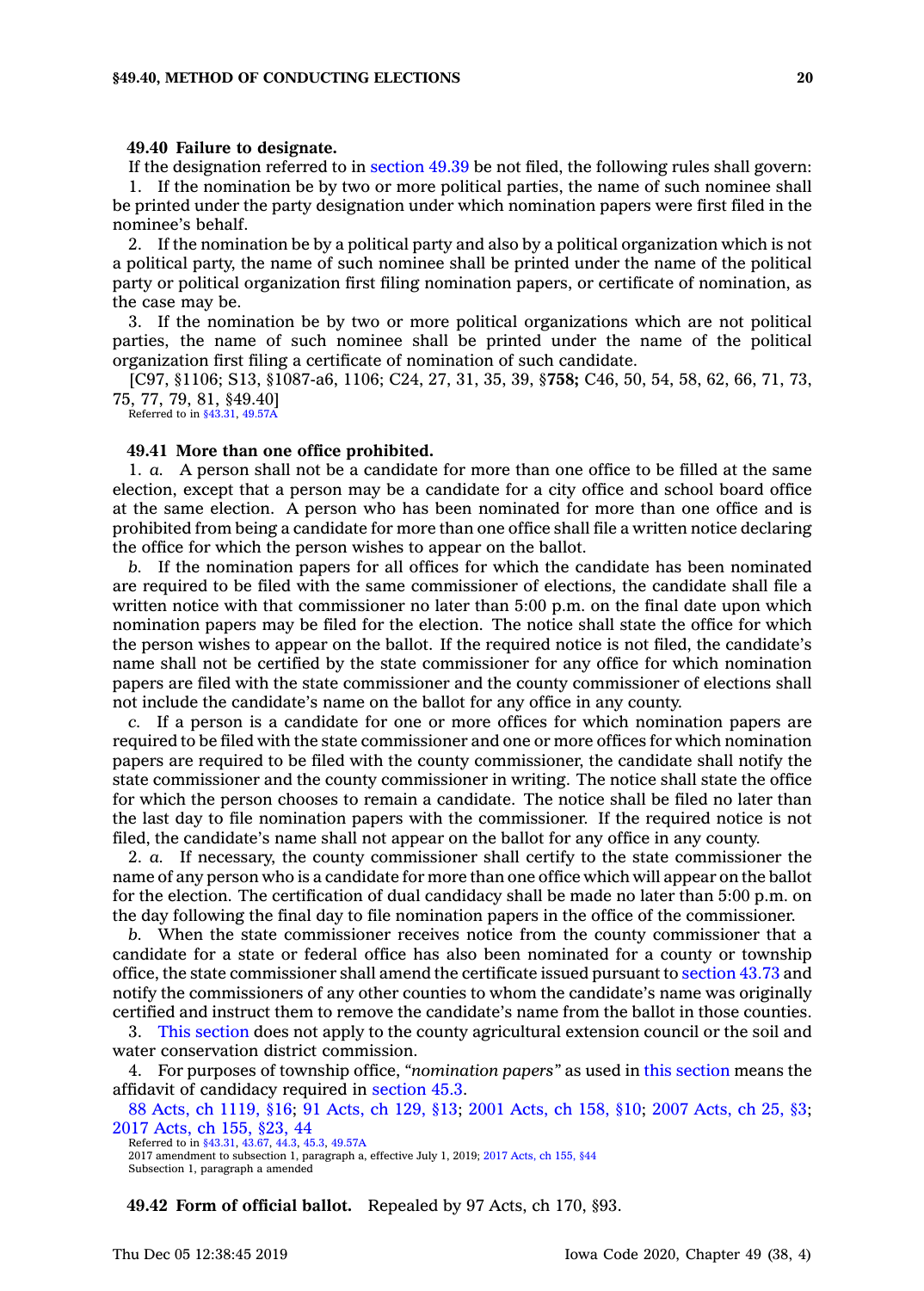**49.42A Form of official ballot.** Repealed by 2009 [Acts,](https://www.legis.iowa.gov/docs/acts/2009/CH57.pdf) ch 57, §96. See [§49.57A](https://www.legis.iowa.gov/docs/code/49.57A.pdf).

# **49.43 Constitutional amendment or other public measure.**

1. If possible, all public measures and constitutional amendments to be voted upon by an elector shall be included on <sup>a</sup> single ballot which shall also include all offices to be voted upon. However, if it is necessary, <sup>a</sup> separate ballot may be used as provided in [section](https://www.legis.iowa.gov/docs/code/49.30.pdf) 49.30.

2. Constitutional amendments and other public measures may be summarized by the commissioner as provided in [sections](https://www.legis.iowa.gov/docs/code/49.44.pdf) 49.44 and [52.25](https://www.legis.iowa.gov/docs/code/52.25.pdf).

[C97, §1106; S13, §1106; C24, 27, 31, 35, 39, §**761, 762, 767;** C46, 50, 54, 58, 62, 66, 71, 73, §49.43, 49.44; C75, §49.43, 49.49; C77, 79, 81, §49.43]

88 Acts, ch [1119,](https://www.legis.iowa.gov/docs/acts/88/CH1119.pdf) §17; 94 Acts, ch [1169,](https://www.legis.iowa.gov/docs/acts/94/CH1169.pdf) §64; 97 [Acts,](https://www.legis.iowa.gov/docs/acts/97/CH0170.pdf) ch 170, §38, 39; 2007 [Acts,](https://www.legis.iowa.gov/docs/acts/2007/CH0190.pdf) ch 190, §23; 2009 [Acts,](https://www.legis.iowa.gov/docs/acts/2009/CH0057.pdf) ch 57, §26; 2010 Acts, ch [1033,](https://www.legis.iowa.gov/docs/acts/2010/CH1033.pdf) §19

Referred to in [§49.44](https://www.legis.iowa.gov/docs/code/49.44.pdf), [49.45](https://www.legis.iowa.gov/docs/code/49.45.pdf), [145A.7](https://www.legis.iowa.gov/docs/code/145A.7.pdf), [468.184,](https://www.legis.iowa.gov/docs/code/468.184.pdf) [468.259](https://www.legis.iowa.gov/docs/code/468.259.pdf) Iowa Constitution, Art. X, §1 Single ballot, exceptions; see also §52.24

# **49.44 Summary.**

1. When <sup>a</sup> proposed constitutional amendment or other public measure to be decided by the voters of the entire state is to be voted upon, the state commissioner shall prepare <sup>a</sup> written summary of the amendment or measure including the number of the amendment or statewide public measure assigned by the state commissioner. The summary shall be printed immediately preceding the text of the proposed amendment or measure on the paper ballot or optical scan ballot referred to in [section](https://www.legis.iowa.gov/docs/code/49.43.pdf) 49.43. If the complete text of the public measure will not fit on the ballot it shall be posted inside the voting booth. A copy of the full text shall be included with any absentee ballots.

2. The commissioner may prepare <sup>a</sup> summary for public measures if the commissioner finds that <sup>a</sup> summary is needed to clarify the question to the voters.

[C73, §49.43; C75, 77, 79, 81, §49.44; 81 [Acts,](https://www.legis.iowa.gov/docs/acts/1981/CH0034.pdf) ch 34, §27]

89 [Acts,](https://www.legis.iowa.gov/docs/acts/1989/CH0136.pdf) ch 136, §38; 97 [Acts,](https://www.legis.iowa.gov/docs/acts/1997/CH0170.pdf) ch 170, §40; 2007 [Acts,](https://www.legis.iowa.gov/docs/acts/2007/CH0190.pdf) ch 190, §24; 2009 [Acts,](https://www.legis.iowa.gov/docs/acts/2009/CH0057.pdf) ch 57, §27 Referred to in [§49.43](https://www.legis.iowa.gov/docs/code/49.43.pdf), [52.25](https://www.legis.iowa.gov/docs/code/52.25.pdf), [145A.7](https://www.legis.iowa.gov/docs/code/145A.7.pdf), [468.184,](https://www.legis.iowa.gov/docs/code/468.184.pdf) [468.259](https://www.legis.iowa.gov/docs/code/468.259.pdf)

## **49.45 General form of ballot.**

Ballots referred to in [section](https://www.legis.iowa.gov/docs/code/49.43.pdf) 49.43 shall be substantially in the following form:

Shall the following amendment to the Constitution (or public measure) be adopted?

- ☐ Yes
- $\Box$  No

(Here insert the summary, if it is for <sup>a</sup> constitutional amendment or statewide public measure, and in full the proposed constitutional amendment or public measure. The number assigned by the state commissioner or the letter assigned by the county commissioner shall be included on the ballot centered above the question, "Shall the following amendment to the Constitution [or public measure] be adopted?".)

[C97, §1106; S13, §1106; C24, 27, 31, 35, 39, §**763;** C46, 50, 54, 58, 62, 66, 71, 73, 75, 77, 79, 81, S81, §49.45; 81 [Acts,](https://www.legis.iowa.gov/docs/acts/1981/CH0034.pdf) ch 34, §28]

97 [Acts,](https://www.legis.iowa.gov/docs/acts/1997/CH0170.pdf) ch 170, §41 Referred to in [§145A.7](https://www.legis.iowa.gov/docs/code/145A.7.pdf), [468.184](https://www.legis.iowa.gov/docs/code/468.184.pdf), [468.259](https://www.legis.iowa.gov/docs/code/468.259.pdf)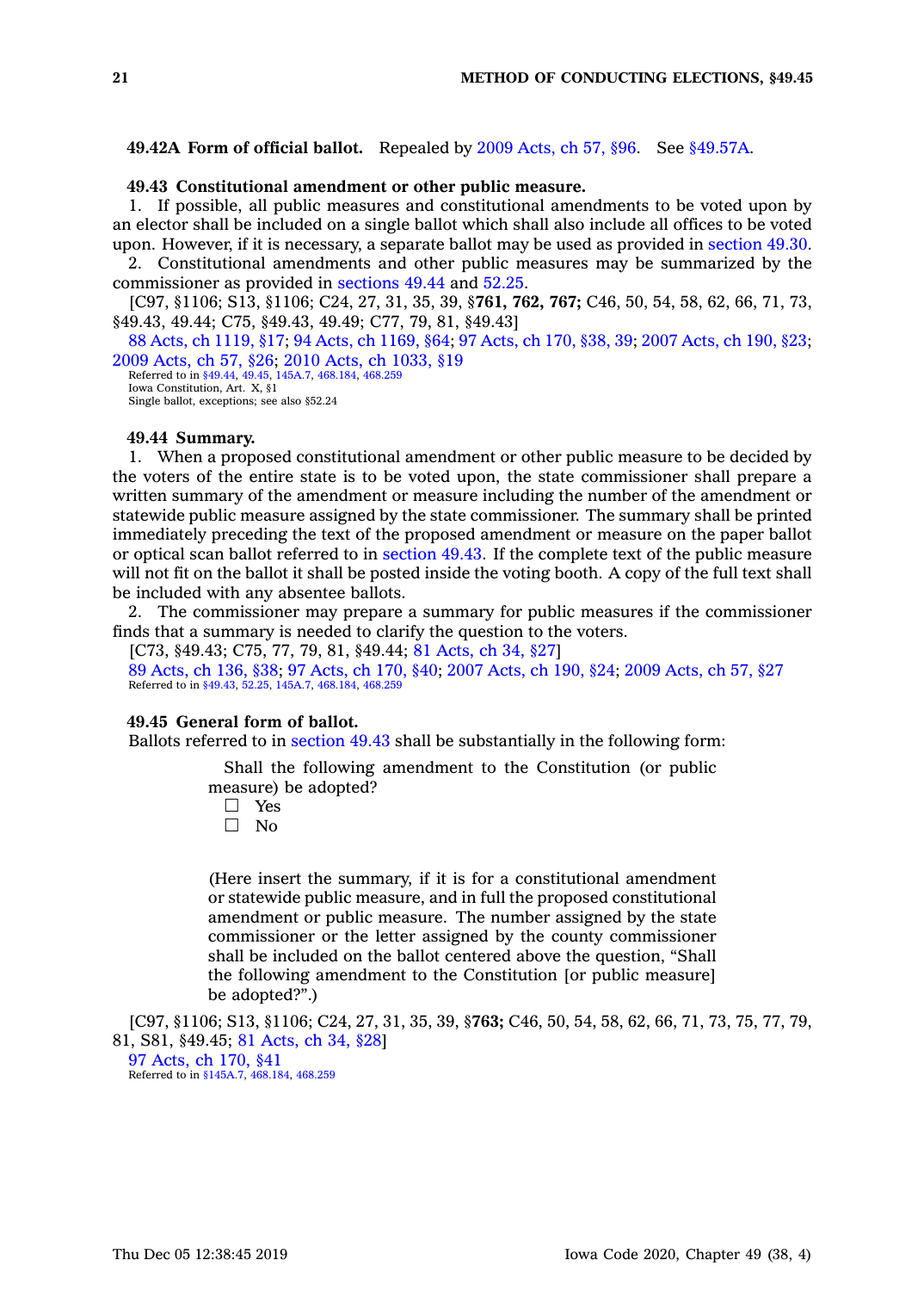## **49.46 Marking ballots on public measures.**

The elector shall designate <sup>a</sup> vote by making the appropriate mark in the voting target. On paper ballots an "X" or <sup>a</sup> check mark may be placed in the proper target.

[C97, §1106; S13, §1106; C24, 27, 31, 35, 39, §**764;** C46, 50, 54, 58, 62, 66, 71, 73, 75, 77, 79, 81, §49.46]

97 [Acts,](https://www.legis.iowa.gov/docs/acts/1997/CH0170.pdf) ch 170, §42; 2006 Acts, ch [1010,](https://www.legis.iowa.gov/docs/acts/2006/CH1010.pdf) §38 Referred to in [§145A.7](https://www.legis.iowa.gov/docs/code/145A.7.pdf), [468.184](https://www.legis.iowa.gov/docs/code/468.184.pdf), [468.259](https://www.legis.iowa.gov/docs/code/468.259.pdf)

# **49.47 Notice on ballots.**

1. At the top of paper ballots for public measures shall be printed the following:

[Notice to voters. To vote to approve any question on this ballot, make <sup>a</sup> cross mark or check in the target before the word "Yes". To vote against <sup>a</sup> question make <sup>a</sup> similar mark in the target preceding the word "No".]

2. This notice shall be adapted to describe the proper mark where it is appropriate. [S13, §1106; C24, 27, 31, 35, 39, §**765;** C46, 50, 54, 58, 62, 66, 71, 73, 75, 77, 79, 81, §49.47] 97 [Acts,](https://www.legis.iowa.gov/docs/acts/1997/CH0170.pdf) ch 170, §43; 98 Acts, ch [1100,](https://www.legis.iowa.gov/docs/acts/1998/CH1100.pdf) §7; 2008 Acts, ch [1032,](https://www.legis.iowa.gov/docs/acts/2008/CH1032.pdf) §201 Referred to in [§145A.7](https://www.legis.iowa.gov/docs/code/145A.7.pdf), [468.184](https://www.legis.iowa.gov/docs/code/468.184.pdf), [468.259](https://www.legis.iowa.gov/docs/code/468.259.pdf)

# **49.48 Notice for judicial officers and constitutional amendments.**

The state commissioner of elections shall prescribe <sup>a</sup> notice to inform voters of the location on the ballot of the form for retaining or removing judicial officers and for ratifying or defeating proposed constitutional amendments. The notice shall be conspicuously attached to the ballot.

83 Acts, ch 186, [§10026,](https://www.legis.iowa.gov/docs/acts/1983/CH0186.pdf) 10201; 89 [Acts,](https://www.legis.iowa.gov/docs/acts/1989/CH0136.pdf) ch 136, §39; 2009 [Acts,](https://www.legis.iowa.gov/docs/acts/2009/CH0057.pdf) ch 57, §28

# **49.49 Certain sample ballots prohibited.**

The commissioner and state commissioner of elections shall not distribute or authorize the distribution of sample ballots to voters other than as provided in [sections](https://www.legis.iowa.gov/docs/code/49.53.pdf) 49.53 and [52.29](https://www.legis.iowa.gov/docs/code/52.29.pdf).

2019 [Acts,](https://www.legis.iowa.gov/docs/acts/2019/CH0148.pdf) ch 148, §41 NEW section

# **49.50 Endorsement and delivery of ballots.**

Ballots on such public measures shall be endorsed and given to each voter by the precinct election officials, as in case of ballots generally, and shall be subject to all other laws governing ballots for candidates, so far as the same shall be applicable.

[S13, §1106; C24, 27, 31, 35, 39, §**768;** C46, 50, 54, 58, 62, 66, 71, 73, 75, 77, 79, 81, §49.50]

# **49.51 Commissioner to control printing.**

The commissioner shall have charge of the printing of the ballots to be used for any election held in the county.

[C97, §1107; S13, §1106, 2754; SS15, §1107; C24, 27, §767, 769, 771, 4203; C31, 35, §767, 769, 771, 4216-c8; C39, §**767, 769, 771, 4216.08;** C46, 50, 54, 58, 62, 66, 71, 73, §49.51, 49.53, 277.8; C75, §49.49, 49.51; C77, 79, 81, §49.51]

83 [Acts,](https://www.legis.iowa.gov/docs/acts/83/CH0139.pdf) ch 139, §1, 14; 93 [Acts,](https://www.legis.iowa.gov/docs/acts/93/CH0163.pdf) ch 163, §38; 95 [Acts,](https://www.legis.iowa.gov/docs/acts/95/CH0067.pdf) ch 67, §53; 98 Acts, ch [1119,](https://www.legis.iowa.gov/docs/acts/98/CH1119.pdf) §1; [2017](https://www.legis.iowa.gov/docs/acts/2017/CH0155.pdf) [Acts,](https://www.legis.iowa.gov/docs/acts/2017/CH0155.pdf) ch 155, §24, 44; 2019 [Acts,](https://www.legis.iowa.gov/docs/acts/2019/CH0148.pdf) ch 148, §42

Referred to in [§49.57](https://www.legis.iowa.gov/docs/code/49.57.pdf) 2017 amendment to section effective July 1, 2019; 2017 [Acts,](https://www.legis.iowa.gov/docs/acts/2017/CH0155.pdf) ch 155, §44 For proposed amendment by 2019 Acts, ch 148, §42, see Code editor's note on simple harmonization at the end of Vol VI Section amended

**49.52** Reserved.

# **49.53 Publication of ballot and notice.**

1. The commissioner shall not less than four nor more than twenty days before the day of each election, except those for which different publication requirements are prescribed by law, publish notice of the election. The notice shall contain <sup>a</sup> facsimile of the portion of the ballot containing the first rotation as prescribed by section 49.31, [subsection](https://www.legis.iowa.gov/docs/code/49.31.pdf) 2, and shall show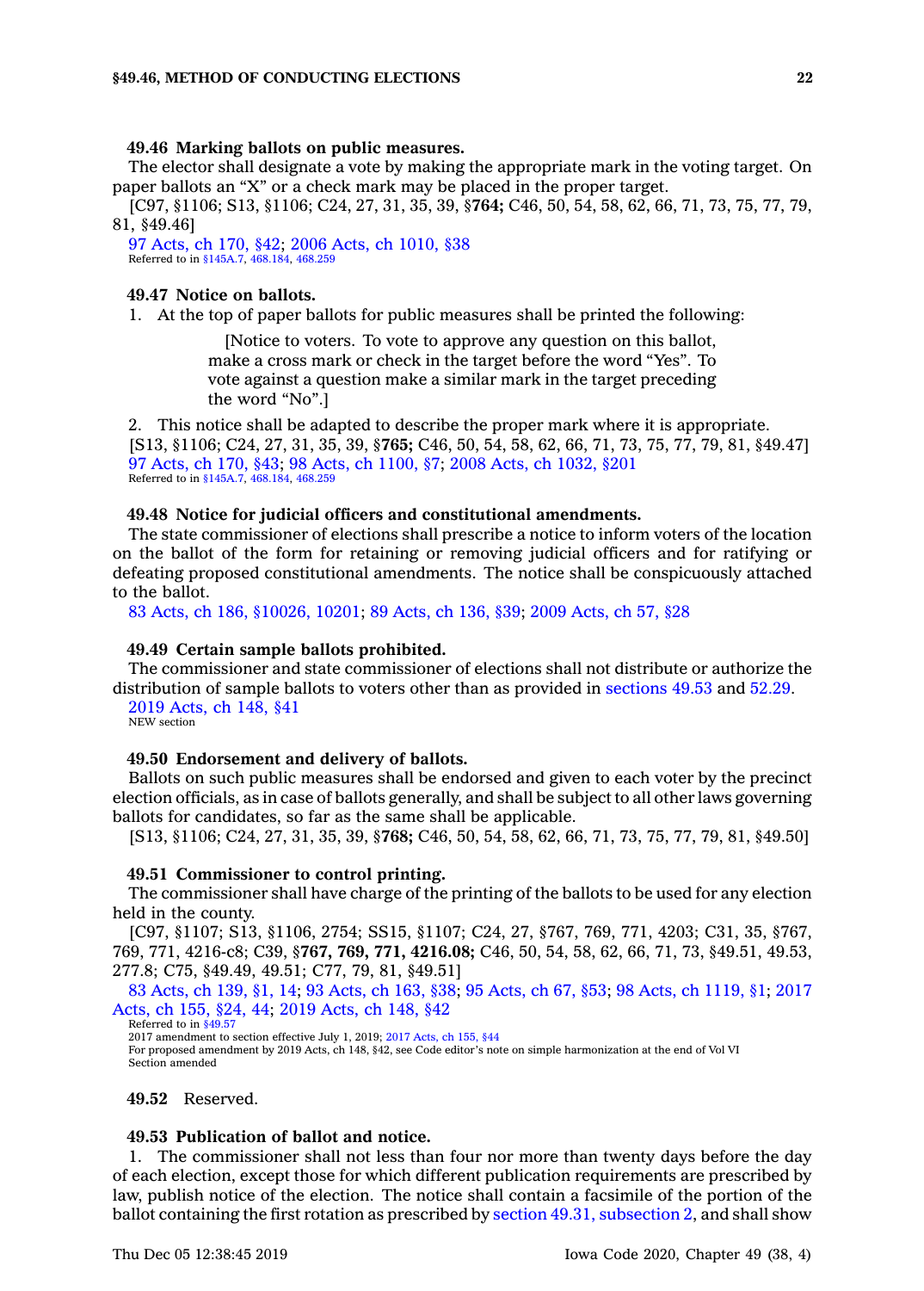the names of all candidates or nominees and the office each seeks, and all public questions, to be voted upon at the election. The sample ballot published as <sup>a</sup> part of the notice may at the discretion of the commissioner be reduced in size relative to the actual ballot but such reduction shall not cause upper case letters appearing in candidates' names or in summaries of public measures on the published sample ballot to be less than nine point type. The notice shall also state the date of the election, the hours the polls will be open, that each voter is required to provide identification at the polling place before the voter can receive and cast <sup>a</sup> ballot, the location of each polling place at which voting is to occur in the election, and the names of the precincts voting at each polling place, but the statement need not set forth any fact which is apparent from the portion of the ballot appearing as <sup>a</sup> part of the same notice. The notice shall include the full text of all public measures to be voted upon at the election.

2. The notice shall be published in at least one newspaper, as defined in [section](https://www.legis.iowa.gov/docs/code/618.3.pdf) 618.3, which is published in the county or other political subdivision in which the election is to occur or, if no newspaper is published there, in at least one newspaper of substantial circulation in the county or political subdivision. For the general election or the primary election the foregoing notice shall be published in at least two newspapers published in the county. However, if there is only one newspaper published in the county, publication in one newspaper shall be sufficient.

[C51, §1110; R60, §463, 2027, 2030; C73, §578, 1718, 1719; C97, §1062, 1112, 2746, 2750, 2751, 2755; S13, §1087-a12, 2750, 2755; C24, §508, 550, 551, 790, 4195, 4197, 4208; C27, §508, 550, 551, 790, 4195, 4197, 4208, 4211-b1, 4216-b3; C31, 35, §508, 550, 551, 590, 4216-c3; C39, §**508, 550, 551, 790, 4216.03;** C46, 50, 54, §39.5, 43.23, 43.24, 49.72, 277.3; C58, 62, 66, 71, 73, §39.5, 43.23, 43.24, 43.29, 49.72, 277.3; C75, 77, 79, 81, §49.53]

87 [Acts,](https://www.legis.iowa.gov/docs/acts/87/CH0221.pdf) ch 221, §15; 89 [Acts,](https://www.legis.iowa.gov/docs/acts/89/CH0136.pdf) ch 136, §40; 93 [Acts,](https://www.legis.iowa.gov/docs/acts/93/CH0143.pdf) ch 143, §17; 98 Acts, ch [1123,](https://www.legis.iowa.gov/docs/acts/98/CH1123.pdf) §5; [2002](https://www.legis.iowa.gov/docs/acts/2002/CH1134.pdf) Acts, ch [1134,](https://www.legis.iowa.gov/docs/acts/2002/CH1134.pdf) §33, 115; 2007 [Acts,](https://www.legis.iowa.gov/docs/acts/2007/CH0190.pdf) ch 190, §2; 2009 [Acts,](https://www.legis.iowa.gov/docs/acts/2009/CH0057.pdf) ch 57, §29; 2017 [Acts,](https://www.legis.iowa.gov/docs/acts/2017/CH0110.pdf) ch 110, §22, [35,](https://www.legis.iowa.gov/docs/acts/2017/CH0110.pdf) 36

Referred to in [§28A.6](https://www.legis.iowa.gov/docs/code/28A.6.pdf), [39.6](https://www.legis.iowa.gov/docs/code/39.6.pdf), [49.49](https://www.legis.iowa.gov/docs/code/49.49.pdf), [49.54](https://www.legis.iowa.gov/docs/code/49.54.pdf), [49.73](https://www.legis.iowa.gov/docs/code/49.73.pdf), [49.128](https://www.legis.iowa.gov/docs/code/49.128.pdf), [52.35](https://www.legis.iowa.gov/docs/code/52.35.pdf), [260C.15](https://www.legis.iowa.gov/docs/code/260C.15.pdf), [260C.39](https://www.legis.iowa.gov/docs/code/260C.39.pdf), [275.35](https://www.legis.iowa.gov/docs/code/275.35.pdf), [296.4](https://www.legis.iowa.gov/docs/code/296.4.pdf), [298.18](https://www.legis.iowa.gov/docs/code/298.18.pdf), [331.305](https://www.legis.iowa.gov/docs/code/331.305.pdf), [346.27,](https://www.legis.iowa.gov/docs/code/346.27.pdf) [364.2](https://www.legis.iowa.gov/docs/code/364.2.pdf), [368.3](https://www.legis.iowa.gov/docs/code/368.3.pdf), [368.19](https://www.legis.iowa.gov/docs/code/368.19.pdf), [384.26](https://www.legis.iowa.gov/docs/code/384.26.pdf), [394.2](https://www.legis.iowa.gov/docs/code/394.2.pdf) Publication of ballot, city elections, §376.5

2017 amendment to subsection 1 takes effect July 1, 2017, and applies to elections held on or after that date; 2017 [Acts,](https://www.legis.iowa.gov/docs/acts/2017/CH0110.pdf) ch 110, §35, 36; 2017 [Acts,](https://www.legis.iowa.gov/docs/acts/2017/CH0170.pdf) ch 170, §26

# **49.54 Cost of publication.**

The cost of the publication required by [section](https://www.legis.iowa.gov/docs/code/49.53.pdf) 49.53, shall not exceed an amount determined by the director of the department of administrative services or the director's designee.

[C73, §3832; C97, §1112, 1293; S13, §1293; C24, 27, 31, 35, 39, §**772, 796;** C46, 50, 54, 58, 62, 66, 71, 73, §49.54, 49.72; C75, 77, 79, 81, §49.54] 2003 [Acts,](https://www.legis.iowa.gov/docs/acts/2003/CH0145.pdf) ch 145, §286

#### **49.55 Delivery of supplies to officials.**

In all cases the necessary election supplies, including paper ballots for precincts where they are to be used, shall be furnished the precinct election officials not less than one hour before the opening of the polls on the morning of the election.

[C97, §1107; SS15, §1107; C24, 27, 31, 35, 39, §**773;** C46, 50, 54, 58, 62, 66, 71, 73, 75, 77, 79, 81, §49.55]

Referred to in [§49.65](https://www.legis.iowa.gov/docs/code/49.65.pdf)

## **49.56 Maximum cost of printing.**

The cost of printing the official election ballots and printed supplies shall not exceed the usual and customary rates that the printer charges its regular customers.

[SS15, §1107; C24, 27, 31, 35, 39, §**774;** C46, 50, 54, 58, 62, 66, 71, 73, 75, 77, 79, 81, §49.56] 88 Acts, ch [1119,](https://www.legis.iowa.gov/docs/acts/1988/CH1119.pdf) §18; 2009 [Acts,](https://www.legis.iowa.gov/docs/acts/2009/CH0057.pdf) ch 57, §30 Referred to in [§53.46](https://www.legis.iowa.gov/docs/code/53.46.pdf)

#### **49.57 Method and style of printing ballots.**

Ballots shall be prepared as follows: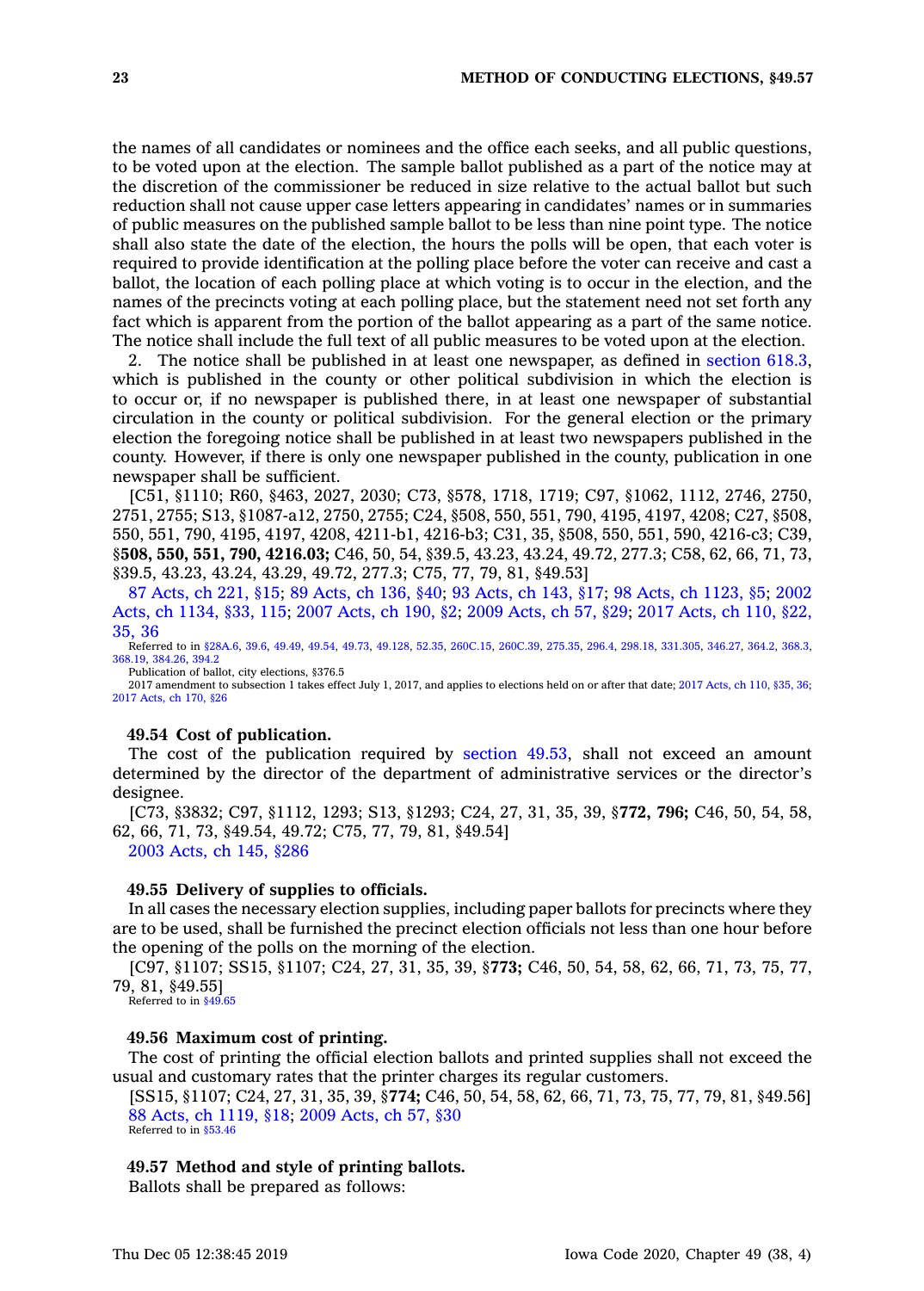## **§49.57, METHOD OF CONDUCTING ELECTIONS 24**

1. They shall be on paper uniform in color, through which the printing or writing cannot be read.

2. After the name of each candidate for <sup>a</sup> partisan office the name of the candidate's political party shall be printed in at least six point type. The names of political parties and nonparty political organizations may be abbreviated on the remainder of the ballot if both the full name and the abbreviation appear in the voter instruction area of the ballot.

3. The names of candidates shall be printed in upper case and lower case letters using <sup>a</sup> uniform font size throughout the ballot. The font size shall be not less than ten point type.

4. In no case shall the font size for public measures, constitutional amendments, and constitutional convention questions, and summaries thereof, be less than ten point type.

5. On ballots that will be counted by automatic tabulating equipment, ballots shall include <sup>a</sup> voting target next to the name of each candidate. The position, shape, and size of the targets shall be appropriate for the equipment to be used in counting the votes. Where paper ballots are used, <sup>a</sup> square may be printed at the beginning of each line in which the name of <sup>a</sup> candidate is printed, except as otherwise provided.

6. A portion of the ballot shall include the words "Official ballot", the unique identification number or name assigned by the commissioner to the ballot style, the date of the election, and the county seal of the county of the commissioner who has caused the ballot to be printed pursuant to [section](https://www.legis.iowa.gov/docs/code/49.51.pdf) 49.51.

7. The office title of any office which appears on the ballot to fill <sup>a</sup> vacancy before the end of the usual term of the office shall include the words "To Fill Vacancy".

[C97, §1109; S13, §1109; C24, 27, 31, 35, 39, §**775;** C46, 50, 54, 58, 62, 66, 71, 73, 75, 77, 79, 81, §49.57]

97 [Acts,](https://www.legis.iowa.gov/docs/acts/97/CH0170.pdf) ch 170, §44; 2002 Acts, ch [1134,](https://www.legis.iowa.gov/docs/acts/2002/CH1134.pdf) §34, 115; 2007 [Acts,](https://www.legis.iowa.gov/docs/acts/2007/CH0059.pdf) ch 59, §8 – 10, 19; 2009 [Acts,](https://www.legis.iowa.gov/docs/acts/2009/CH0057.pdf) ch 57, [§31](https://www.legis.iowa.gov/docs/acts/2009/CH0057.pdf); 2017 [Acts,](https://www.legis.iowa.gov/docs/acts/2017/CH0110.pdf) ch 110, §48; 2019 [Acts,](https://www.legis.iowa.gov/docs/acts/2019/CH0148.pdf) ch 148, §28, 33, 43

Referred to in [§43.31](https://www.legis.iowa.gov/docs/code/43.31.pdf), [49.57A](https://www.legis.iowa.gov/docs/code/49.57A.pdf) Single voting target for certain paired offices, §49.33 Subsection 2 amended Subsection 6 amended

#### **49.57A Form of official ballot —implementation by rule.**

The state commissioner shall adopt rules in accordance with [chapter](https://www.legis.iowa.gov/docs/code//17A.pdf) 17A to implement sections 49.30 [through](https://www.legis.iowa.gov/docs/code/49.30.pdf) 49.41, [section](https://www.legis.iowa.gov/docs/code/49.57.pdf) 49.57, and any other provision of the law prescribing the form of the official ballot.

2009 [Acts,](https://www.legis.iowa.gov/docs/acts/2009/CH0057.pdf) ch 57, §32

# **49.58 Effect of death of certain candidates.**

1. If any candidate nominated by <sup>a</sup> political party, as defined in [section](https://www.legis.iowa.gov/docs/code/43.2.pdf) 43.2, for the office of senator or representative in the Congress of the United States, governor, attorney general, or senator or representative in the general assembly dies during the period beginning on the eighty-eighth day and ending on the last day before the general election, or if any candidate so nominated for the office of county supervisor dies during the period beginning on the seventy-third day and ending on the last day before the general election, the vote cast at the general election for that office shall not be canvassed as would otherwise be required by [chapter](https://www.legis.iowa.gov/docs/code//50.pdf) 50. Instead, <sup>a</sup> special election shall be held on the first Tuesday after the second Monday in December, for the purpose of electing <sup>a</sup> person to fill that office.

2. Each candidate for that office whose name appeared on the general election ballot shall also be <sup>a</sup> candidate for the office in the special election, except that the deceased candidate's political party may designate another candidate in substantially the manner provided by [section](https://www.legis.iowa.gov/docs/code/43.78.pdf) 43.78 for filling vacancies on the general election ballot. However, <sup>a</sup> political party which did not have <sup>a</sup> candidate on the general election ballot for the office in question may similarly designate <sup>a</sup> candidate for that office in the special election. The name of any replacement or additional candidate so designated shall be submitted in writing to the state commissioner, or the commissioner in the case of <sup>a</sup> candidate for county supervisor, not later than 5:00 p.m. on the first Tuesday after the date of the general election. The name of <sup>a</sup> candidate that did not appear on the general election ballot as <sup>a</sup> candidate for the office in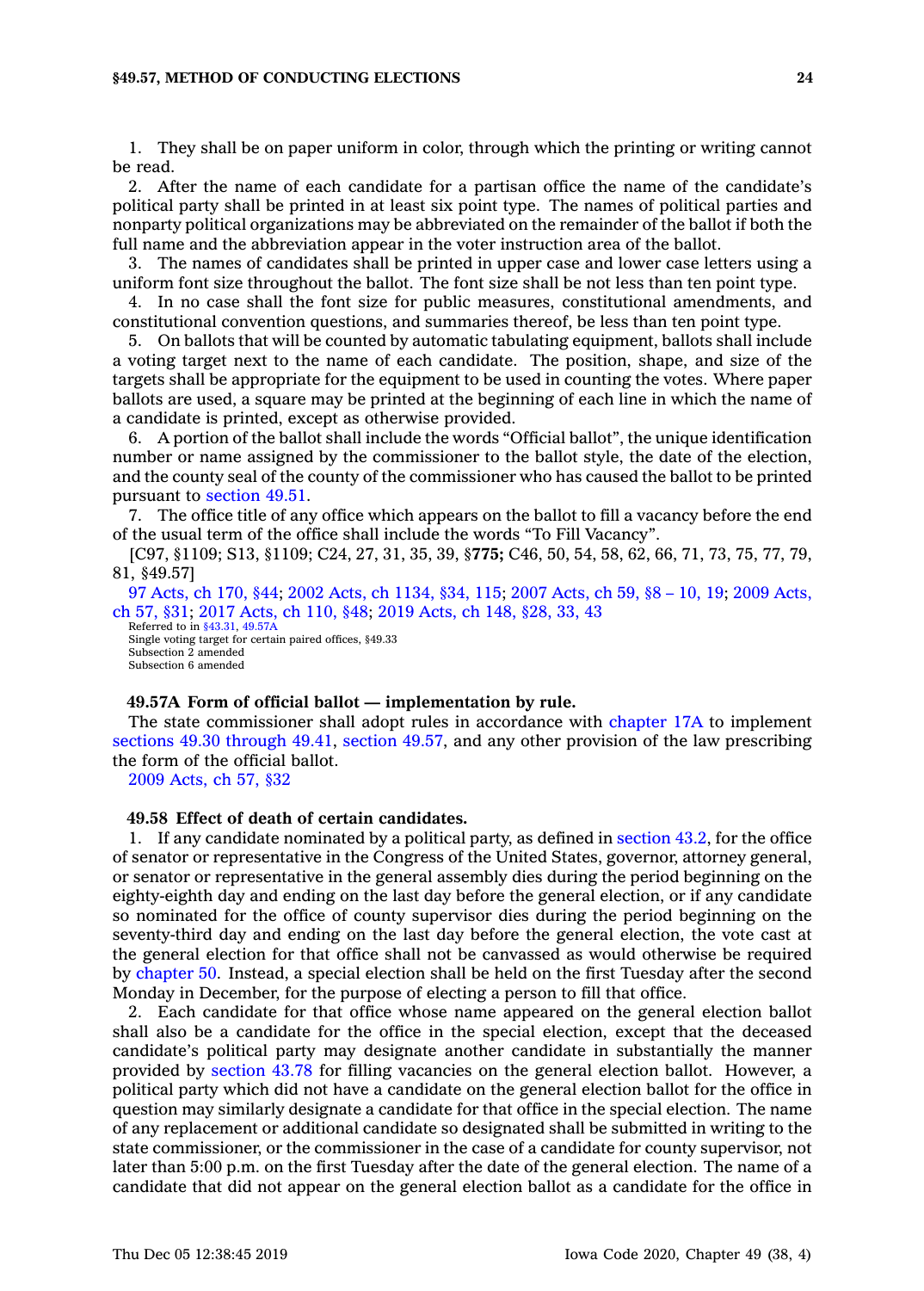question shall not be placed on the ballot for the special election, in any manner. The special election shall be held and canvassed in the manner prescribed by law for the general election.

[C97, §1108; C24, 27, 31, 35, 39, §**776;** C46, 50, 54, 58, 62, 66, 71, 73, 75, 77, 79, 81, §49.58] 89 [Acts,](https://www.legis.iowa.gov/docs/acts/89/CH0136.pdf) ch 136, §41; 97 [Acts,](https://www.legis.iowa.gov/docs/acts/97/CH0170.pdf) ch 170, §45; 2018 Acts, ch [1041,](https://www.legis.iowa.gov/docs/acts/2018/CH1041.pdf) §127; 2019 [Acts,](https://www.legis.iowa.gov/docs/acts/2019/CH0059.pdf) ch 59, §22 Referred to in [§43.79](https://www.legis.iowa.gov/docs/code/43.79.pdf) Subsection 2 amended

**49.59 through 49.62** Reserved.

#### **49.63 Time of printing — inspection and correction.**

Ballots shall be printed and in the possession of the commissioner in time to enable the commissioner to furnish ballots to absent voters as provided by [sections](https://www.legis.iowa.gov/docs/code/53.8.pdf) 53.8, [53.10](https://www.legis.iowa.gov/docs/code/53.10.pdf), and [53.11](https://www.legis.iowa.gov/docs/code/53.11.pdf). The printed ballots shall be subject to the inspection of candidates and their agents. If mistakes are discovered, they shall be corrected without delay, in the manner provided in this [chapter](https://www.legis.iowa.gov/docs/code//49.pdf).

[C97, §1110; C24, 27, 31, 35, 39, §**781;** C46, 50, 54, 58, 62, 66, 71, 73, 75, 77, 79, 81, §49.63] 2007 [Acts,](https://www.legis.iowa.gov/docs/acts/2007/CH0059.pdf) ch 59, §22, 38 Correction of primary ballots, §43.25

# **49.64 Number of ballots delivered.**

The commissioner shall cause ballots of the kind to be voted in each precinct to be delivered to the precinct election officials as follows:

1. In general elections which are presidential elections, at least fifty-five ballots for every fifty votes, or fraction of fifty votes, cast in the precinct at the last preceding general election which was also <sup>a</sup> presidential election.

2. In general elections which are not presidential elections, at least fifty-five ballots for every fifty votes, or fraction of fifty votes, cast at the last preceding general election which was not <sup>a</sup> presidential election.

[C97, §1110; C24, 27, 31, 35, 39, §**782;** C46, 50, 54, 58, 62, 66, 71, 73, 75, 77, 79, 81, §49.64] 2002 Acts, ch [1134,](https://www.legis.iowa.gov/docs/acts/2002/CH1134.pdf) §35, 115; 2014 Acts, ch [1026,](https://www.legis.iowa.gov/docs/acts/2014/CH1026.pdf) §13

# **49.65 Packing ballots — delivery — receipts — records.**

The required number of ballots for each precinct shall be wrapped and sealed, and each package shall be clearly marked on the outside to indicate the number of ballots contained in the package and the name or number of the precinct and the location of the polling place for which they are intended. The ballots shall be delivered to the precinct election officials together with other necessary election supplies, as provided by [section](https://www.legis.iowa.gov/docs/code/49.55.pdf) 49.55, and one of the officials shall sign <sup>a</sup> receipt for the ballots which receipt shall be preserved by the commissioner. The commissioner shall keep <sup>a</sup> record of the number of ballots delivered for each polling place, the person who signed the receipt for them, and the time they were delivered, on <sup>a</sup> form which also provides space for the entries required by [section](https://www.legis.iowa.gov/docs/code/50.10.pdf) 50.10.

[C97, §1110; C24, 27, 31, 35, 39, §**783;** C46, 50, 54, 58, 62, 66, 71, 73, 75, 77, 79, 81, §49.65] Referred to in [§50.10](https://www.legis.iowa.gov/docs/code/50.10.pdf), [53.22](https://www.legis.iowa.gov/docs/code/53.22.pdf)

## **49.66 Reserve supply of ballots.**

The commissioner shall provide and retain at the commissioner's office an ample supply of ballots, in addition to those distributed to the several voting precincts. If at any time the ballots furnished to any precinct shall be lost, destroyed, or if the chairperson of the precinct election officials determines that the supply of ballots will be exhausted before the polls are closed, the chairperson of the precinct election officials of the precinct shall immediately contact the commissioner by telephone. If no telephone is available, <sup>a</sup> messenger shall be sent to the commissioner with <sup>a</sup> written application for additional ballots. The application shall be signed by <sup>a</sup> majority of the precinct election officials. The commissioner shall keep written records of all requests for additional ballots and shall immediately cause to be delivered to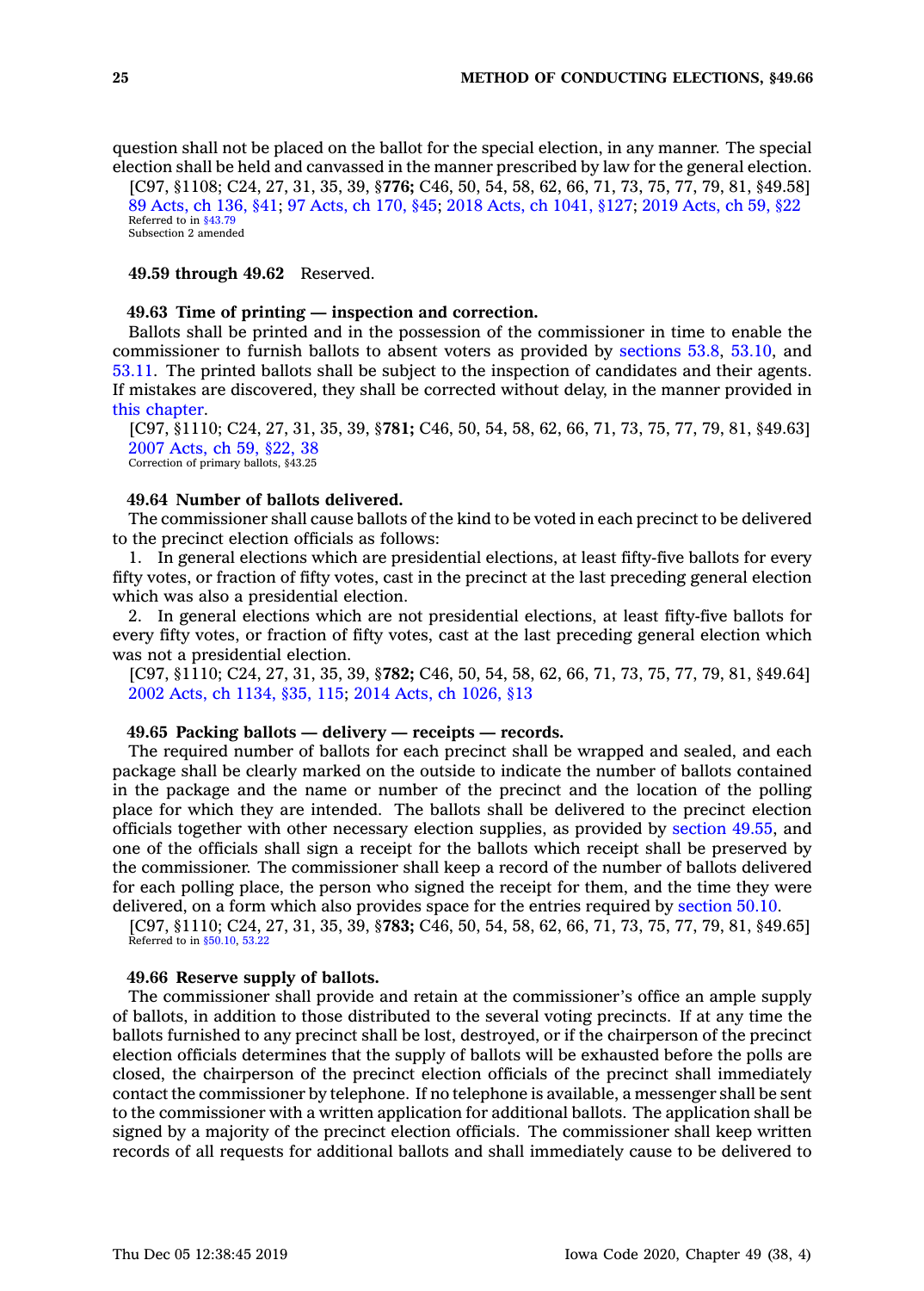the officials, at the polling place, such additional supply of ballots as may be required, and sufficient to comply with the provisions of this [chapter](https://www.legis.iowa.gov/docs/code//49.pdf).

[C97, §1110; C24, 27, 31, 35, 39, §**784;** C46, 50, 54, 58, 62, 66, 71, 73, 75, 77, 79, 81, §49.66] 95 [Acts,](https://www.legis.iowa.gov/docs/acts/1995/CH0189.pdf) ch 189, §8

# **49.67 Form of reserve supply.**

1. The number of reserve ballots for each precinct shall be determined by the commissioner.

2. *a.* If necessary, the commissioner or the commissioner's designee may make photocopies of official ballots to replace or replenish ballot supplies. The commissioner shall keep <sup>a</sup> record of the number of photocopied ballots made for each precinct, the name of the person who made the photocopies, and the date, time, and location at which the photocopies were made. These records shall be made on forms and following procedures prescribed by the secretary of state by administrative rule.

*b.* In any precinct where photocopied ballots are used, each photocopied ballot shall be initialed as required by [section](https://www.legis.iowa.gov/docs/code/49.82.pdf) 49.82 by two precinct officials immediately before being issued to the voter. In partisan elections the two precinct officials shall be of different political parties.

[C97, §1110; C24, 27, 31, 35, 39, §**785;** C46, 50, 54, 58, 62, 66, 71, 73, 75, 77, 79, 81, §49.67] 95 [Acts,](https://www.legis.iowa.gov/docs/acts/95/CH0189.pdf) ch 189, §9; 2017 [Acts,](https://www.legis.iowa.gov/docs/acts/2017/CH0054.pdf) ch 54, §18

## **49.68 State commissioner to furnish instructions.**

1. The state commissioner with the approval of the attorney general shall prepare, and from time to time revise, written instructions to the voters relative to the rights of voters, and shall furnish each commissioner with copies of the instructions. Such instructions shall cover the following matters:

*a.* The procedure for registering to vote after the registration deadline has passed.

*b.* Instructions for voters who are required by law to show identification before voting.

*c.* General information on voting rights under applicable federal and state laws, including the following:

(1) Information on the right of an individual to cast <sup>a</sup> provisional ballot and the procedure for casting <sup>a</sup> provisional ballot.

(2) Federal and state laws regarding prohibitions on acts of fraud, misrepresentation, coercion, or duress.

*d.* Instructions on how to contact the appropriate officials if <sup>a</sup> voter believes the voter's rights have been violated.

2. The state commissioner shall prepare instructions relative to voting for each voting system in use in the state and shall furnish the county commissioner with copies of the instructions. Such instructions shall cover the following matters:

*a.* The manner of obtaining ballots.

*b.* The manner of marking ballots.

*c.* That unmarked or improperly marked ballots will not be counted.

*d.* The method of gaining assistance in marking ballots.

*e.* That any erasures or identification marks, or otherwise spoiling or defacing <sup>a</sup> ballot, will render it invalid.

*f.* Not to vote <sup>a</sup> spoiled or defaced ballot.

*g.* How to obtain <sup>a</sup> new ballot in place of <sup>a</sup> spoiled or defaced one.

*h.* Any other matters thought necessary.

[C97, §1111; C24, 27, 31, 35, 39, §**786, 787;** C46, 50, 54, 58, 62, 66, 71, 73, §49.68, 49.69; C75, 77, 79, 81, §49.68; 81 [Acts,](https://www.legis.iowa.gov/docs/acts/1981/CH0034.pdf) ch 34, §29]

2008 Acts, ch [1115,](https://www.legis.iowa.gov/docs/acts/2008/CH1115.pdf) §94 Referred to in [§49.71](https://www.legis.iowa.gov/docs/code/49.71.pdf)

**49.69** Reserved.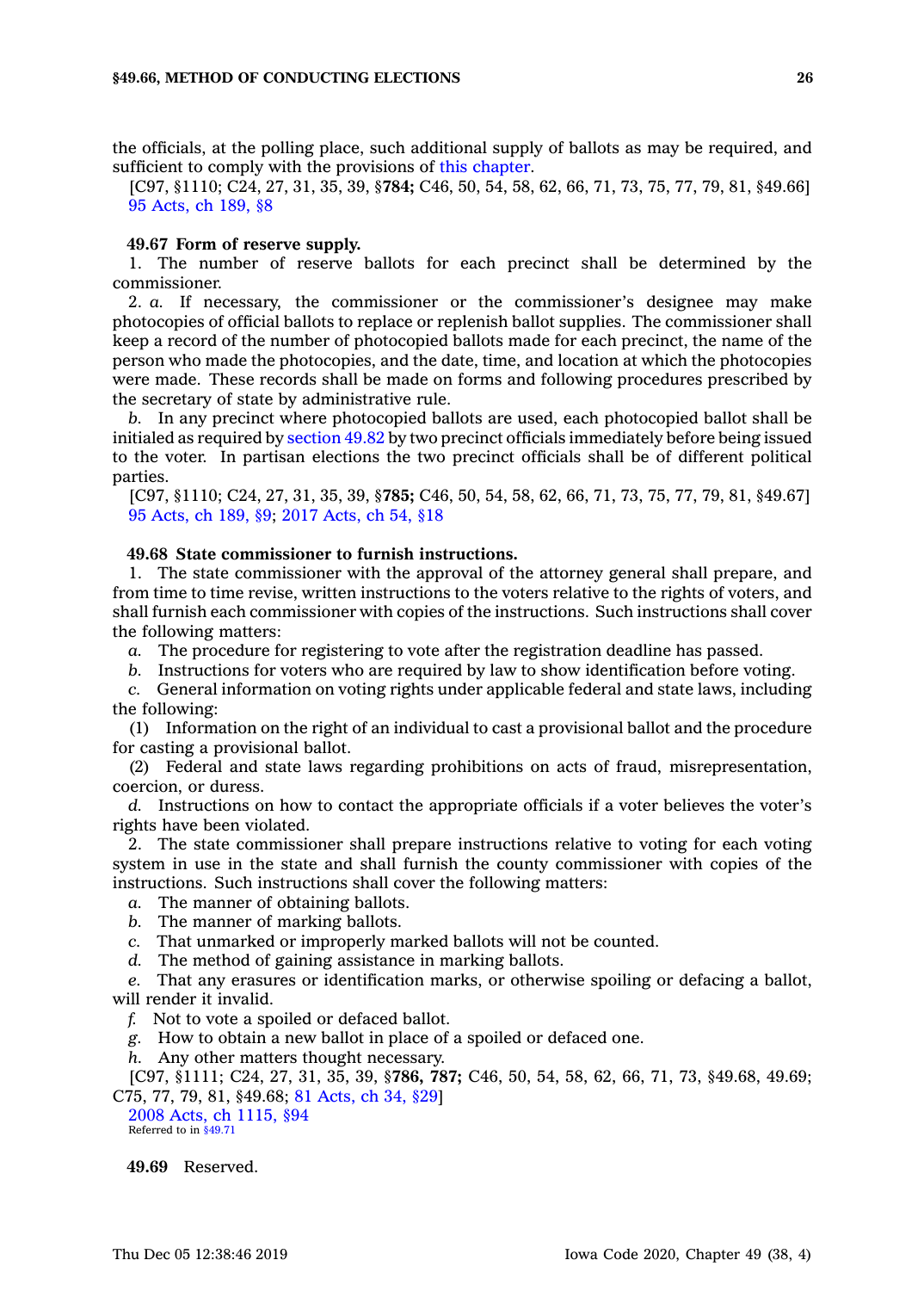# **49.70 Precinct election officials furnished instructions.**

The commissioner shall cause copies of instructions addressing the rights of voters and instructions for voting to be printed in large, clear type. The commissioner shall furnish the precinct election officials with <sup>a</sup> sufficient number of each set of instructions as will enable them to comply with [section](https://www.legis.iowa.gov/docs/code/49.71.pdf) 49.71.

[C97, §1111; C24, 27, 31, 35, 39, §**788;** C46, 50, 54, 58, 62, 66, 71, 73, 75, 77, 79, 81, §49.70] 2002 Acts, ch [1134,](https://www.legis.iowa.gov/docs/acts/2002/CH1134.pdf) §36, 115; 2008 Acts, ch [1115,](https://www.legis.iowa.gov/docs/acts/2008/CH1115.pdf) §95; 2010 Acts, ch [1033,](https://www.legis.iowa.gov/docs/acts/2010/CH1033.pdf) §20, 56 Referred to in [§49.71](https://www.legis.iowa.gov/docs/code/49.71.pdf)

# **49.71 Posting instruction cards and sample ballots.**

The precinct election officials, before the opening of the polls, shall cause each set of instructions required pursuant to [section](https://www.legis.iowa.gov/docs/code/49.70.pdf) 49.70 to be securely posted as follows:

1. At least one copy of the instructions for voting prescribed in section 49.68, [subsection](https://www.legis.iowa.gov/docs/code/49.68.pdf) [2](https://www.legis.iowa.gov/docs/code/49.68.pdf), in each voting booth.

2. At least one copy of the instructions for voting prescribed in section 49.68, [subsection](https://www.legis.iowa.gov/docs/code/49.68.pdf) [2](https://www.legis.iowa.gov/docs/code/49.68.pdf), with an equal number of sample ballots, in and about the polling place.

3. At least one copy of the instructions relating to rights of voters, as prescribed in [section](https://www.legis.iowa.gov/docs/code/49.68.pdf) 49.68, [subsection](https://www.legis.iowa.gov/docs/code/49.68.pdf) 1, in and about the polling place.

[C97, §1112; C24, 27, 31, 35, 39, §**789;** C46, 50, 54, 58, 62, 66, 71, 73, 75, 77, 79, 81, §49.71] 2003 [Acts,](https://www.legis.iowa.gov/docs/acts/2003/CH0044.pdf) ch 44, §26; 2008 Acts, ch [1115,](https://www.legis.iowa.gov/docs/acts/2008/CH1115.pdf) §96 Referred to in [§43.30](https://www.legis.iowa.gov/docs/code/43.30.pdf), [49.70](https://www.legis.iowa.gov/docs/code/49.70.pdf)

Sample primary ballots, §43.30

# **49.72 Absentee voters designated before polling place opened.**

The commissioner shall deliver to each precinct election board not less than one hour before the time at which the polls are to open for any election the list of all registered voters of that precinct who have been given or sent an absentee ballot for that election, and the election board shall immediately designate those registered voters who are so listed and therefore not entitled to vote in person at the polls, except as provided in section 53.19, [subsection](https://www.legis.iowa.gov/docs/code/53.19.pdf) 3.

[C75, 77, 79, 81, §49.72]

95 [Acts,](https://www.legis.iowa.gov/docs/acts/95/CH0067.pdf) ch 67, §53; 2010 Acts, ch [1026,](https://www.legis.iowa.gov/docs/acts/2010/CH1026.pdf) §8

## **49.73 Time of opening and closing polls.**

1. At all elections, except as otherwise permitted by this [section](https://www.legis.iowa.gov/docs/code/49.73.pdf), the polls shall be opened at 7:00 a.m. if at least one official from each of the political parties referred to in [section](https://www.legis.iowa.gov/docs/code/49.13.pdf) 49.13 is present. On the basis of voter turnout for recent similar elections and factors considered likely to so affect voter turnout for the forthcoming election as to justify shortened voting hours for that election, the commissioner may direct that the polls be opened at 12:00 noon for:

*a.* Any election conducted for <sup>a</sup> benefited district.

*b.* Any election conducted for the unincorporated area of <sup>a</sup> county.

2. All polling places where the candidates of or any public question submitted by any one political subdivision are being voted upon shall be opened at the same hour. The hours at which the respective precinct polling places are to open shall not be changed after publication of the notice required by [section](https://www.legis.iowa.gov/docs/code/49.53.pdf) 49.53. The polling places shall be closed at 9:00 p.m. for state primary and general elections and other partisan elections, and for any other election held concurrently therewith, and at 8:00 p.m. for all other elections.

[C51, §251; R60, §486; C73, §611; C97, §1096, 2751, 2754, 2756; S13, §1087-a6, 1096, 2754, 2756; C24, 27, §565, 791, 4202, 4211; C31, 35, §565, 791, 4216-c9; C39, §**565, 791, 4216.09;** C46, 50, 54, 58, 62, 66, 71, 73, §43.37, 49.73, 277.9; C75, 77, 79, 81, §49.73]

94 Acts, ch [1180,](https://www.legis.iowa.gov/docs/acts/94/CH1180.pdf) §13; 2002 Acts, ch [1134,](https://www.legis.iowa.gov/docs/acts/2002/CH1134.pdf) §37, 38, 115; 2007 [Acts,](https://www.legis.iowa.gov/docs/acts/2007/CH0059.pdf) ch 59, §11, 19; 2008 [Acts,](https://www.legis.iowa.gov/docs/acts/2008/CH1115.pdf) ch [1115,](https://www.legis.iowa.gov/docs/acts/2008/CH1115.pdf) §97; 2009 [Acts,](https://www.legis.iowa.gov/docs/acts/2009/CH0138.pdf) ch 138, §1; 2017 [Acts,](https://www.legis.iowa.gov/docs/acts/2017/CH0155.pdf) ch 155, §25, 26, 44

Referred to in [§53.2](https://www.legis.iowa.gov/docs/code/53.2.pdf)

Subsection 1, paragraphs <sup>a</sup> and b stricken and former paragraphs <sup>c</sup> and d redesignated as <sup>a</sup> and b Subsection 2 amended

<sup>2017</sup> amendments to subsections 1 and 2 effective July 1, 2019; 2017 [Acts,](https://www.legis.iowa.gov/docs/acts/2017/CH0155.pdf) ch 155, §44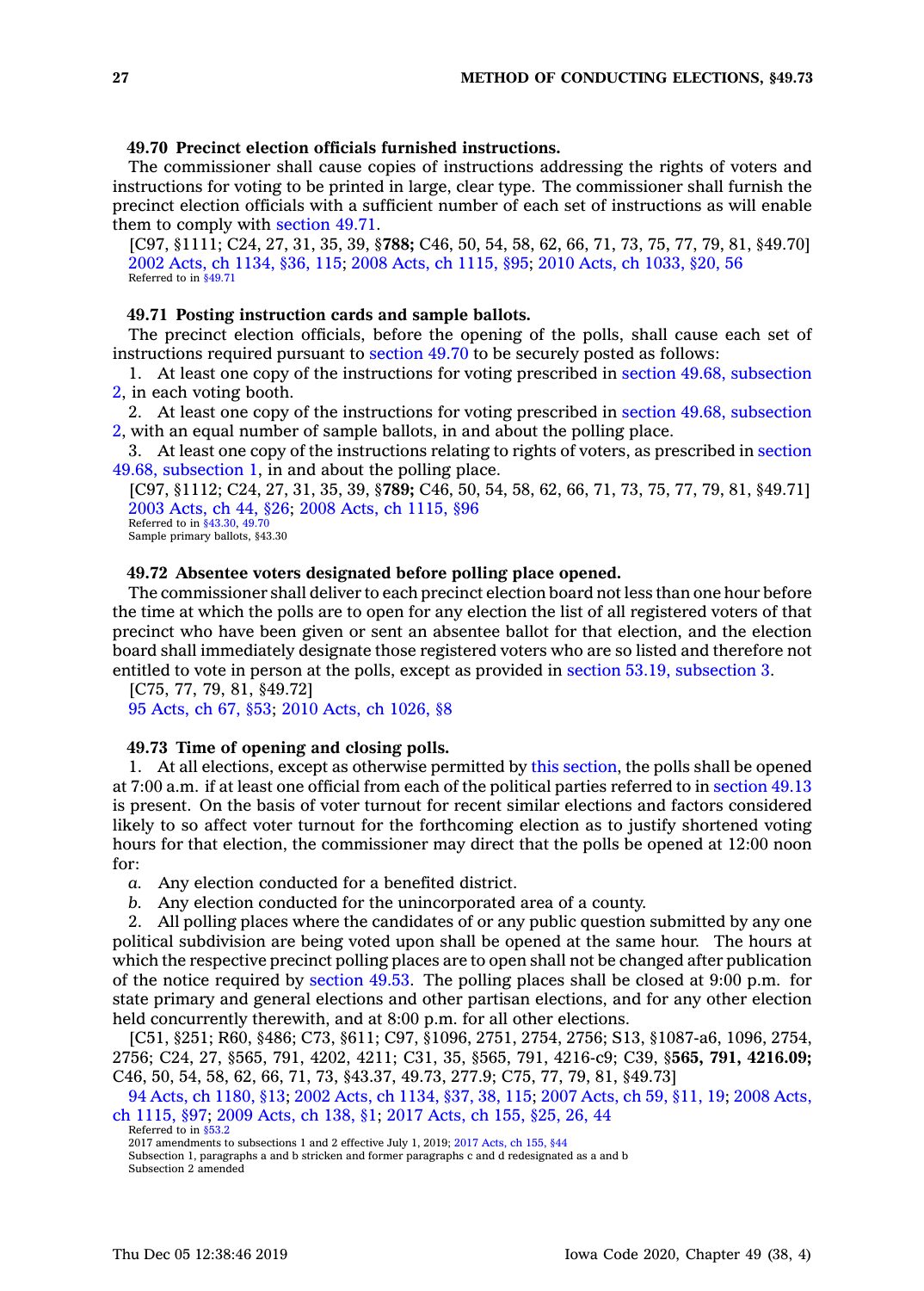#### **49.74 Voters entitled to vote after closing time.**

Every voter who is on the premises of the voter's precinct polling place at the time the polling place is to be closed for any election shall be permitted to vote in that election. Wherever possible, when there are persons on the premises of <sup>a</sup> polling place awaiting an opportunity to claim their vote at the time the polling place is to be closed, the election board shall cause those persons to move inside the structure in which the polling place is located and shall then shut the doors of the structure and shall not admit any additional persons to the polling place for the purpose of voting. If it is not feasible to cause persons on the premises of <sup>a</sup> polling place awaiting an opportunity to claim their vote at the time the polling place is to be closed to move inside the structure in which the polling place is located, the election board shall cause those persons to be designated in some reasonable manner and shall not receive votes after that time from any persons except those voters so designated.

[C27, 31, 35, §791-a1; C39, §**791.1;** C46, 50, 54, 58, 62, 66, 71, 73, 75, 77, 79, 81, §49.74] 94 Acts, ch [1169,](https://www.legis.iowa.gov/docs/acts/1994/CH1169.pdf) §64; 2008 Acts, ch [1115,](https://www.legis.iowa.gov/docs/acts/2008/CH1115.pdf) §82

## **49.75 Oath.**

Before opening the polls, each of the board members shall take the following oath:

I, A. B., do solemnly swear or affirm that I will impartially, and to the best of my knowledge and ability, perform the duties of precinct election official of this election, and will studiously endeavor to prevent fraud, deceit, and abuse in conducting the election.

[C51, §249; R60, §484; C73, §609; C97, §1094, 2756; S13, §2756; C24, 27, §792, 4209; C31, 35, §792, 4216-c11; C39, §**792, 4216.11;** C46, 50, 54, 58, 62, 66, 71, 73, §49.75, 277.11; C75, 77, 79, 81, §49.75]

89 [Acts,](https://www.legis.iowa.gov/docs/acts/89/CH0136.pdf) ch 136, §42; 2017 [Acts,](https://www.legis.iowa.gov/docs/acts/2017/CH0054.pdf) ch 54, §19 Referred to in [§49.14](https://www.legis.iowa.gov/docs/code/49.14.pdf), [53.22](https://www.legis.iowa.gov/docs/code/53.22.pdf)

## **49.76 How administered.**

Any one of the precinct election officials present may administer the oath to the others, and it shall be entered in the election records, subscribed by the person taking it, and certified by the officer administering it.

[C51, §250; R60, §485; C73, §610; C97, §1095; SS15, §1087-a5; C24, 27, 31, 35, 39, §**559, 793;** C46, 50, 54, 58, 62, 66, 71, 73, §43.31, 49.76; C75, 77, 79, 81, §49.76]

# **49.77 Ballot furnished to voter.**

1. The board members of their respective precincts shall have charge of the ballots and shall furnish them to the voters after verifying each voter's identity pursuant to [section](https://www.legis.iowa.gov/docs/code/49.78.pdf) 49.78.

*a.* Any person desiring to vote shall sign <sup>a</sup> voter's declaration provided by the officials, in substantially the following form:

# VOTER'S DECLARATION OF ELIGIBILITY

I do solemnly swear or affirm that I am <sup>a</sup> resident of the ................ precinct, ................ ward or township, city of ................................. county of ................................, Iowa.

I am <sup>a</sup> registered voter. I was born on the ................ day of ................ (month) ................ (year). I have not voted and will not vote in any other precinct in said election.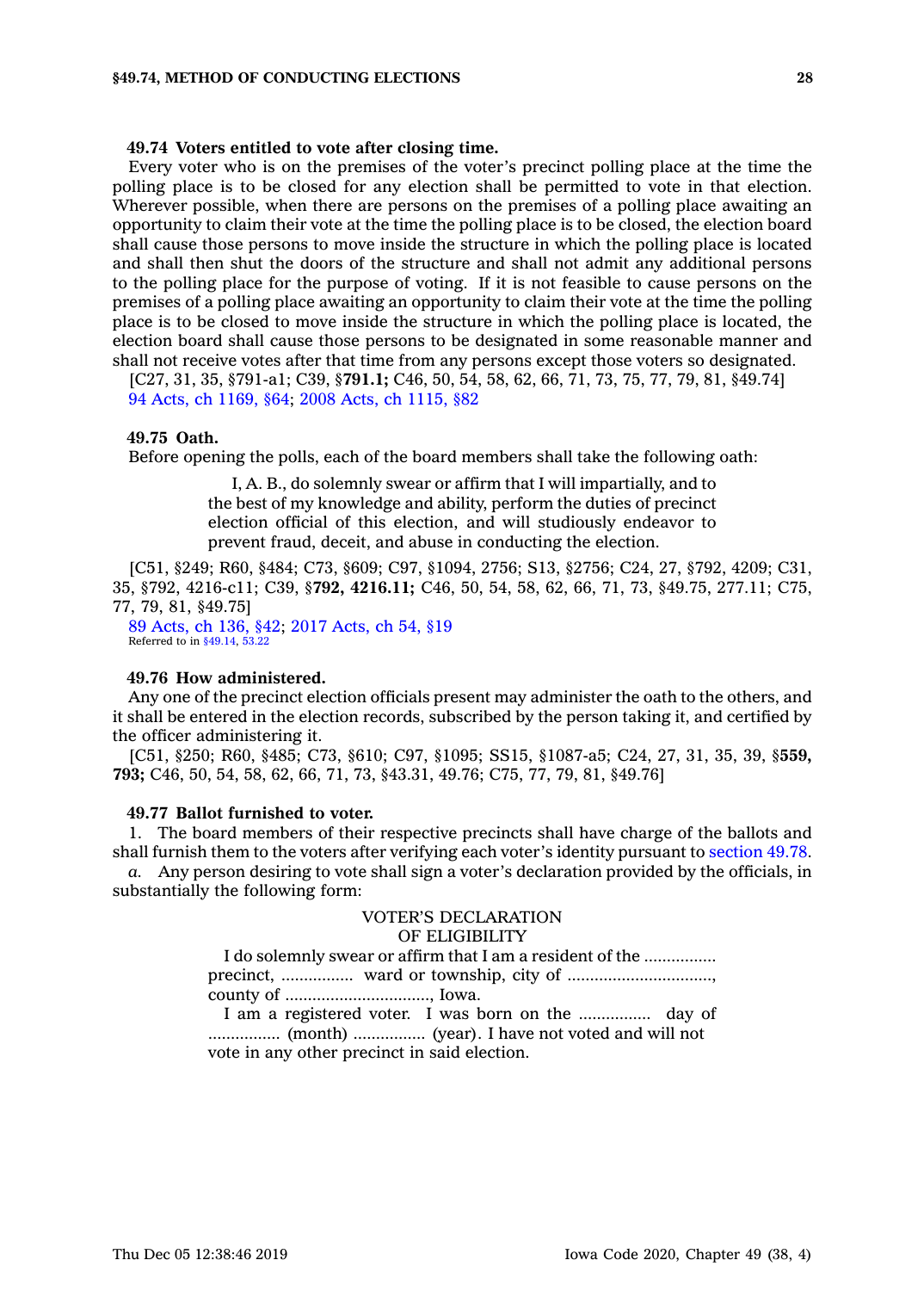I understand that any false statement in this declaration is <sup>a</sup> criminal offense punishable as provided by law.

> ................................ Signature of Voter ................................ Address ................................ Telephone (optional)

Approved:

............................................ Board Member

*b.* At the discretion of the commissioner, this declaration may be printed on each page of the election register and the voter shall sign the election register next to the voter's printed name. The voter's signature in the election register shall be considered the voter's signed declaration of eligibility affidavit. The state commissioner of elections shall prescribe by rule an alternate method for providing the information in [subsection](https://www.legis.iowa.gov/docs/code/49.77.pdf) 2 for those counties where the declaration of eligibility is printed in the election register. The state voter registration system shall be designed to allow for the affidavit to be printed on each page of the election register and to allow sufficient space for the voter's signature.

*c.* At the discretion of the commissioner, an electronic election register may be used to produce the declaration required in this [subsection](https://www.legis.iowa.gov/docs/code/49.77.pdf). The person desiring to vote shall sign the declaration produced by the electronic election register prior to receiving <sup>a</sup> ballot.

2. If the declaration of eligibility is not printed on each page of the election register, any of those persons present pursuant to section 49.104, [subsection](https://www.legis.iowa.gov/docs/code/49.104.pdf) 2, 3, 5, or 6, may upon request view the signed declarations of eligibility and may review the signed declarations on file so long as the person does not interfere with the functions of the precinct election officials. If the declaration of eligibility is printed on the election register, voters shall also sign <sup>a</sup> voter roster which the precinct election official shall make available for viewing. Any of those persons present pursuant to section 49.104, [subsection](https://www.legis.iowa.gov/docs/code/49.104.pdf) 2, 3, 5, or 6, may upon request view the roster of those voters who have signed declarations of eligibility, so long as the person does not interfere with the functions of the precinct election officials.

3. *a.* A person whose name does not appear on the election register of the precinct in which that person claims the right to vote shall not be permitted to vote, unless the person affirms that the person is currently registered in the county and presents proof of identity and residence as required pursuant to [section](https://www.legis.iowa.gov/docs/code/48A.8.pdf) 48A.8, or the commissioner informs the precinct election officials that an error has occurred and that the person is <sup>a</sup> registered voter of that precinct. If the commissioner finds no record of the person's registration but the person insists that the person is <sup>a</sup> registered voter of that precinct, the precinct election officials shall allow the person to cast <sup>a</sup> ballot in the manner prescribed by [section](https://www.legis.iowa.gov/docs/code/49.81.pdf) 49.81.

*b.* If the voter informs the precinct election official that the voter resides in the precinct and is not registered to vote, the voter may register to vote pursuant to section [48A.7A](https://www.legis.iowa.gov/docs/code/48A.7A.pdf) and cast <sup>a</sup> ballot. If such <sup>a</sup> voter is unable to establish identity and residency in the manner provided in section 48A.7A, [subsection](https://www.legis.iowa.gov/docs/code/48A.7A.pdf) 1, paragraph *"b"* or *"c"*, the voter shall be allowed to cast <sup>a</sup> ballot in the manner prescribed by [section](https://www.legis.iowa.gov/docs/code/49.81.pdf) 49.81.

*c.* A person who has been sent an absentee ballot by mail but for any reason has not received it shall be permitted to cast <sup>a</sup> ballot in person pursuant to [section](https://www.legis.iowa.gov/docs/code/53.19.pdf) 53.19.

4. The request for the telephone number in the declaration of eligibility in [subsection](https://www.legis.iowa.gov/docs/code/49.77.pdf) 1 is not mandatory and the failure by the voter to provide the telephone number does not affect the declaration's validity.

[C97, §1114; C24, §794, 795; C27, 31, 35, §718-b20, 794, 795; C39, §**718.21, 794, 795;** C46, 50, 54, 58, 62, 66, 71, §48.21, 49.77, 49.78; C73, 75, 77, 79, 81, §49.77]

83 [Acts,](https://www.legis.iowa.gov/docs/acts/83/CH0176.pdf) ch 176, §5; 87 [Acts,](https://www.legis.iowa.gov/docs/acts/87/CH0221.pdf) ch 221, §16, 17; 88 Acts, ch [1119,](https://www.legis.iowa.gov/docs/acts/88/CH1119.pdf) §19; 94 Acts, ch [1169,](https://www.legis.iowa.gov/docs/acts/94/CH1169.pdf) §50; 94 Acts, ch [1180,](https://www.legis.iowa.gov/docs/acts/94/CH1180.pdf) §14; 98 Acts, ch [1123,](https://www.legis.iowa.gov/docs/acts//CH0000.pdf) §6; 2006 Acts, ch [1002,](https://www.legis.iowa.gov/docs/acts/2006/CH1002.pdf) §3, 4; 2007 [Acts,](https://www.legis.iowa.gov/docs/acts/2007/CH0035.pdf) ch 35, §6, 7;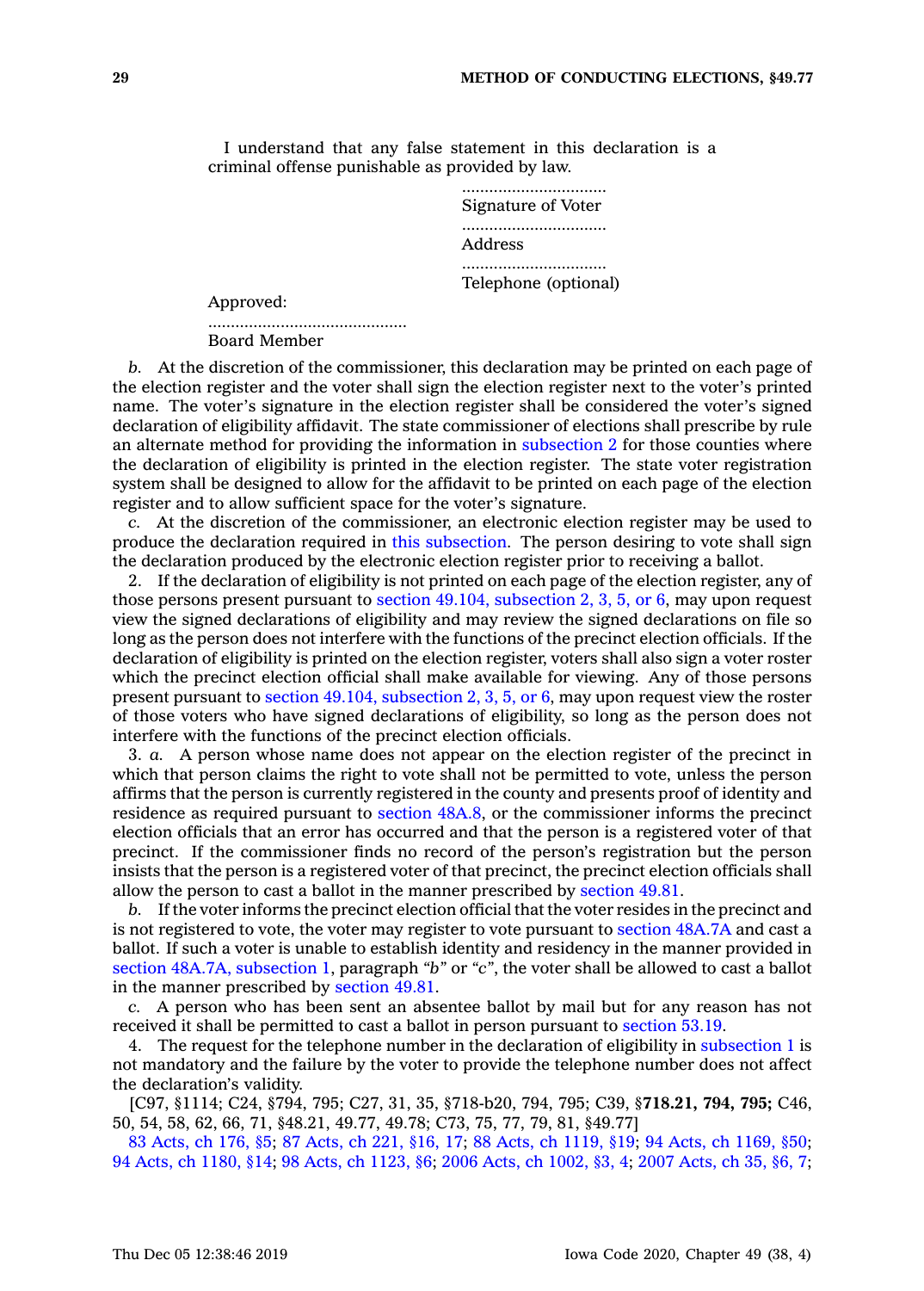2008 Acts, ch [1032,](https://www.legis.iowa.gov/docs/acts/2008/CH1032.pdf) §152; 2008 Acts, ch [1115,](https://www.legis.iowa.gov/docs/acts/2008/CH1115.pdf) §98; 2009 [Acts,](https://www.legis.iowa.gov/docs/acts/2009/CH0057.pdf) ch 57, §33; 2010 Acts, ch [1026,](https://www.legis.iowa.gov/docs/acts/2010/CH1026.pdf) [§9](https://www.legis.iowa.gov/docs/acts/2010/CH1026.pdf); 2010 Acts, ch [1033,](https://www.legis.iowa.gov/docs/acts/2010/CH1033.pdf) §21, 22; 2013 [Acts,](https://www.legis.iowa.gov/docs/acts/2013/CH0140.pdf) ch 140, §14; 2017 [Acts,](https://www.legis.iowa.gov/docs/acts/2017/CH0110.pdf) ch 110, §23 – 26, 35, 36 Referred to in [§48A.37](https://www.legis.iowa.gov/docs/code/48A.37.pdf), [49.78](https://www.legis.iowa.gov/docs/code/49.78.pdf), [49.81](https://www.legis.iowa.gov/docs/code/49.81.pdf), [50.6](https://www.legis.iowa.gov/docs/code/50.6.pdf)

2017 amendments to section take effect July 1, 2017, and apply to elections held on or after that date; 2017 [Acts,](https://www.legis.iowa.gov/docs/acts/2017/CH0110.pdf) ch 110, §35, 36; [2017](https://www.legis.iowa.gov/docs/acts/2017/CH0170.pdf) [Acts,](https://www.legis.iowa.gov/docs/acts/2017/CH0170.pdf) ch 170, §26

# **49.78 Voter identity and signature verification.**

1. To ensure the integrity of, and to instill public confidence in, all elections in this state the general assembly finds that the verification of <sup>a</sup> voter's identity is necessary before <sup>a</sup> voter is permitted to receive and cast <sup>a</sup> ballot.

2. *a.* Before <sup>a</sup> precinct election official furnishes <sup>a</sup> ballot to <sup>a</sup> voter under [section](https://www.legis.iowa.gov/docs/code/49.77.pdf) 49.77, the voter shall establish the voter's identity by presenting the official with one of the following forms of identification for verification:

- (1) An Iowa driver's license issued pursuant to section [321.189](https://www.legis.iowa.gov/docs/code/321.189.pdf).
- (2) An Iowa nonoperator's identification card issued pursuant to section [321.190](https://www.legis.iowa.gov/docs/code/321.190.pdf).
- (3) A United States passport.

(4) A United States military or veterans identification card.

(5) A current, valid tribal identification card or other tribal enrollment document issued by <sup>a</sup> federally recognized Indian tribe or nation, which includes <sup>a</sup> photograph, signature, and valid expiration date.

*b.* Upon being presented with <sup>a</sup> form of identification under this [section](https://www.legis.iowa.gov/docs/code/49.78.pdf), the precinct election official shall examine the identification. The precinct election official shall use the information on the identification card, including the signature, to determine whether the person offering to vote appears to be the person depicted on the identification card. The voter's signature shall generally be presumed to be valid. If the identification provided does not appear to be the person offering to vote under [section](https://www.legis.iowa.gov/docs/code/49.77.pdf) 49.77, the precinct election official shall challenge the person offering to vote in the same manner provided for other challenges by [sections](https://www.legis.iowa.gov/docs/code/49.79.pdf) 49.79 and [49.80](https://www.legis.iowa.gov/docs/code/49.80.pdf). A person offering to vote who establishes identity by presenting <sup>a</sup> veteran's identification card that does not contain <sup>a</sup> signature, is not subject to challenge under this paragraph *"b"*.

3. To establish the voter's identity under this [section](https://www.legis.iowa.gov/docs/code/49.78.pdf), <sup>a</sup> person who is registered to vote but is unable to present <sup>a</sup> form of identification listed under [subsection](https://www.legis.iowa.gov/docs/code/49.78.pdf) 2 may present any of the following:

*a.* A current voter identification card provided pursuant to section [48A.10A](https://www.legis.iowa.gov/docs/code/48A.10A.pdf) that contains the voter identification number if the voter identification card is signed before the voter presents the card to the election official.

*b.* Other forms of identification sufficient to establish identity and residence under [section](https://www.legis.iowa.gov/docs/code/48A.7A.pdf) 48A.7A, [subsection](https://www.legis.iowa.gov/docs/code/48A.7A.pdf) 1, paragraph *"b"*.

4. A person who is registered to vote but is unable to present <sup>a</sup> form of identification under [subsection](https://www.legis.iowa.gov/docs/code/49.78.pdf) 2 or [3](https://www.legis.iowa.gov/docs/code/49.78.pdf) may establish identity and residency in the precinct by written oath of <sup>a</sup> person who is also registered to vote in the precinct. The attesting registered voter's oath shall attest to the stated identity of the person wishing to vote and that the person is <sup>a</sup> current resident of the precinct. The oath must be signed by the attesting registered voter in the presence of the appropriate precinct election official. A registered voter who has signed two oaths on election day attesting to <sup>a</sup> person's identity and residency as provided in [this](https://www.legis.iowa.gov/docs/code/49.78.pdf) [subsection](https://www.legis.iowa.gov/docs/code/49.78.pdf) is prohibited from signing any further oaths as provided in this [subsection](https://www.legis.iowa.gov/docs/code/49.78.pdf) on that day.

5. The form of the written oath required of <sup>a</sup> registered voter attesting to the identity and residency of the voter unable to present <sup>a</sup> form of identification shall read as follows:

> I, ...... (name of attesting registered voter), do solemnly swear or affirm all of the following:

> I am <sup>a</sup> preregistered voter in this precinct or I registered to vote in this precinct today, and <sup>a</sup> registered voter did not sign an oath on my behalf. I will not sign more than two oaths attesting to the identity and residence of any other person in this election.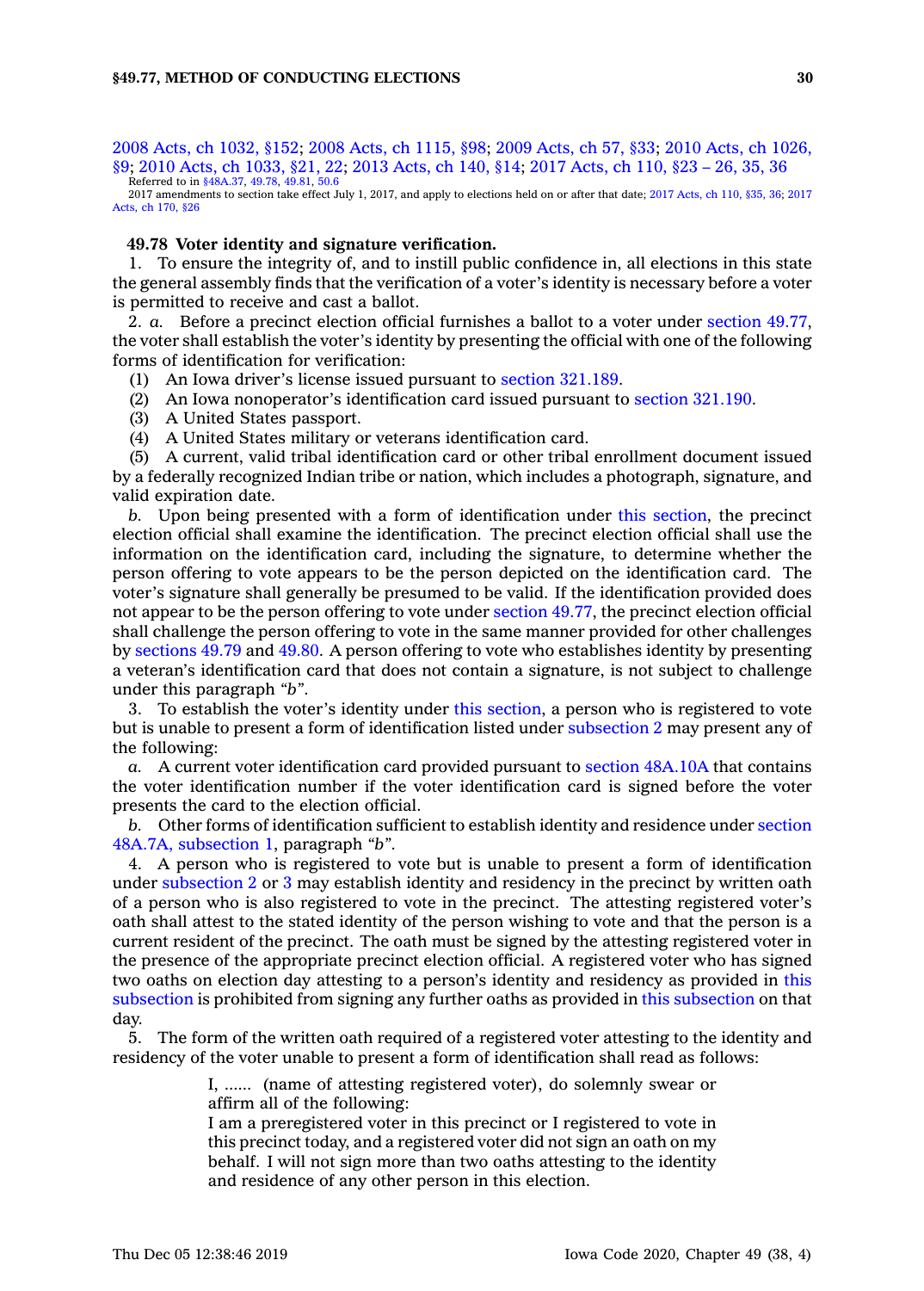I am <sup>a</sup> resident of the ... precinct, ... ward or township, city of ....., county of ....., Iowa.

I reside at ....... (street address) in ..... (city or township).

I personally know ..... (name of voter), and I personally know that ..... (name of voter) is <sup>a</sup> resident of the ... precinct, ..... ward or township, city of ....., county of ....., Iowa.

I understand that any false statement in this oath is <sup>a</sup> class "D" felony punishable by no more than five years in confinement and <sup>a</sup> fine of at least seven hundred fifty dollars but not more than seven thousand five hundred dollars.

.............

.............

Signature of Attesting Registered Voter Subscribed and sworn before me on ..... (date).

Signature of Precinct Election Official

6. A voter who is not otherwise disqualified from voting and who has established identity under [subsection](https://www.legis.iowa.gov/docs/code/49.78.pdf) 2, [3](https://www.legis.iowa.gov/docs/code/49.78.pdf), or [4](https://www.legis.iowa.gov/docs/code/49.78.pdf) shall be furnished <sup>a</sup> ballot and be allowed to vote under [section](https://www.legis.iowa.gov/docs/code/49.77.pdf) [49.77](https://www.legis.iowa.gov/docs/code/49.77.pdf).

7. A registered voter who fails to establish the voter's identity under this [section](https://www.legis.iowa.gov/docs/code/49.78.pdf) shall be permitted to cast <sup>a</sup> provisional ballot under [section](https://www.legis.iowa.gov/docs/code/49.81.pdf) 49.81.

2017 [Acts,](https://www.legis.iowa.gov/docs/acts/2017/CH0110.pdf) ch 110, §27, 35, 36; 2018 Acts, ch [1149,](https://www.legis.iowa.gov/docs/acts/2018/CH1149.pdf) §7, 12; 2018 Acts, ch [1172,](https://www.legis.iowa.gov/docs/acts/2018/CH1172.pdf) §93<br>Referred to in [§48A.7A](https://www.legis.iowa.gov/docs/code/48A.7A.pdf), [49.77](https://www.legis.iowa.gov/docs/code/49.77.pdf), [49.81](https://www.legis.iowa.gov/docs/code/49.81.pdf), [49.124](https://www.legis.iowa.gov/docs/code/49.124.pdf), [53.22](https://www.legis.iowa.gov/docs/code/53.22.pdf), [53.25](https://www.legis.iowa.gov/docs/code/53.25.pdf)

Section takes effect July 1, 2017, and applies to elections held on or after that date; 2017 [Acts,](https://www.legis.iowa.gov/docs/acts/2017/CH0110.pdf) ch 110, §35, 36; 2017 [Acts,](https://www.legis.iowa.gov/docs/acts/2017/CH0170.pdf) ch 170, §26 Subsection 8 stricken per its own terms effective July 1, 2019; 2017 [Acts,](https://www.legis.iowa.gov/docs/acts/2017/CH0110.pdf) ch 110, §27 Subsection 8 stricken

# **49.79 Challenges.**

1. Any person offering to vote may be challenged as unqualified by any precinct election official or registered voter. It is the duty of each official to challenge any person offering to vote whom the official knows or suspects is not duly qualified. A ballot shall be received from <sup>a</sup> voter who is challenged, but only in accordance with [section](https://www.legis.iowa.gov/docs/code/49.81.pdf) 49.81.

2. A person may be challenged for any of the following reasons:

*a.* The challenged person is not <sup>a</sup> citizen of the United States.

*b.* For an election other than <sup>a</sup> primary election, the challenged person is less than eighteen years of age as of the date of the election at which the person is offering to vote. For <sup>a</sup> primary election, the challenged person will be less than eighteen years of age on the date of the respective general election or city election.

*c.* The challenged person is not <sup>a</sup> resident at the address where the person is registered. However, <sup>a</sup> person who is reporting <sup>a</sup> change of address at the polls on election day pursuant to section 48A.27, [subsection](https://www.legis.iowa.gov/docs/code/48A.27.pdf) 2, paragraph *"a"*, subparagraph (3), or who is registering to vote pursuant to section [48A.7A](https://www.legis.iowa.gov/docs/code/48A.7A.pdf), shall not be challenged for this reason.

*d.* The challenged person is not <sup>a</sup> resident of the precinct where the person is offering to vote.

*e.* The challenged person has falsified information on the person's registration form or on the person's declaration of eligibility.

*f.* The challenged person has been convicted of <sup>a</sup> felony, and the person's voting rights have not been restored.

*g.* The challenged person has been adjudged by <sup>a</sup> court of law to be <sup>a</sup> person who is incompetent to vote and no subsequent proceeding has reversed that finding.

3. *a.* The state commissioner of elections shall prescribe <sup>a</sup> form to be used by <sup>a</sup> registered voter challenging <sup>a</sup> prospective voter at the polls. A precinct election official working at the precinct is not required to use the challenge form. The challenge form shall include <sup>a</sup> space for the challenger to provide the challenger's printed name, signature, address, and telephone number. The challenge form shall also contain the following statement signed by the challenger: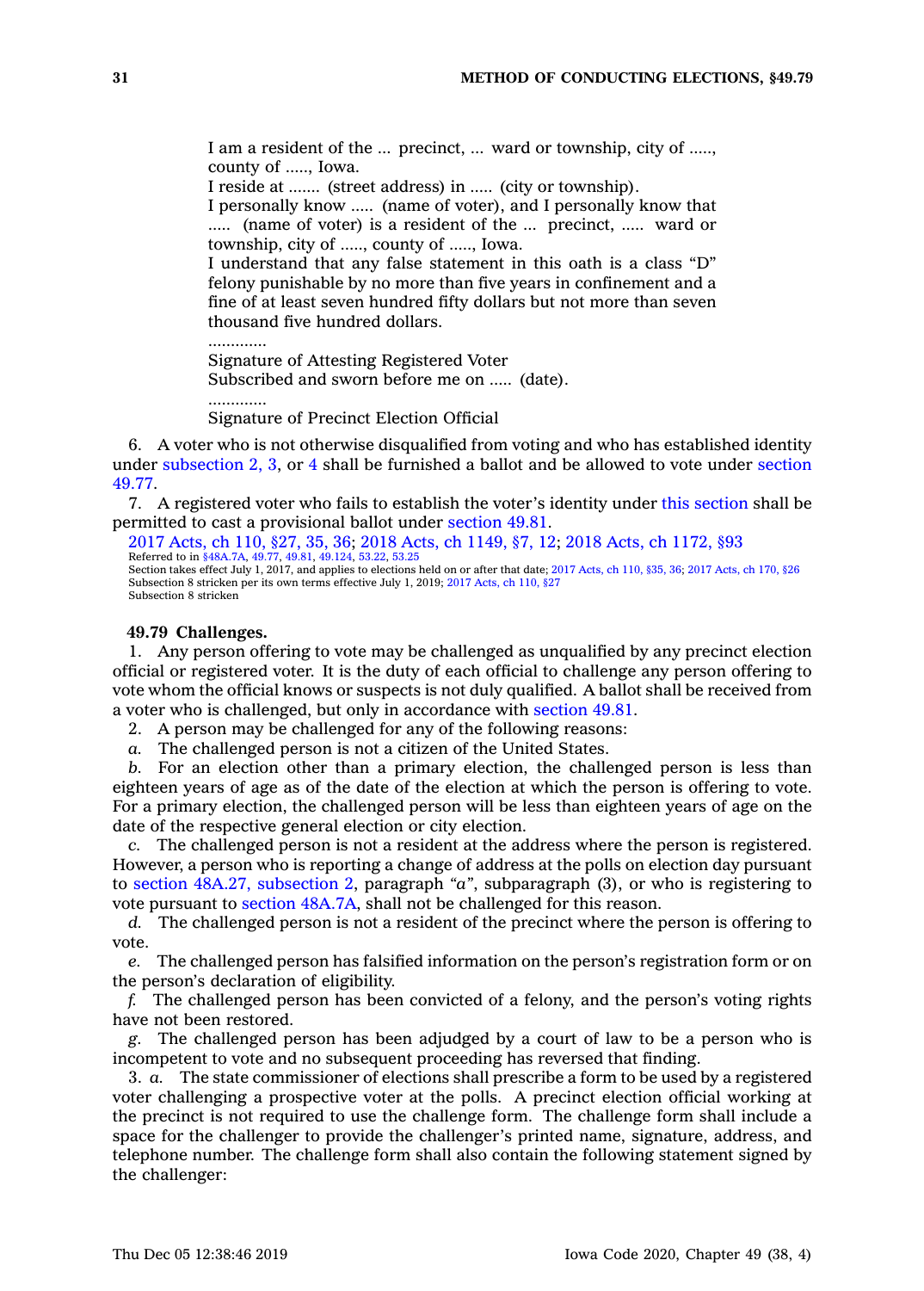I am <sup>a</sup> registered voter in (name of county) County, Iowa. I swear or affirm that information contained in this challenge is true. I understand that knowingly filing <sup>a</sup> challenge containing false information is an aggravated misdemeanor.

*b.* The special precinct board shall reject <sup>a</sup> challenge that lacks the name, address, telephone number, and signature of the challenger.

4. A separate written challenge shall be made against each prospective voter challenged.

5. A challenger may withdraw <sup>a</sup> challenge at the polling place on election day or at any time before the meeting of the special precinct counting board by notifying the commissioner in writing of the withdrawal.

[C51, §258; R60, §493; C73, §619; C97, §1115; S13, §1087-a9; C24, 27, 31, 35, 39, §**571, 796;** C46, 50, 54, 58, 62, 66, 71, 73, §43.43, 49.79; C75, 77, 79, 81, §49.79]

2002 Acts, ch [1134,](https://www.legis.iowa.gov/docs/acts/2002/CH1134.pdf) §39, 115; 2007 [Acts,](https://www.legis.iowa.gov/docs/acts/2007/CH0059.pdf) ch 59, §12, 19; 2008 Acts, ch [1115,](https://www.legis.iowa.gov/docs/acts/2008/CH1115.pdf) §86, 87; [2010](https://www.legis.iowa.gov/docs/acts/2010/CH1033.pdf) Acts, ch [1033,](https://www.legis.iowa.gov/docs/acts/2010/CH1033.pdf) §23, 56; 2017 [Acts,](https://www.legis.iowa.gov/docs/acts/2017/CH0110.pdf) ch 110, §60, 64 Referred to in [§9E.6](https://www.legis.iowa.gov/docs/code/9E.6.pdf), [39A.3](https://www.legis.iowa.gov/docs/code/39A.3.pdf), [48A.7A](https://www.legis.iowa.gov/docs/code/48A.7A.pdf), [48A.14](https://www.legis.iowa.gov/docs/code/48A.14.pdf), [49.78](https://www.legis.iowa.gov/docs/code/49.78.pdf)

# **49.80 Examination on challenge.**

1. When the status of any person as <sup>a</sup> registered voter is so challenged, the precinct election officials shall explain to the person the qualifications of an elector, and may examine the person under oath touching the person's qualifications as <sup>a</sup> voter.

2. *a.* In case of any challenges of an elector at the time the person is offering to vote in <sup>a</sup> precinct, <sup>a</sup> precinct election official may place such person under oath and question the person as to the following:

- (1) Where the person maintains the person's home.
- (2) How long the person has maintained the person's home at such place.
- (3) If the person maintains <sup>a</sup> home at any other location.
- (4) The person's age.

*b.* The precinct election official may permit the challenger to participate in such questions. The challenged elector shall be allowed to present to the official such evidence and facts as the elector feels sustains the fact that the person is qualified to vote. Upon completion thereof, if the challenge is withdrawn, the elector may cast the vote in the usual manner. If the challenge is not withdrawn, [section](https://www.legis.iowa.gov/docs/code/49.81.pdf) 49.81 shall apply.

[C51, §259; R60, §494; C73, §620; C97, §1115; C24, 27, 31, 35, 39, §**797;** C46, 50, 54, 58, 62, 66, 71, 73, 75, 77, 79, 81, §49.80]

90 Acts, ch [1238,](https://www.legis.iowa.gov/docs/acts/90/CH1238.pdf) §21; 94 Acts, ch [1169,](https://www.legis.iowa.gov/docs/acts/94/CH1169.pdf) §64; 2013 [Acts,](https://www.legis.iowa.gov/docs/acts/2013/CH0030.pdf) ch 30, §14 Referred to in [§49.78](https://www.legis.iowa.gov/docs/code/49.78.pdf), [49.81](https://www.legis.iowa.gov/docs/code/49.81.pdf)

# **49.81 Procedure for voter to cast provisional ballot.**

1. A prospective voter who is prohibited under section 48A.8, [subsection](https://www.legis.iowa.gov/docs/code/48A.8.pdf) 4, [section](https://www.legis.iowa.gov/docs/code/49.77.pdf) 49.77, [subsection](https://www.legis.iowa.gov/docs/code/49.77.pdf) 3, [section](https://www.legis.iowa.gov/docs/code/49.80.pdf) 49.80, or section 53.19, [subsection](https://www.legis.iowa.gov/docs/code/53.19.pdf) 3, from voting except under [this](https://www.legis.iowa.gov/docs/code/49.81.pdf) [section](https://www.legis.iowa.gov/docs/code/49.81.pdf) shall be notified by the appropriate precinct election official that the voter may cast <sup>a</sup> provisional ballot. The voter shall mark the ballot and immediately seal it in an envelope of the type prescribed by [subsection](https://www.legis.iowa.gov/docs/code/49.81.pdf) 5. The voter shall deliver the sealed envelope to <sup>a</sup> precinct election official who shall deposit it in an envelope marked "provisional ballots". The ballot shall be considered as having been cast in the special precinct established by [section](https://www.legis.iowa.gov/docs/code/53.20.pdf) 53.20 for purposes of the postelection canvass.

2. A prospective voter who is unable to establish identity under section 49.78, [subsection](https://www.legis.iowa.gov/docs/code/49.78.pdf) [2](https://www.legis.iowa.gov/docs/code/49.78.pdf), paragraph *"a"*, or section 49.78, [subsection](https://www.legis.iowa.gov/docs/code/49.78.pdf) 3 or 4, shall be notified by the appropriate precinct election official that the voter may cast <sup>a</sup> provisional ballot. The voter shall mark the ballot and immediately seal it in an envelope of the type prescribed by [subsection](https://www.legis.iowa.gov/docs/code/49.81.pdf) 5. The voter shall deliver the sealed envelope to <sup>a</sup> precinct election official who shall deposit it in an envelope marked "provisional ballots". The ballot shall be considered as having been cast in the special precinct established by [section](https://www.legis.iowa.gov/docs/code/53.20.pdf) 53.20 for purposes of the postelection canvass.

3. Each person who casts <sup>a</sup> provisional ballot under this [section](https://www.legis.iowa.gov/docs/code/49.81.pdf) shall receive <sup>a</sup> printed statement in <sup>a</sup> form prescribed by the state commissioner by rule adopted in accordance with [chapter](https://www.legis.iowa.gov/docs/code//17A.pdf) 17A. The statement shall contain, at <sup>a</sup> minimum, the following information: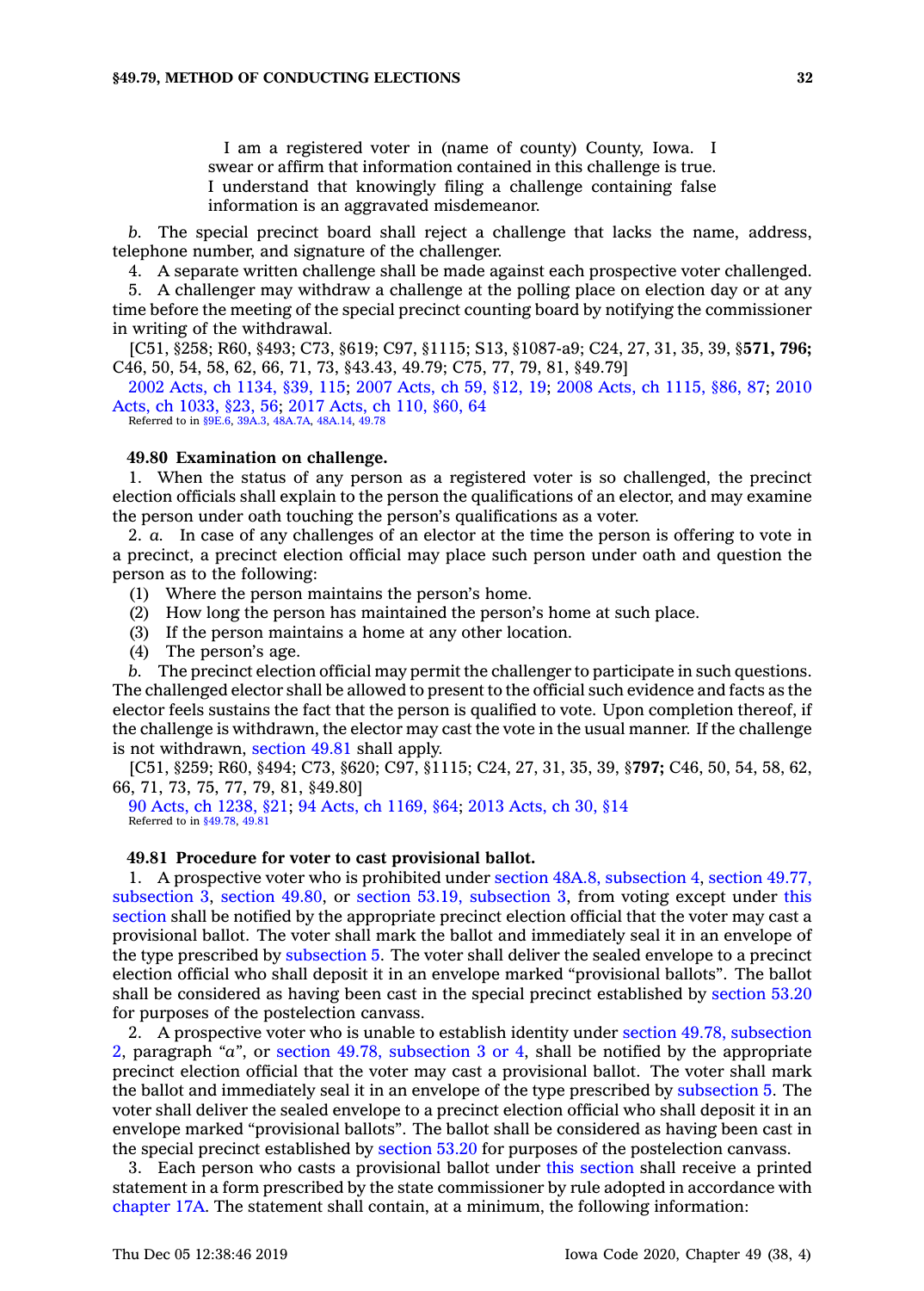*a.* The reason the person is casting <sup>a</sup> provisional ballot.

*b.* If the person is casting <sup>a</sup> provisional ballot because the person failed to provide <sup>a</sup> required form of identification, <sup>a</sup> list of the types of acceptable identification and notification that the person must show identification before the ballot can be counted.

*c.* If the person is casting <sup>a</sup> provisional ballot because the person's qualifications as <sup>a</sup> registered voter have been challenged, the allegations contained in the written challenge, <sup>a</sup> description of the challenge process, and the person's right to address the challenge.

*d.* A statement that if the person's ballot is not counted, the person will receive, by mail, notification of this fact and the reason the ballot was not counted.

*e.* Other information deemed necessary by the state commissioner.

4. Any eligible elector may present written statements or documents, supporting or opposing the counting of any provisional ballot, to the precinct election officials on election day, until the hour for closing the polls. Any statements or documents so presented shall be delivered to the commissioner when the election supplies are returned.

5. *a.* (1) The individual envelopes used for each provisional ballot cast pursuant to [subsection](https://www.legis.iowa.gov/docs/code/49.81.pdf) 1 shall have space for the voter's name, date of birth, and address and shall have printed on them the following:

> I am <sup>a</sup> United States citizen, at least eighteen years of age or, for purposes of voting in <sup>a</sup> primary election, I will be at least eighteen years of age on the date of the respective general election or city election. I believe I am <sup>a</sup> registered voter of this county and I am eligible to vote in this election.

.................................................... (signature of voter) (date)

(2) The following information is to be provided by the precinct election official:

Reason for casting provisional ballot:

................................................................. .................................................................

> ......................................... (signature of precinct election official)

*b.* The precinct election official shall attach <sup>a</sup> completed voter registration form from each provisional voter unless the person's registration status is listed in the election register as active or pending. If <sup>a</sup> voter is casting <sup>a</sup> provisional ballot because the voter's qualifications as <sup>a</sup> registered voter have been challenged, the precinct election official shall attach the signed challenge to the provisional ballot envelope.

[C77, 79, 81, §49.81]

87 [Acts,](https://www.legis.iowa.gov/docs/acts/87/CH0221.pdf) ch 221, §19, 20; 94 Acts, ch [1169,](https://www.legis.iowa.gov/docs/acts/94/CH1169.pdf) §51, 64; 2002 Acts, ch [1134,](https://www.legis.iowa.gov/docs/acts/2002/CH1134.pdf) §40, 115; 2004 [Acts,](https://www.legis.iowa.gov/docs/acts/2004/CH1083.pdf) ch [1083,](https://www.legis.iowa.gov/docs/acts/2004/CH1083.pdf) §20, 37; 2004 Acts, ch [1175,](https://www.legis.iowa.gov/docs/acts/2004/CH1175.pdf) §358; 2008 Acts, ch [1115,](https://www.legis.iowa.gov/docs/acts/2008/CH1115.pdf) §88; 2010 Acts, ch [1026,](https://www.legis.iowa.gov/docs/acts/2010/CH1026.pdf) §10; 2017 [Acts,](https://www.legis.iowa.gov/docs/acts/2017/CH0110.pdf) ch 110, §28, 35, 36, 61, 64

Referred to in [§48A.7A,](https://www.legis.iowa.gov/docs/code/48A.7A.pdf) [48A.8](https://www.legis.iowa.gov/docs/code/48A.8.pdf), [49.77,](https://www.legis.iowa.gov/docs/code/49.77.pdf) [49.78,](https://www.legis.iowa.gov/docs/code/49.78.pdf) [49.79](https://www.legis.iowa.gov/docs/code/49.79.pdf), [49.80](https://www.legis.iowa.gov/docs/code/49.80.pdf), [50.20](https://www.legis.iowa.gov/docs/code/50.20.pdf), [50.21](https://www.legis.iowa.gov/docs/code/50.21.pdf), [53.19](https://www.legis.iowa.gov/docs/code/53.19.pdf)<br>Subsection 2 takes effect July 1, 2017, and applies to elections held on or after that date; 2017 [Acts,](https://www.legis.iowa.gov/docs/acts/2017/CH0170.pdf) ch 110, §35, 36; 2017 Acts, ch 170, §26

# **49.82 Voter to receive one ballot —endorsement.**

When an empty voting booth is available, one of the precinct election officials shall endorse the official's initials on each ballot the voter will receive. The initials shall be placed so that they may be seen when the ballot is properly folded or enclosed in <sup>a</sup> secrecy folder. The name or signature of the commissioner shall not appear on the ballot except as part of the list of candidates when the commissioner is <sup>a</sup> candidate for election. The official shall give the voter one and only one of each of the ballots to be voted at that election in that precinct, except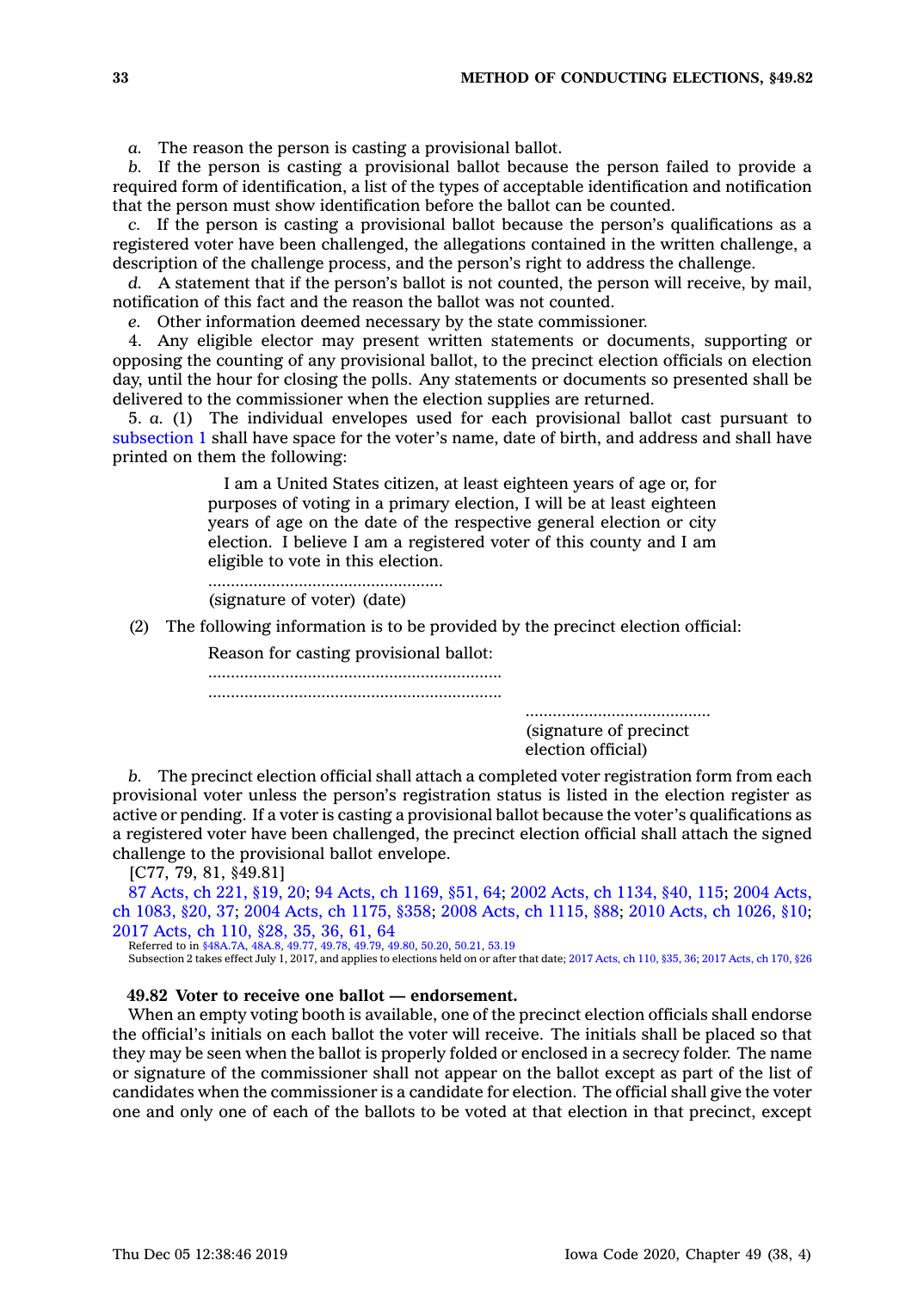as provided by [section](https://www.legis.iowa.gov/docs/code/49.100.pdf) 49.100. No ballot without the required official endorsement shall be placed in the ballot box.

[C97, §1116, 1117; C24, 27, 31, 35, 39, §**799;** C46, 50, 54, 58, 62, 66, 71, 73, 75, 77, 79, 81, §49.82]

94 Acts, ch [1180,](https://www.legis.iowa.gov/docs/acts/94/CH1180.pdf) §15; 2019 [Acts,](https://www.legis.iowa.gov/docs/acts/2019/CH0148.pdf) ch 148, §44 Referred to in [§49.67](https://www.legis.iowa.gov/docs/code/49.67.pdf) Endorsement in primary elections, §43.36 Section amended

# **49.83 Names to be marked on election register.**

The name of each voter shall be marked on the election register by <sup>a</sup> precinct election official when the voter's declaration of eligibility has been approved by the officials.

[C51, §260; R60, §495; C73, §621; C97, §1116; C24, 27, 31, 35, 39, §**800;** C46, 50, 54, 58, 62, 66, 71, 73, 75, 77, 79, 81, §49.83]

## **49.84 Marking and return of ballot.**

1. *a.* After receiving the ballot, the voter shall immediately go to the next available voting booth and without delay mark the ballot. All voters shall vote in booths.

*b.* Before leaving the voting booth, the voter may enclose the ballot in <sup>a</sup> secrecy folder to conceal the marks on the ballot.

*c.* If the precinct has automatic tabulating equipment that will not permit more than one ballot to be inserted at <sup>a</sup> time, the voter may insert the ballot into the tabulating device; otherwise, the election official shall place the ballot in the ballot box. An identifying mark or symbol shall not be endorsed on the voter's ballot.

2. This [section](https://www.legis.iowa.gov/docs/code/49.84.pdf) does not prohibit <sup>a</sup> voter from taking minor children into the voting booth with the voter.

[C51, §257; R60, §492; C73, §617; C97, §1117, 1119; S13, §1119; C24, 27, 31, 35, 39, §**801;** C46, 50, 54, 58, 62, 66, 71, 73, 75, 77, 79, 81, §49.84]

94 Acts, ch [1180,](https://www.legis.iowa.gov/docs/acts/1994/CH1180.pdf) §16; 2002 Acts, ch [1134,](https://www.legis.iowa.gov/docs/acts/2002/CH1134.pdf) §41, 115; 2009 [Acts,](https://www.legis.iowa.gov/docs/acts/2009/CH0057.pdf) ch 57, §34 Referred to in [§43.38](https://www.legis.iowa.gov/docs/code/43.38.pdf)

## **49.85 Depositing ballots.**

One of the precinct election officials shall at once, after receiving the ballot, in the presence of the voter, deposit it in the ballot box.

[C51, §257; R60, §492; C73, §617; C97, §1117; C24, 27, 31, 35, 39, §**802;** C46, 50, 54, 58, 62, 66, 71, 73, 75, 77, 79, 81, §49.85]

Referred to in [§39A.4](https://www.legis.iowa.gov/docs/code/39A.4.pdf)

## **49.86 Failure to vote — surrender of ballot.**

Any voter who, after receiving an official ballot, decides not to vote, shall, before entering the voting booth, surrender to the election officers the official ballot which has been given to the voter, and such fact shall be noted on the election records. A refusal to surrender such ballot shall subject the person so offending to immediate arrest and the penalties provided for violation of this [chapter](https://www.legis.iowa.gov/docs/code//49.pdf).

[C97, §1117; C24, 27, 31, 35, 39, §**803;** C46, 50, 54, 58, 62, 66, 71, 73, 75, 77, 79, 81, §49.86]

# **49.87 Prohibited ballot — taking ballot from polling place.**

No voter shall vote or offer to vote any ballot except such as the voter has received from the precinct election officials, nor take or remove any ballot from the polling place before the close of the poll.

[C97, §1117; C24, 27, 31, 35, 39, §**804;** C46, 50, 54, 58, 62, 66, 71, 73, 75, 77, 79, 81, §49.87]

#### **49.88 Limitation on persons in booth and time for voting.**

1. No more than one person shall be allowed to occupy any voting booth at any time. The use of photographic devices and the display of voted ballots is prohibited if such use or display is for purposes prohibited under [chapter](https://www.legis.iowa.gov/docs/code//39A.pdf) 39A, interferes with other voters, or interferes with the orderly operation of the polling place.

2. *a.* Nothing in this [section](https://www.legis.iowa.gov/docs/code/49.88.pdf) shall prohibit assistance to voters under [section](https://www.legis.iowa.gov/docs/code/49.90.pdf) 49.90.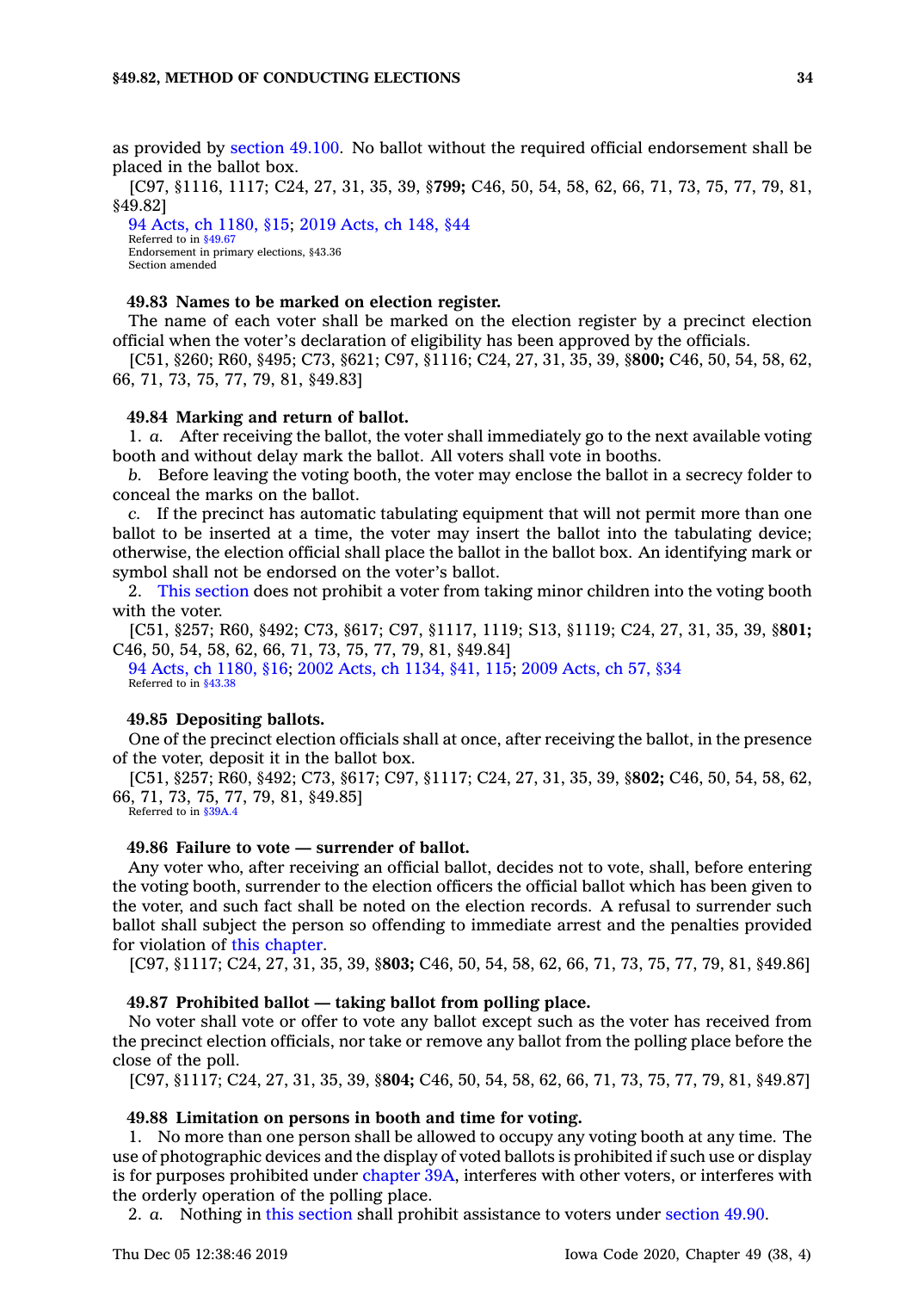*b.* This [section](https://www.legis.iowa.gov/docs/code/49.88.pdf) does not prohibit <sup>a</sup> voter from taking minor children into the voting booth with the voter.

[C97, §1117; C24, 27, 31, 35, 39, §**805;** C46, 50, 54, 58, 62, 66, 71, 73, 75, 77, 79, 81, §49.88] 2002 Acts, ch [1134,](https://www.legis.iowa.gov/docs/acts/2002/CH1134.pdf) §42, 115; 2008 Acts, ch [1115,](https://www.legis.iowa.gov/docs/acts/2008/CH1115.pdf) §99; 2017 [Acts,](https://www.legis.iowa.gov/docs/acts/2017/CH0110.pdf) ch 110, §38

## **49.89 Selection of officials to assist voters.**

At, or before, the opening of the polls, the election board of each precinct shall select two members of the board, of different political parties in the case of any election in which candidates appear on the ballot under the heading of either of the political parties referred to in [section](https://www.legis.iowa.gov/docs/code/49.13.pdf) 49.13, to assist voters who may be unable to cast their votes without assistance as described in [section](https://www.legis.iowa.gov/docs/code/49.90.pdf) 49.90.

[C97, §1118; C24, 27, 31, 35, 39, §**806;** C46, 50, 54, 58, 62, 66, 71, 73, 75, 77, 79, 81, S81, §49.89; 81 [Acts,](https://www.legis.iowa.gov/docs/acts/1981/CH0034.pdf) ch 34, §30]

84 Acts, ch [1291,](https://www.legis.iowa.gov/docs/acts/1984/CH1291.pdf) §8 Referred to in [§49.90](https://www.legis.iowa.gov/docs/code/49.90.pdf)

# **49.90 Assisting voter.**

Any voter who may declare upon oath that the voter is blind, cannot read the English language, or is, by reason of any physical disability other than intoxication, unable to cast <sup>a</sup> vote without assistance, shall, upon request, be assisted by the two officers as provided in [section](https://www.legis.iowa.gov/docs/code/49.89.pdf) 49.89, or alternatively by any other person the voter may select in casting the vote. The officers, or the person selected by the voter, shall cast the vote of the voter requiring assistance, and shall thereafter give no information regarding the vote cast. If any elector because of <sup>a</sup> disability cannot enter the building where the polling place for the elector's precinct of residence is located, the two officers shall take <sup>a</sup> paper ballot to the vehicle occupied by the elector with <sup>a</sup> disability and allow the elector to cast the ballot in the vehicle. Ballots cast by voters with disabilities shall be deposited in the regular ballot box, or inserted in the tabulating device, and counted in the usual manner.

[C97, §1118; C24, 27, 31, 35, 39, §**807;** C46, 50, 54, 58, 62, 66, 71, 73, 75, 77, 79, 81, S81, §49.90; 81 [Acts,](https://www.legis.iowa.gov/docs/acts/1981/CH0034.pdf) ch 34, §31]

84 Acts, ch [1291,](https://www.legis.iowa.gov/docs/acts/1984/CH1291.pdf) §9; 96 Acts, ch [1129,](https://www.legis.iowa.gov/docs/acts/1996/CH1129.pdf) §16; 2007 [Acts,](https://www.legis.iowa.gov/docs/acts/2007/CH0190.pdf) ch 190, §25; 2009 [Acts,](https://www.legis.iowa.gov/docs/acts/2009/CH0057.pdf) ch 57, §35 Referred to in [§49.88](https://www.legis.iowa.gov/docs/code/49.88.pdf), [49.89](https://www.legis.iowa.gov/docs/code/49.89.pdf), [52.26](https://www.legis.iowa.gov/docs/code/52.26.pdf), [53.22](https://www.legis.iowa.gov/docs/code/53.22.pdf)

#### **49.91 Assistance indicated on register.**

The precinct election officials shall mark upon the election register the name of any elector who received such assistance in casting the elector's vote.

[C97, §1118; C24, 27, 31, 35, 39, §**808;** C46, 50, 54, 58, 62, 66, 71, 73, 75, 77, 79, 81, §49.91] Referred to in [§52.26](https://www.legis.iowa.gov/docs/code/52.26.pdf)

# **49.92 Voting mark.**

The instructions appearing on the ballot shall describe the appropriate mark to be used by the voter. The mark shall be consistent with the requirements of the voting system in use in the precinct. The voting mark used on paper ballots may be <sup>a</sup> cross or check which shall be placed in the voting targets opposite the names of candidates. The fact that the voting mark is made by an instrument other than <sup>a</sup> black lead pencil shall not affect the validity of the ballot unless it appears that the color or nature of the mark is intended to identify the ballot contrary to the intent of section 39A.4, [subsection](https://www.legis.iowa.gov/docs/code/39A.4.pdf) 1.

[C97, §1119, 1121; S13, §1119, 1121; C24, 27, 31, 35, 39, §**809;** C46, 50, 54, 58, 62, 66, 71, 73, 75, 77, 79, 81, §49.92]

97 [Acts,](https://www.legis.iowa.gov/docs/acts/1997/CH0170.pdf) ch 170, §46 Referred to in [§49.98](https://www.legis.iowa.gov/docs/code/49.98.pdf)

# **49.93 Number of votes for each office.**

For an office to which one person is to be elected, <sup>a</sup> voter shall not vote for more than one candidate. If two or more persons are to be elected to an office, the voter shall vote for no more than the number of persons to be elected. If <sup>a</sup> person votes for more than the permitted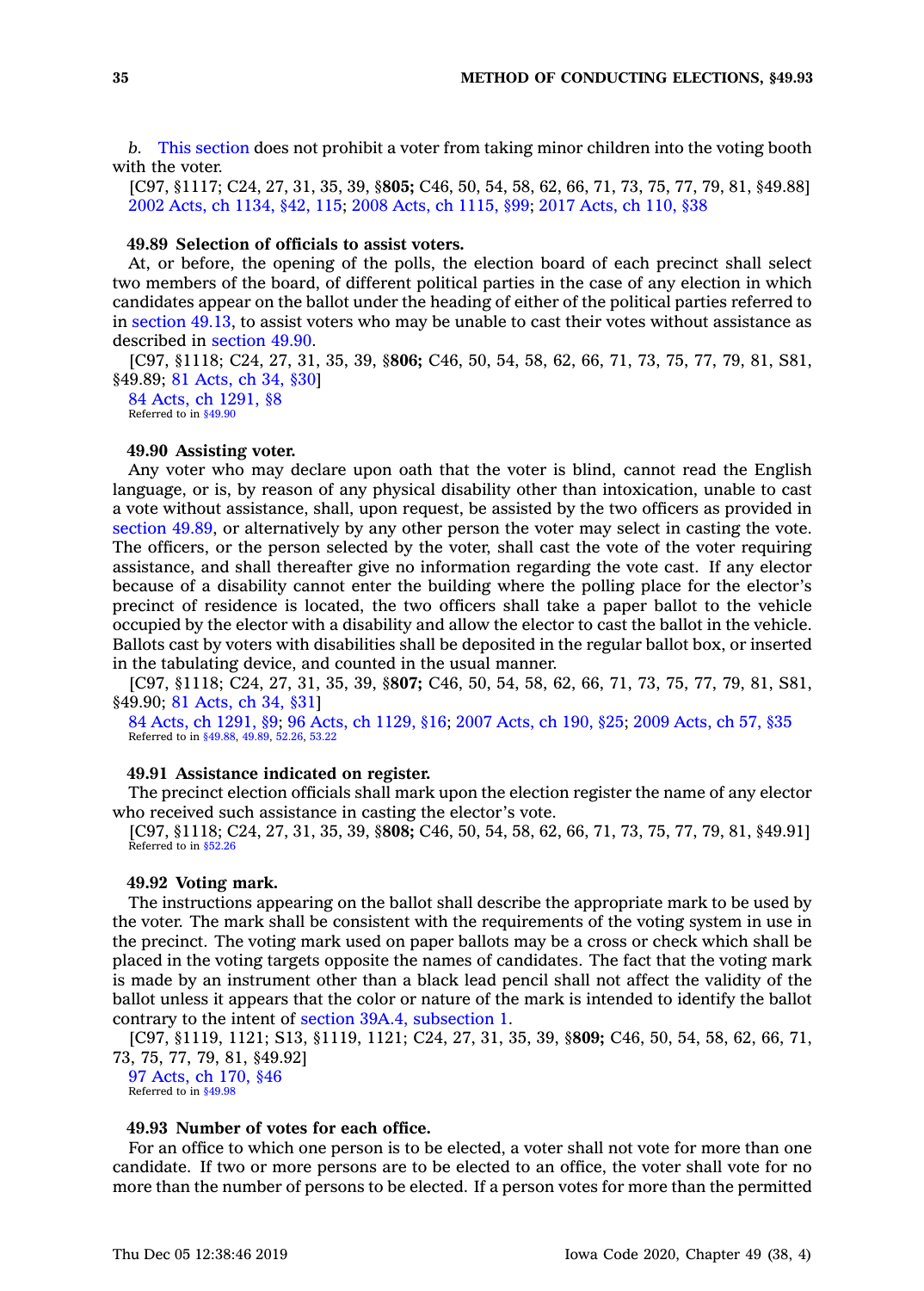number of candidates, the vote for that office shall not count. Valid votes cast on the rest of the ballot shall be counted.

[C97, §1120; S13, §1120; C24, 27, 31, 35, 39, §**810;** C46, 50, 54, 58, 62, 66, 71, 73, 75, 77, 79, 81, §49.93]

97 [Acts,](https://www.legis.iowa.gov/docs/acts/1997/CH0170.pdf) ch 170, §47 Referred to in [§49.98](https://www.legis.iowa.gov/docs/code/49.98.pdf)

**49.94 How to mark <sup>a</sup> straight ticket.** Repealed by 2017 Acts, ch 110, §50.

**49.95 Voting part of ticket only.** Repealed by 2017 Acts, ch 110, §50.

**49.96 Offices with more than one person to be elected.** Repealed by 2017 Acts, ch 110, §50.

**49.97 How to mark <sup>a</sup> mixed ticket.** Repealed by 2017 Acts, ch 110, §50.

#### **49.98 Counting ballots.**

The ballots shall be counted according to the voters' marks on them as provided in [sections](https://www.legis.iowa.gov/docs/code/49.92.pdf) [49.92](https://www.legis.iowa.gov/docs/code/49.92.pdf) and [49.93](https://www.legis.iowa.gov/docs/code/49.93.pdf), and not otherwise. If, for any reason, it is impossible to determine from <sup>a</sup> ballot, as marked, the choice of the voter for any office, the vote for that office shall not be counted. A ballot shall be rejected if the voter used <sup>a</sup> mark to identify the voter's ballot. The state commissioner shall, by rule adopted pursuant to [chapter](https://www.legis.iowa.gov/docs/code//17A.pdf) 17A, develop uniform definitions of what constitutes <sup>a</sup> vote.

[C97, §1120; S13, §1120; C24, 27, 31, 35, 39, §**815;** C46, 50, 54, 58, 62, 66, 71, 73, 75, 77, 79, 81, §49.98]

97 [Acts,](https://www.legis.iowa.gov/docs/acts/97/CH0170.pdf) ch 170, §52; 2004 Acts, ch [1083,](https://www.legis.iowa.gov/docs/acts/2004/CH1083.pdf) §21, 37; 2017 [Acts,](https://www.legis.iowa.gov/docs/acts/2017/CH0110.pdf) ch 110, §49

#### **49.99 Writing name on ballot.**

1. The voter may also write on the line provided for write-in votes the name of any person for whom the voter desires to vote and mark the voting target opposite the name. If the voter is using <sup>a</sup> voting system other than an optical scan voting system, as defined in [section](https://www.legis.iowa.gov/docs/code/52.1.pdf) 52.1, the writing of the name shall constitute <sup>a</sup> valid vote for the person whose name has been written on the ballot without regard to whether the voter has made <sup>a</sup> mark opposite the name. However, when <sup>a</sup> write-in vote is cast using an optical scan voting system, the ballot must also be marked in the corresponding space in order to be counted. Marking the voting target opposite <sup>a</sup> write-in line without writing <sup>a</sup> name on the line shall not affect the validity of the remainder of the ballot.

2. If <sup>a</sup> voter writes the name of <sup>a</sup> person more than once in the proper places on <sup>a</sup> ballot for an office to which more than one person is to be elected, all but one of those votes for that person for that office are void and shall not be counted.

[C97, §1119; S13, §1119; C24, 27, 31, 35, 39, §**816;** C46, 50, 54, 58, 62, 66, 71, 73, 75, 77, 79, 81, §49.99]

86 Acts, ch [1224,](https://www.legis.iowa.gov/docs/acts/1986/CH1224.pdf) §13; 90 Acts, ch [1238,](https://www.legis.iowa.gov/docs/acts/1990/CH1238.pdf) §22; 97 [Acts,](https://www.legis.iowa.gov/docs/acts/1997/CH0170.pdf) ch 170, §53; 2007 [Acts,](https://www.legis.iowa.gov/docs/acts/2007/CH0190.pdf) ch 190, §26; 2009 [Acts,](https://www.legis.iowa.gov/docs/acts/2009/CH0057.pdf) ch 57, §36

### **49.100 Spoiled ballots.**

A voter who spoils <sup>a</sup> ballot may return the spoiled ballot to the precinct election officials and receive another ballot. However, <sup>a</sup> voter shall not receive more than three ballots, including the one first delivered. Only ballots provided in accordance with the provisions of this [chapter](https://www.legis.iowa.gov/docs/code//49.pdf) shall be counted.

[C97, §1121; S13, §1121; C24, 27, 31, 35, 39, §**817;** C46, 50, 54, 58, 62, 66, 71, 73, 75, 77, 79, 81, §49.100]

97 [Acts,](https://www.legis.iowa.gov/docs/acts/1997/CH0170.pdf) ch 170, §54 Referred to in [§49.82](https://www.legis.iowa.gov/docs/code/49.82.pdf)

# **49.101 Defective or wrong ballot does not nullify vote.**

No ballot properly marked by the voter shall be rejected: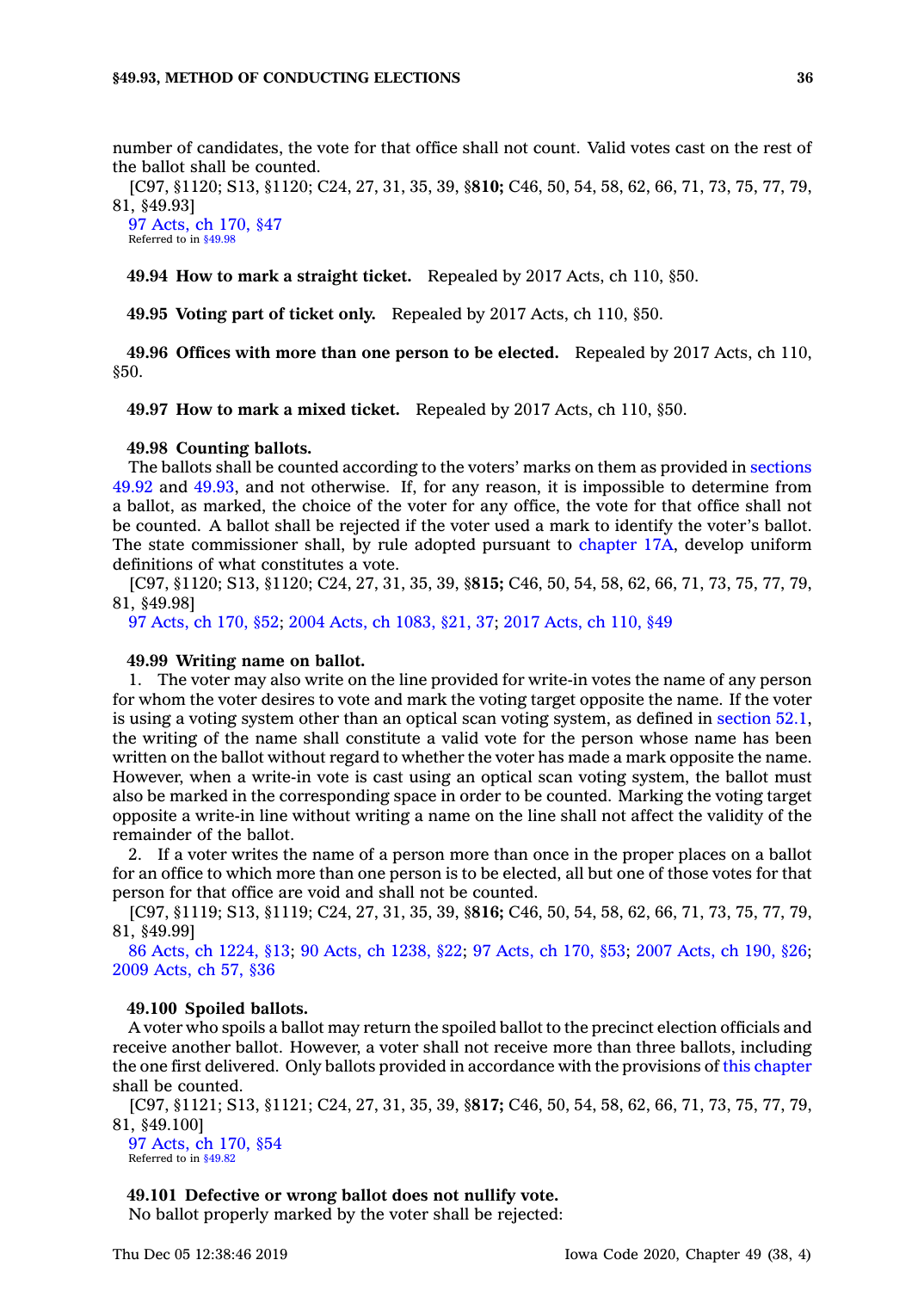1. Because of any discrepancy between the printed ballot and the nomination paper, or certificate of nomination, or certified abstract of the canvassing board.

2. Because of any error in stamping or writing the endorsement thereon by the officials charged with such duties.

3. Because of any error on the part of the officer charged with such duty in delivering the wrong ballots at any polling place.

[C97, §1122; C24, 27, 31, 35, 39, §**818;** C46, 50, 54, 58, 62, 66, 71, 73, 75, 77, 79, 81, §49.101] Referred to in [§49.102](https://www.legis.iowa.gov/docs/code/49.102.pdf), [49.103](https://www.legis.iowa.gov/docs/code/49.103.pdf)

# **49.102 Defective ballots.**

Ballots containing <sup>a</sup> defect described in [section](https://www.legis.iowa.gov/docs/code/49.101.pdf) 49.101 shall be counted for the candidate or candidates for such offices named in the nomination papers, certificate of nomination, or certified abstract.

[C97, §1122; C24, 27, 31, 35, 39, §**819;** C46, 50, 54, 58, 62, 66, 71, 73, 75, 77, 79, 81, §49.102] 2019 [Acts,](https://www.legis.iowa.gov/docs/acts/2019/CH0059.pdf) ch 59, §23 Section amended

#### **49.103 Wrong ballots.**

Ballots containing an error described in [section](https://www.legis.iowa.gov/docs/code/49.101.pdf) 49.101 shall be counted as cast for all candidates for whom the voter had the right to vote, and for whom the voter did vote.

[C97, §1122; C24, 27, 31, 35, 39, §**820;** C46, 50, 54, 58, 62, 66, 71, 73, 75, 77, 79, 81, §49.103] 2019 [Acts,](https://www.legis.iowa.gov/docs/acts/2019/CH0059.pdf) ch 59, §24 Section amended

# **49.104 Persons permitted at polling places.**

The following persons shall be permitted to be present at and in the immediate vicinity of the polling places, provided they do not solicit votes:

1. Any person who is by law authorized to perform or is charged with the performance of official duties at the election.

2. Any number of persons, not exceeding three at <sup>a</sup> time from each political party having candidates to be voted for at such election, to act as challenging committees, who are appointed and accredited by the executive or central committee of such political party or organization.

3. Any number of persons not exceeding three at <sup>a</sup> time from each of such political parties, appointed and accredited in the same manner as prescribed in [subsection](https://www.legis.iowa.gov/docs/code/49.104.pdf) 2 for challenging committees, and any number of persons not exceeding three at <sup>a</sup> time appointed as observers under [subsection](https://www.legis.iowa.gov/docs/code/49.104.pdf) 5, to witness the counting of ballots.

4. Any peace officer assigned or called upon to keep order or maintain compliance with the provisions of this [chapter](https://www.legis.iowa.gov/docs/code//49.pdf), upon request of the commissioner or of the chairperson of the precinct election board.

5. One observer at <sup>a</sup> time representing any nonparty political organization, any candidate nominated by petition pursuant to [chapter](https://www.legis.iowa.gov/docs/code//45.pdf) 45, or any other nonpartisan candidate in <sup>a</sup> city or school election, appearing on the ballot of the election in progress. Candidates who send observers to the polls shall provide each observer with <sup>a</sup> letter of appointment in the form prescribed by the state commissioner.

6. Any persons expressing an interest in <sup>a</sup> ballot issue to be voted upon at an election except <sup>a</sup> general or primary election. Any such person shall file <sup>a</sup> notice of intent to serve as an observer with the commissioner before election day. If more than three persons file <sup>a</sup> notice of intent to serve at the same time with respect to ballot issues at an election, the commissioner shall appoint from those submitting <sup>a</sup> notice of intent the three persons who may serve at that time as observers, and shall provide <sup>a</sup> schedule to all persons who filed notices of intent. The appointees, whenever possible, shall include both opponents and proponents of the ballot issues.

7. Any person authorized by the commissioner, in consultation with the secretary of state, for the purposes of conducting and attending educational voting programs.

8. Reporters, photographers, and other staff representing the news media. However,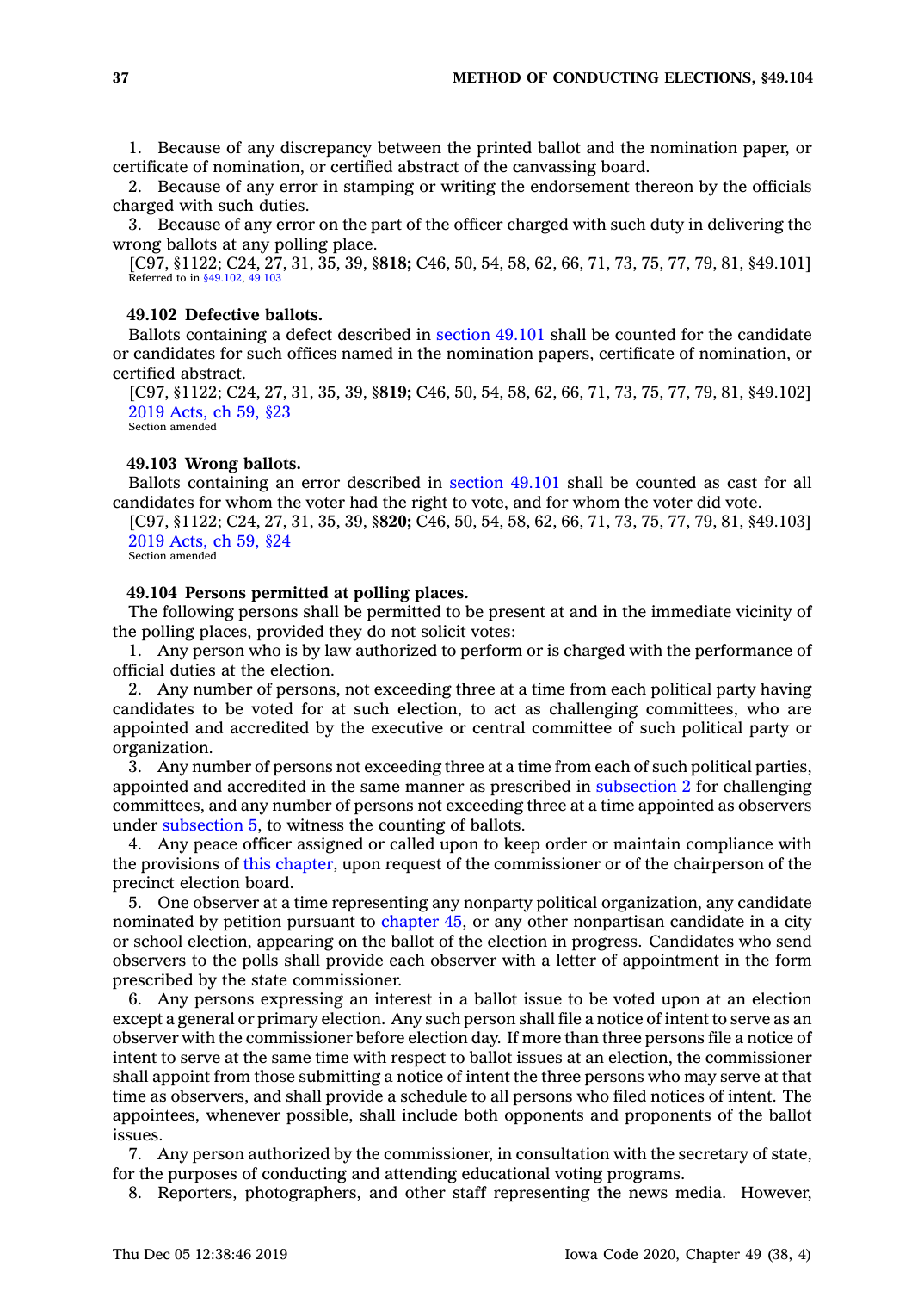representatives of the news media, while present at or in the immediate vicinity of the polling places, shall not interfere with the election process in any way.

[C97, §1124; S13, §1087-a9; C24, 27, 31, 35, 39, §**571, 821;** C46, 50, 54, 58, 62, 66, 71, 73, §43.43, 49.104; C75, 77, 79, 81, S81, §49.104; 81 [Acts,](https://www.legis.iowa.gov/docs/acts/1981/CH0034.pdf) ch 34, §32]

90 Acts, ch [1238,](https://www.legis.iowa.gov/docs/acts/90/CH1238.pdf) §23; 94 Acts, ch [1180,](https://www.legis.iowa.gov/docs/acts/94/CH1180.pdf) §17; 97 [Acts,](https://www.legis.iowa.gov/docs/acts/97/CH0170.pdf) ch 170, §55; 2008 Acts, ch [1115,](https://www.legis.iowa.gov/docs/acts/2008/CH1115.pdf) §100; 2010 Acts, ch [1026,](https://www.legis.iowa.gov/docs/acts/2010/CH1026.pdf) §11; 2010 Acts, ch [1060,](https://www.legis.iowa.gov/docs/acts/2010/CH1060.pdf) §6; 2017 [Acts,](https://www.legis.iowa.gov/docs/acts/2017/CH0120.pdf) ch 120, §4 Referred to in [§39A.4](https://www.legis.iowa.gov/docs/code/39A.4.pdf), [49.77](https://www.legis.iowa.gov/docs/code/49.77.pdf)

# **49.105 Ordering arrest.**

Any precinct election official shall order the arrest of any person who behaves in <sup>a</sup> noisy, riotous, tumultuous or disorderly manner at or about the polls, so as to disturb the election, or insults or abuses the officials, or commits <sup>a</sup> breach of the peace, or violates any of the provisions of this [chapter](https://www.legis.iowa.gov/docs/code//49.pdf). If the person so arrested is <sup>a</sup> registered voter of the precinct which that polling place serves, and has not yet voted, the person shall be permitted to do so before being removed from the polling place.

[C51, §253; R60, §488; C73, §613; C97, §1128; C24, 27, 31, 35, 39, §**822, 823;** C46, 50, 54, 58, 62, 66, 71, 73, §49.105, 49.106; C75, 77, 79, 81, §49.105]

94 Acts, ch [1169,](https://www.legis.iowa.gov/docs/acts/1994/CH1169.pdf) §64

**49.106** Reserved.

**49.107 Prohibited acts on election day.** Repealed by 2002 Acts, ch [1071,](https://www.legis.iowa.gov/docs/acts/2002/CH1071.pdf) §15. See [§39A.4](https://www.legis.iowa.gov/docs/code/39A.4.pdf).

**49.108** Reserved.

#### **49.109 Employees entitled to time to vote.**

Any person entitled to vote at an election in this state who does not have three consecutive hours in the period between the time of the opening and the time of the closing of the polls during which the person is not required to be present at work for an employer, is entitled to such time off from work time to vote as will in addition to the person's nonworking time total three consecutive hours during the time the polls are open. Application by any employee for such absence shall be made individually and in writing prior to the date of the election, and the employer shall designate the period of time to be taken. The employee is not liable to any penalty nor shall any deduction be made from the person's regular salary or wages on account of such absence.

[C97, §1123; C24, 27, 31, 35, 39, §**826;** C46, 50, 54, 58, 62, 66, 71, 73, 75, 77, 79, 81, S81, §49.109; 81 [Acts,](https://www.legis.iowa.gov/docs/acts/1981/CH0034.pdf) ch 34, §33]

Referred to in [§39A.5](https://www.legis.iowa.gov/docs/code/39A.5.pdf)

**49.110 and 49.111** Repealed by 2002 Acts, ch 1071, §15. See §39A.2 and 39A.5.

**49.112** Reserved.

**49.113 Official neglect or misconduct.** Repealed by 2002 Acts, ch [1071,](https://www.legis.iowa.gov/docs/acts/2002/CH1071.pdf) §15. See [§39A.2](https://www.legis.iowa.gov/docs/code/39A.2.pdf) and 39A.5.

**49.114 through 49.118** Reserved.

**49.119 Penalty.** Repealed by 2002 Acts, ch [1071,](https://www.legis.iowa.gov/docs/acts/2002/CH1071.pdf) §15. See [§39A.2](https://www.legis.iowa.gov/docs/code/39A.2.pdf) – 39A.5.

# **49.120 Promise of position.**

It shall be unlawful for any candidate for any office to be voted for at any election, prior to nomination or election, to promise, either directly or indirectly, to support or use the candidate's influence in behalf of any person or persons for any position, place, or office, or to promise directly or indirectly to name or appoint any person or persons to any place,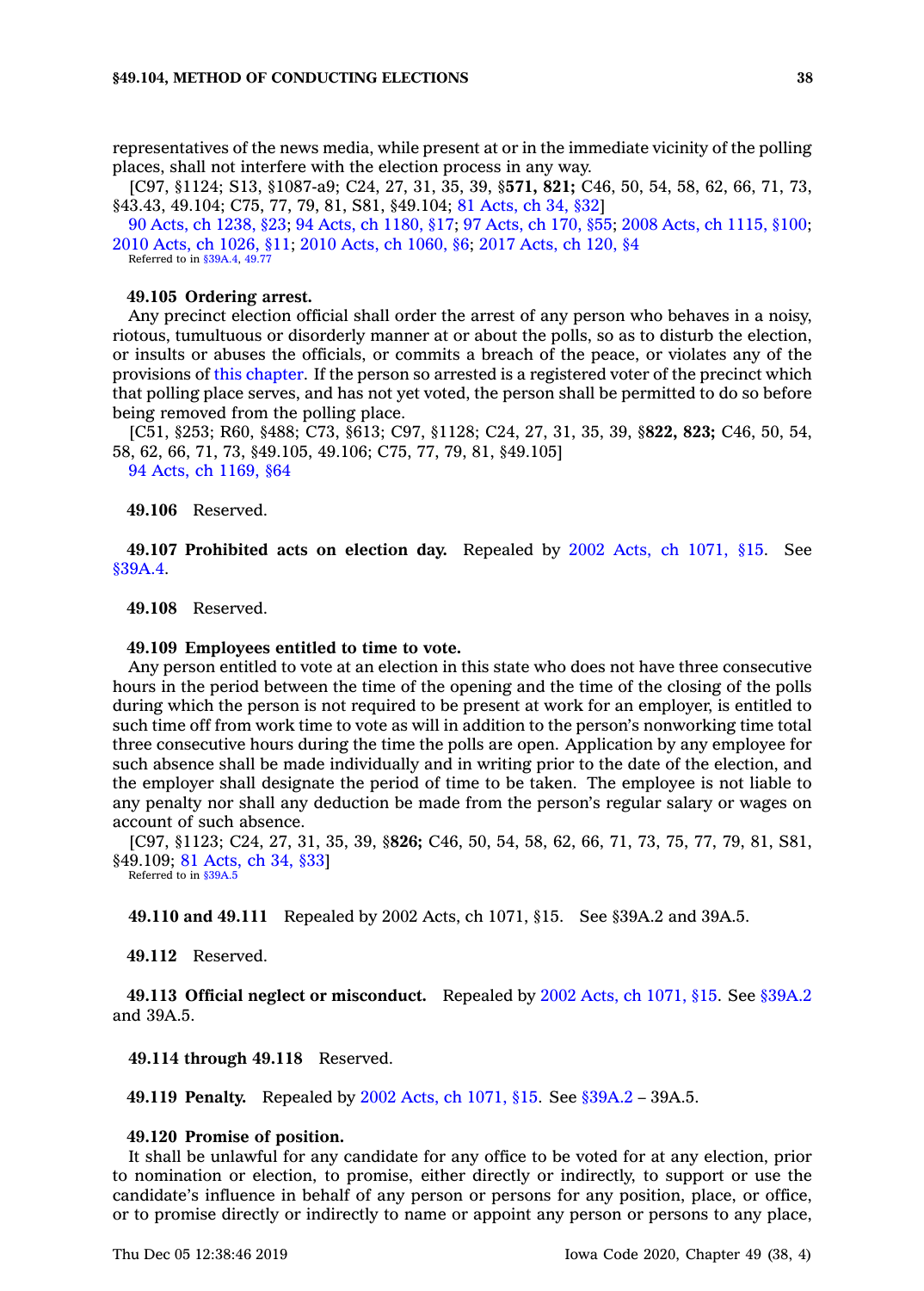position, or office in consideration of any person or persons supporting the candidate or using the person's influence in securing the candidate's nomination, election, or appointment.

[S13, §1134-a; C24, 27, 31, 35, 39, §**837;** C46, 50, 54, 58, 62, 66, 71, 73, 75, 77, 79, 81, §49.120]

Referred to in [§39A.4](https://www.legis.iowa.gov/docs/code/39A.4.pdf)

# **49.121 Promise of influence.**

It shall be unlawful for any person to solicit from any candidate for any office to be voted for at any election, or any candidate for appointment to any public office, prior to nomination, election, or appointment, <sup>a</sup> promise, directly or indirectly, to support or use the candidate's influence in behalf of any person or persons for any position, place, or office, or <sup>a</sup> promise either directly or indirectly to name or appoint any person or persons to any place, position, or office in consideration of any person or persons supporting the candidate, or using the person's influence in securing the candidate's nomination, election or appointment.

[S13, §1134-b; C24, 27, 31, 35, 39, §**838;** C46, 50, 54, 58, 62, 66, 71, 73, 75, 77, 79, 81, §49.121] Referred to in [§39A.4](https://www.legis.iowa.gov/docs/code/39A.4.pdf)

**49.122** Reserved.

#### **49.123 Courthouse open on election day.**

The courthouse of each county shall remain open on election day. [C71, 73, 75, 77, 79, 81, §49.123]

# **49.124 Training course by commissioner — continuing education program.**

1. The commissioner shall conduct, not later than the day before each primary and general election, <sup>a</sup> training course for all election personnel, and the commissioner may do so before any other election the commissioner administers. The personnel shall include all precinct election officials and any other persons who will be employed in or around the polling places on election day. At least two precinct election officials who will serve on each precinct election board at the forthcoming election shall attend the training course. If the entire board does not attend, those members who do attend shall so far as possible be persons who have not previously attended <sup>a</sup> similar training course.

2. A continuing education program shall be provided to election personnel who are full-time or part-time permanent employees of the commissioner's office. The state commissioner of elections shall adopt rules pursuant to [chapter](https://www.legis.iowa.gov/docs/code//17A.pdf) 17A to implement and administer the continuing education program.

3. The training course and the continuing education program under this [section](https://www.legis.iowa.gov/docs/code/49.124.pdf) shall include practical and holistic instruction on the criteria for determining whether <sup>a</sup> person meets the requirements for establishing identity under section 49.78, [subsection](https://www.legis.iowa.gov/docs/code/49.78.pdf) 2, consistent with all voting rights and nondiscrimination provisions of federal and state law. The state commissioner of elections shall adopt rules pursuant to [chapter](https://www.legis.iowa.gov/docs/code//17A.pdf) 17A to implement instruction required under this [subsection](https://www.legis.iowa.gov/docs/code/49.124.pdf).

[C71, 73, 75, 77, 79, 81, §49.124]

94 Acts, ch [1180,](https://www.legis.iowa.gov/docs/acts/94/CH1180.pdf) §18; 2002 Acts, ch [1134,](https://www.legis.iowa.gov/docs/acts/2002/CH1134.pdf) §44, 115; 2008 Acts, ch [1176,](https://www.legis.iowa.gov/docs/acts/2008/CH1176.pdf) §2, 10; 2017 [Acts,](https://www.legis.iowa.gov/docs/acts/2017/CH0110.pdf) ch 110, [§29,](https://www.legis.iowa.gov/docs/acts/2017/CH0110.pdf) 35, 36

Referred to in [§49.128](https://www.legis.iowa.gov/docs/code/49.128.pdf)

Subsection 3 takes effect July 1, 2017, and applies to elections held on or after that date; 2017 [Acts,](https://www.legis.iowa.gov/docs/acts/2017/CH0110.pdf) ch 110, §35, 36; 2017 [Acts,](https://www.legis.iowa.gov/docs/acts/2017/CH0170.pdf) ch 170, §26

# **49.125 Compensation of trainees.**

All election personnel attending such training course shall be paid for attending such course, and shall be reimbursed for travel to and from the place where the training is given at the rate determined by the board of supervisors if the distance involved is more than five miles. The wages shall be computed at the hourly rate established pursuant to [section](https://www.legis.iowa.gov/docs/code/49.20.pdf) 49.20